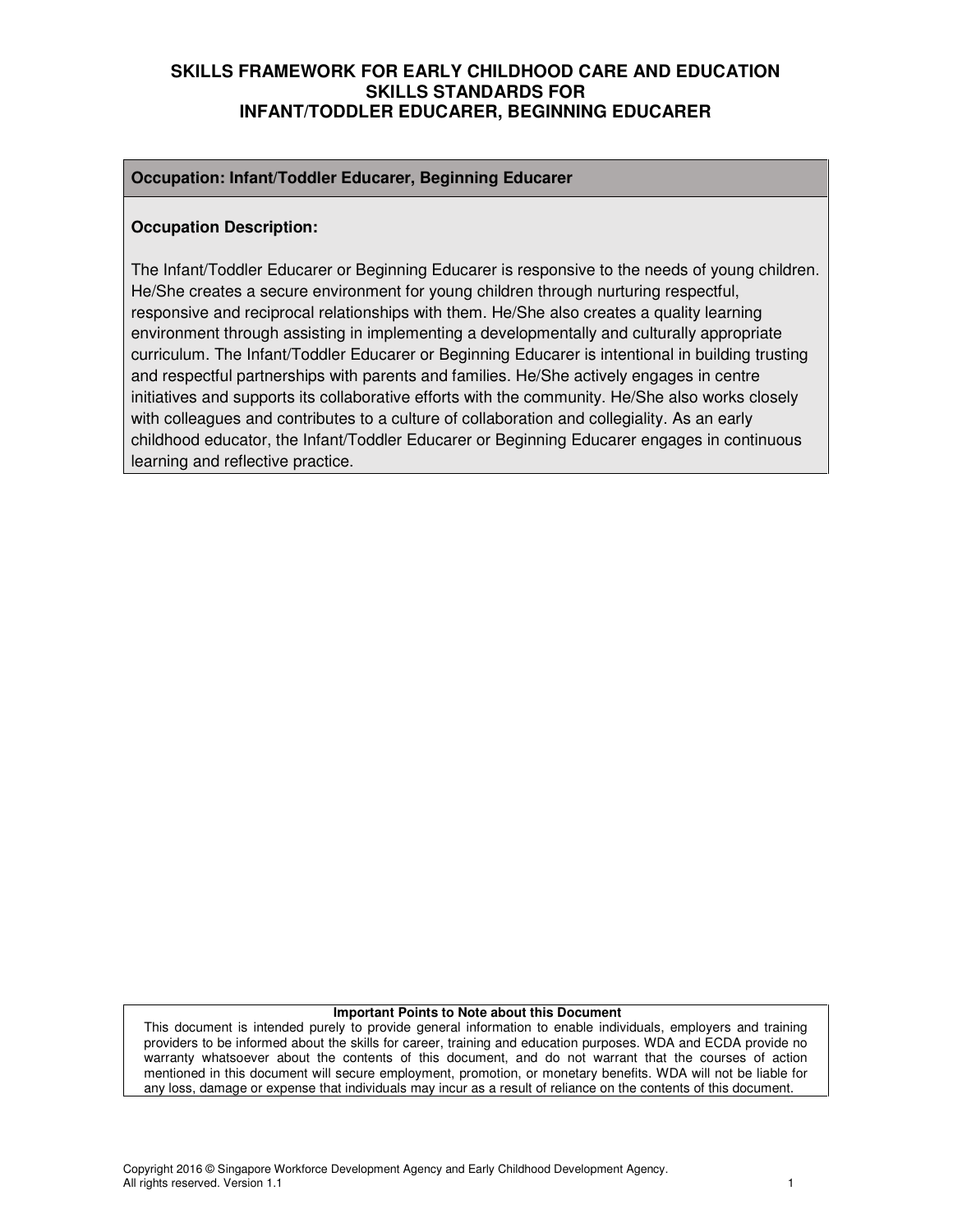The skills expected of the Infant/Toddler Educarer or Beginning Educarer are summarised below:

| <b>Skill Category*</b>                          | <b>Skills</b>                                |                                                                                                                                                                                    |  |
|-------------------------------------------------|----------------------------------------------|------------------------------------------------------------------------------------------------------------------------------------------------------------------------------------|--|
|                                                 | <b>Child Development</b><br>ECC-DCH-2001-1.1 | Identify How Children (birth to age 3) Learn and<br>Develop                                                                                                                        |  |
|                                                 | <b>Curriculum and Pedagogy</b>               |                                                                                                                                                                                    |  |
|                                                 |                                              | <b>ECC-DCH-2002-1.1</b> Assist in Planning and Implementing of<br>Developmentally Appropriate Teaching, Learning and<br>Care-giving Approaches Aligned to Curriculum<br>Frameworks |  |
|                                                 | ECC-DCH-2003-1.1                             | Assist in Observation and Documentation of<br>Children's Learning                                                                                                                  |  |
|                                                 | ECC-DCH-2004-1.1                             | Assist in Integrating Respectfulness, Responsiveness<br>and Reciprocity within the Curriculum.                                                                                     |  |
| Developing the                                  | <b>Learning Environment</b>                  |                                                                                                                                                                                    |  |
| <b>Child</b><br><b>Holistically</b>             |                                              | <b>ECC-DCH-2005-1.1</b> Assist in Setting Up Quality Learning Environments                                                                                                         |  |
|                                                 | <b>Interactions and Relationships.</b>       |                                                                                                                                                                                    |  |
|                                                 | ECC-DCH-2006-1.1                             | Display Sensitivity to Each Child's Needs (within a<br>group setting) through Respectful, Responsive and<br>Reciprocal Interactions and Relationships with<br>Children             |  |
|                                                 | ECC-DCH-2007-1.1                             | Support Children's Development of Secure<br>Attachments through Warm, Consistent and Nurturing<br>Care-giving (Infant/Toddler Educarer, Beginning<br>Educarer)                     |  |
|                                                 | <b>Health, Safety and Nutrition</b>          |                                                                                                                                                                                    |  |
|                                                 | ECC-DCH-2008-1.1                             | Adhere to Health, Safety, Nutritional and Hygiene<br>Standards and Procedures (Infant/Toddler Educarer,<br>Beginning Educarer)                                                     |  |
|                                                 | <b>Family and Community Partnerships</b>     |                                                                                                                                                                                    |  |
|                                                 | ECC-CFC-2001-1.1                             | Facilitate the Continuity of Care and Education                                                                                                                                    |  |
| Collaborating<br>with Families<br>and Community |                                              | between the Home and Centre                                                                                                                                                        |  |
|                                                 | ECC-CFC-2002-1.1                             | Engage in Partnerships and Collaborations with<br><b>Community Stakeholders</b>                                                                                                    |  |
| <b>Building</b>                                 | <b>Professional Mastery</b>                  |                                                                                                                                                                                    |  |
| <b>Professional</b><br><b>Capacity</b>          | ECC-BPC-2001-1.1                             | Engage in Continuous Learning and Reflective                                                                                                                                       |  |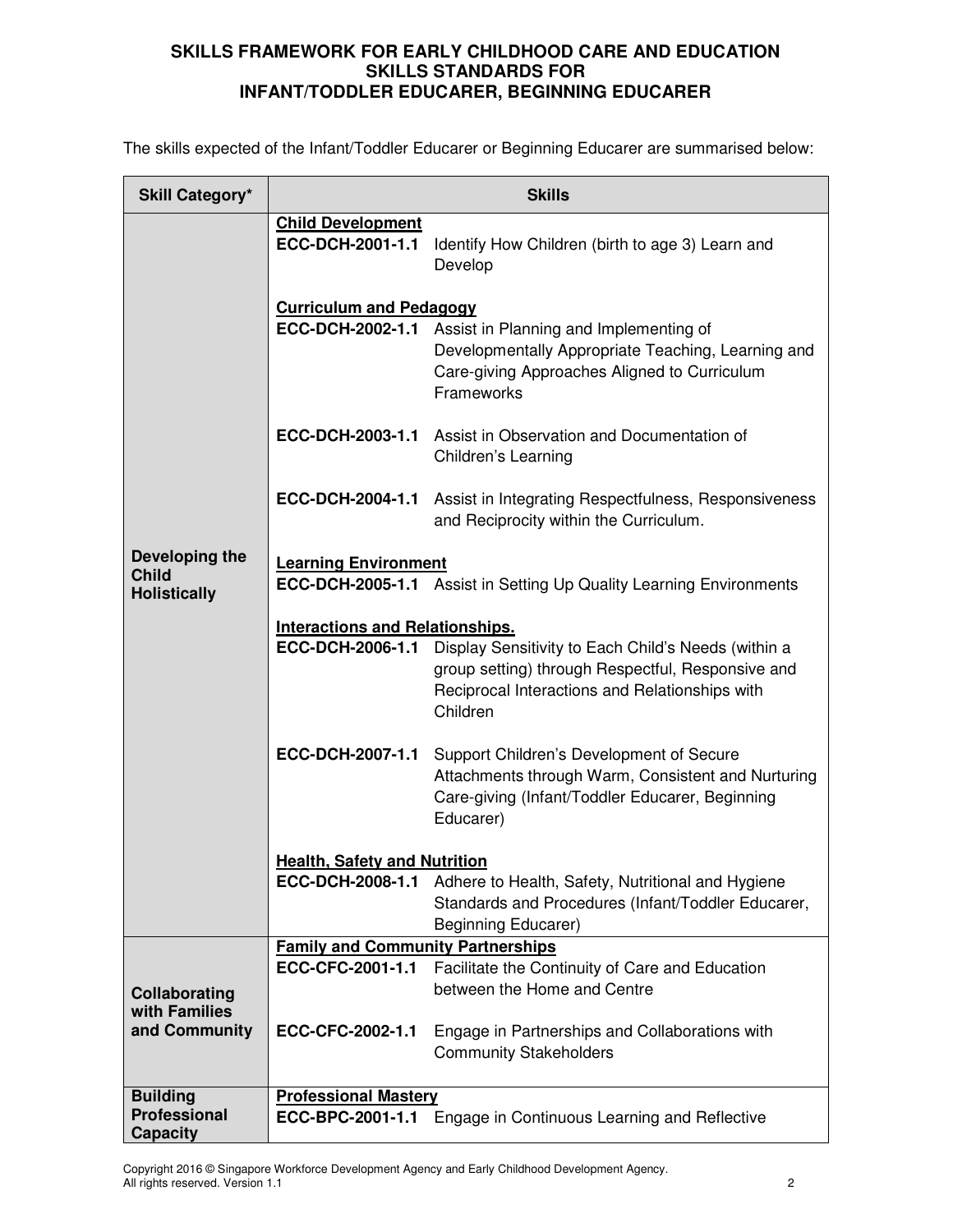| <b>Skill Category*</b>            | <b>Skills</b>                         |                                                                           |  |
|-----------------------------------|---------------------------------------|---------------------------------------------------------------------------|--|
|                                   |                                       | Practice (Infant/Toddler Educarer, Beginning<br>Educarer)                 |  |
|                                   | <b>ES-PMD-103G-1</b>                  | Apply Emotional Competence to Manage Self at the<br>Workplace             |  |
|                                   | <b>Professional Values and Ethics</b> |                                                                           |  |
|                                   |                                       | <b>ECC-BPC-2002-1.1</b> Commit to Uphold the Professionalism of the ECCE  |  |
|                                   |                                       | Sector                                                                    |  |
|                                   | <b>Teamwork and Collaboration</b>     |                                                                           |  |
|                                   | ECC-BOC-2001-1.1                      | Collaborate with Colleagues to Foster Positive                            |  |
|                                   |                                       | Workplace Relations (Infant/Toddler Educarer,                             |  |
|                                   |                                       | Beginning Educarer)                                                       |  |
| <b>Building</b>                   |                                       |                                                                           |  |
| Organisational<br><b>Capacity</b> | <b>ES-IP-101G-1</b>                   | Communicate and Relate Effectively at the Workplace                       |  |
|                                   | <b>Visioning and Planning</b>         |                                                                           |  |
|                                   |                                       | <b>ECC-BOC-2002-1.1</b> Demonstrate Understanding of the Centre's Vision, |  |
|                                   |                                       | Mission and Values (Infant/Toddler Educarer,                              |  |
|                                   |                                       | Beginning Educarer)                                                       |  |

\* The definition of the ECCE Skill Category can be found in Annex 1.

The required performance needed to demonstrate achievement of each skill is further developed in terms of the 5 domains (Knowledge and Analysis, Application and Adaptation, Innovation and Value Creation, Social Intelligence and Ethics, and Learning to Learn), and the critical circumstances and contexts that the skill may be demonstrated (Range of Application). The detailed definitions of the 5 domains can be found in Annex 1.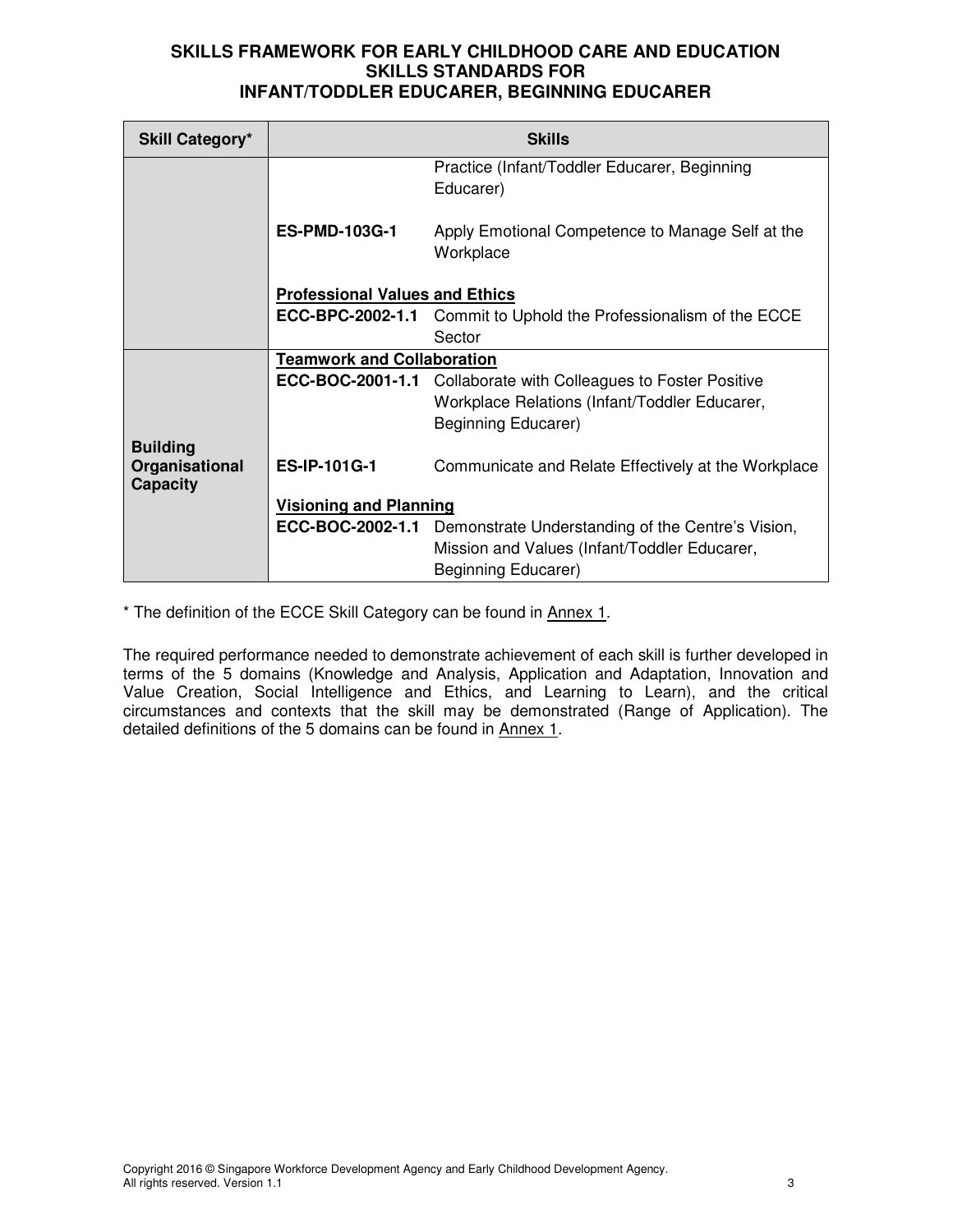| <b>Skill Code</b>                                                                                                                                                                                                             | ECC-DCH-2001-1.1                                                                                                                                                                                                                                                                            | <b>Skill Category</b>                                                                                                                                                                                    | Developing the Child<br>Holistically                                                                                                                                                                                             |
|-------------------------------------------------------------------------------------------------------------------------------------------------------------------------------------------------------------------------------|---------------------------------------------------------------------------------------------------------------------------------------------------------------------------------------------------------------------------------------------------------------------------------------------|----------------------------------------------------------------------------------------------------------------------------------------------------------------------------------------------------------|----------------------------------------------------------------------------------------------------------------------------------------------------------------------------------------------------------------------------------|
|                                                                                                                                                                                                                               |                                                                                                                                                                                                                                                                                             | <b>Skill Sub-Category</b><br>(where applicable)                                                                                                                                                          | <b>Child Development</b>                                                                                                                                                                                                         |
| <b>Skill</b>                                                                                                                                                                                                                  |                                                                                                                                                                                                                                                                                             | Identify How Children (birth to age 3) Learn and Develop                                                                                                                                                 |                                                                                                                                                                                                                                  |
| <b>Skill Description</b>                                                                                                                                                                                                      | each child.                                                                                                                                                                                                                                                                                 |                                                                                                                                                                                                          | This skill describes the ability to apply understanding of contemporary<br>theories and literature on the developmental stages of children from birth<br>to age 3 to support the growth, well-being, learning and development of |
| Knowledge and<br><b>Analysis</b><br>It refers to gathering,<br>cognitive processing,<br>integration and inspection<br>of facts and information<br>required to perform the<br>work tasks and activities.                       | The ability to understand:<br>Developmental theories<br>of children's growth and development<br>$\bullet$<br>٠<br>development                                                                                                                                                               | Different areas of children's growth and development<br>development and learning (birth to age 3)<br>The relevant Curriculum Frameworks utilised in Singapore                                            | Expected milestones (developmental stages) across different aspects<br>Strengths-based views on the differences between typical and atypical<br>Factors that contribute to children's growth, well-being, learning and           |
| <b>Application and</b><br><b>Adaptation</b><br>It refers to the ability to<br>perform the work tasks<br>and activities required of<br>the occupation, and the<br>ability to react to and<br>manage the changes at<br>work.    | The ability to:<br>Apply understanding of developmental stages of children from birth to<br>age 3 to guide care-giving practice<br>Apply understanding of contemporary theories and literature to<br>$\bullet$<br>support the growth, well-being, learning and development of each<br>child |                                                                                                                                                                                                          |                                                                                                                                                                                                                                  |
| <b>Innovation and</b><br><b>Value Creation</b><br>It refers to the ability to<br>generate purposive ideas<br>to improve work<br>performance and/or<br>enhance business values<br>that are aligned to<br>organisational goals. | N/A                                                                                                                                                                                                                                                                                         |                                                                                                                                                                                                          |                                                                                                                                                                                                                                  |
| <b>Social Intelligence</b><br>and Ethics<br>It refers to the ability to<br>use affective factors in<br>leadership, relationship<br>and diversity<br>management guided by<br>professional codes of<br>ethics.                  | The ability to:<br>Maintain confidentiality<br>development of children                                                                                                                                                                                                                      |                                                                                                                                                                                                          | with regard to information on atypical                                                                                                                                                                                           |
| <b>Learning to Learn</b><br>It refers to the ability to<br>develop and improve<br>one's self within and<br>outside of one's area of<br>work.                                                                                  | N/A                                                                                                                                                                                                                                                                                         |                                                                                                                                                                                                          |                                                                                                                                                                                                                                  |
| Range of<br><b>Application</b><br>(where applicable)<br>It refers to the critical<br>circumstances and                                                                                                                        | ٠                                                                                                                                                                                                                                                                                           | Developmental theories may include, but are not limited to:<br>Bioecological Systems Theory (Bronfenbrenner)<br>Cognitive Development Theory (Bruner, Piaget)<br>Maturationist Theory (Gessell, Rosseau) |                                                                                                                                                                                                                                  |

Copyright 2016 © Singapore Workforce Development Agency and Early Childhood Development Agency. All rights reserved. Version 1.1 4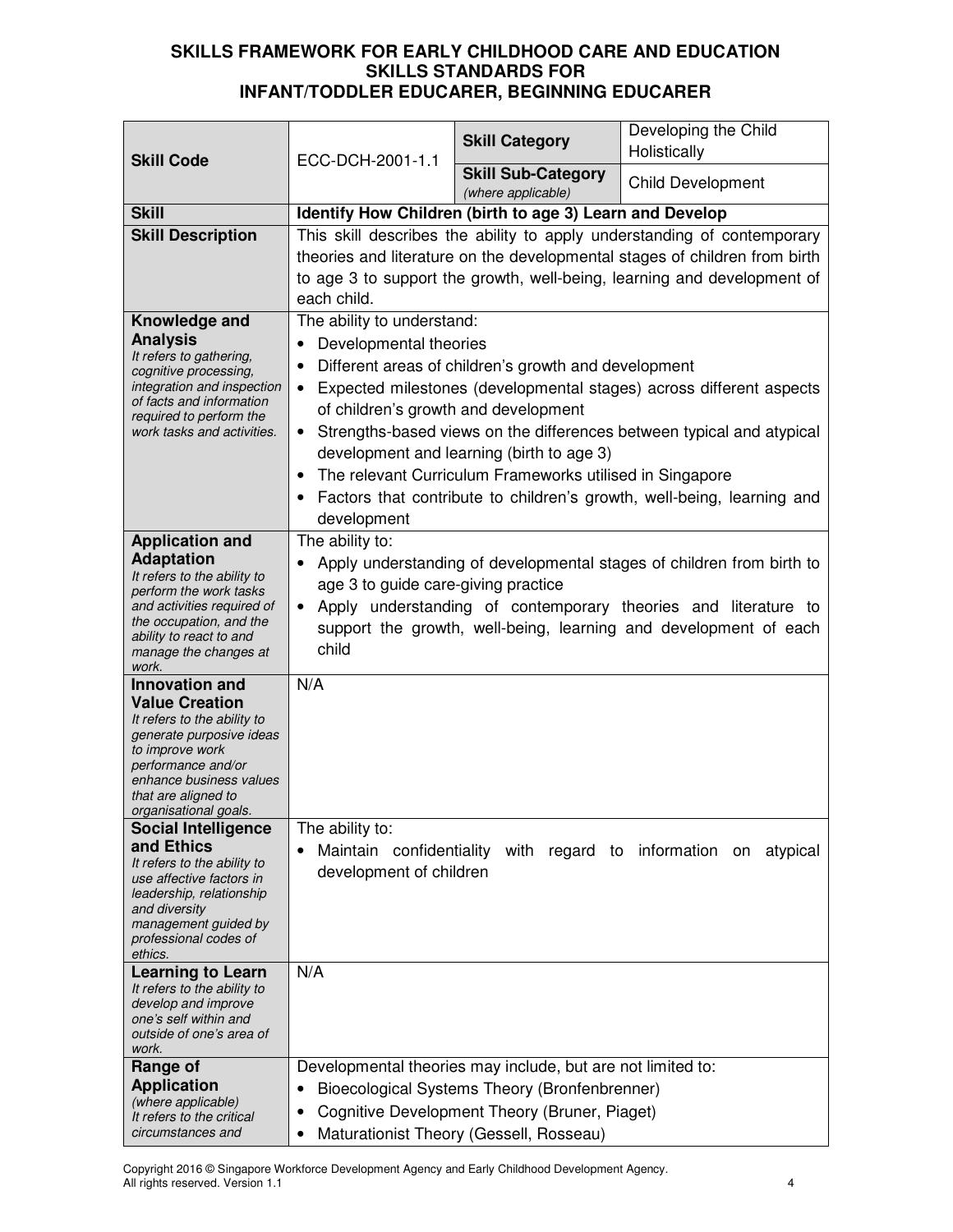| contexts that the skill | Psychoanalytical Theory (Erikson)<br>$\bullet$                                                                 |  |
|-------------------------|----------------------------------------------------------------------------------------------------------------|--|
| may be demonstrated.    | Sociocultural Theory (Vygotsky)<br>$\bullet$                                                                   |  |
|                         | Theory of Multiple Intelligences (Gardner)                                                                     |  |
|                         |                                                                                                                |  |
|                         | Different areas of children's growth and development must include:                                             |  |
|                         | Physical development                                                                                           |  |
|                         | Cognitive development                                                                                          |  |
|                         | Social-emotional development                                                                                   |  |
|                         |                                                                                                                |  |
|                         | Expected milestones (developmental stages) must include, but are not                                           |  |
|                         | limited to:                                                                                                    |  |
|                         | Birth and Infancy                                                                                              |  |
|                         | Toddlerhood                                                                                                    |  |
|                         | Preschool                                                                                                      |  |
|                         |                                                                                                                |  |
|                         | Strengths-based views on the differences between typical and atypical                                          |  |
|                         | development and learning may include, but are not limited to:                                                  |  |
|                         | Understanding that children's learning is dynamic, complex and                                                 |  |
|                         | holistic                                                                                                       |  |
|                         | Understanding that children demonstrate their learning in different                                            |  |
|                         | ways                                                                                                           |  |
|                         | Starting with what is present (rather than absent), and writing about                                          |  |
|                         | what works for the child                                                                                       |  |
|                         | Acknowledging that all children have strengths and abilities, and grow                                         |  |
|                         | and develop from their strengths and abilities                                                                 |  |
|                         |                                                                                                                |  |
|                         | Factors that contribute to children's growth, well-being, learning and                                         |  |
|                         | development may include, but are not limited to:<br>Individual characteristics (e.g. temperament, personality) |  |
|                         | Family (e.g. pertinent medical history, family background, home                                                |  |
|                         | environment)                                                                                                   |  |
|                         | Community                                                                                                      |  |
|                         | Language and Culture                                                                                           |  |
|                         |                                                                                                                |  |
|                         | Relevant Curriculum Frameworks must include:                                                                   |  |
|                         | Early Years Development Framework (EYDF)                                                                       |  |
|                         |                                                                                                                |  |
|                         | While young children's physical growth and development may be                                                  |  |
|                         | predictable, their other developmental needs may be less so. Child                                             |  |
|                         | development theories provide foundational understanding, but in reality,                                       |  |
|                         | the nature of development is largely determined by the above-mentioned                                         |  |
|                         | factors, and that individual differences frequently exist and require                                          |  |
|                         | teachers to be observant, thoughtful and responsive.                                                           |  |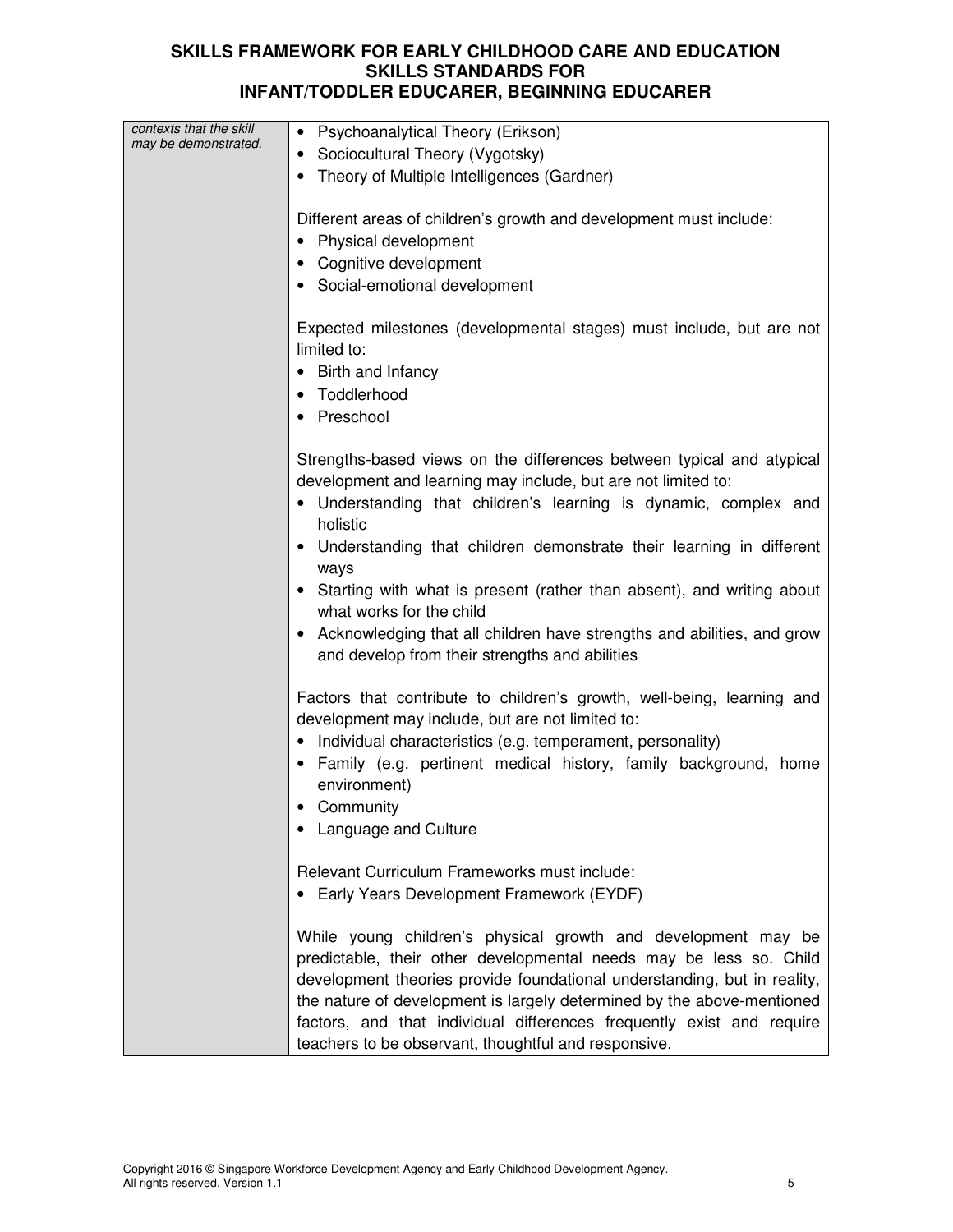| <b>Skill Code</b>                                                                                                                                                                                                             | ECC-DCH-2002-1.1                                                                                                                                                                                                                                                                                                                                                                            | <b>Skill Category</b>                                                                                                                                                                                                                                                                                      | Developing the Child<br>Holistically                                                                                                                              |
|-------------------------------------------------------------------------------------------------------------------------------------------------------------------------------------------------------------------------------|---------------------------------------------------------------------------------------------------------------------------------------------------------------------------------------------------------------------------------------------------------------------------------------------------------------------------------------------------------------------------------------------|------------------------------------------------------------------------------------------------------------------------------------------------------------------------------------------------------------------------------------------------------------------------------------------------------------|-------------------------------------------------------------------------------------------------------------------------------------------------------------------|
|                                                                                                                                                                                                                               |                                                                                                                                                                                                                                                                                                                                                                                             | <b>Skill Sub-Category</b><br>(where applicable)                                                                                                                                                                                                                                                            | Curriculum and Pedagogy                                                                                                                                           |
| <b>Skill</b>                                                                                                                                                                                                                  | <b>Curriculum Frameworks</b>                                                                                                                                                                                                                                                                                                                                                                |                                                                                                                                                                                                                                                                                                            | <b>Assist in Planning and Implementing Developmentally Appropriate</b><br>Teaching, Learning and Care-giving Approaches Aligned to                                |
| <b>Skill Description</b>                                                                                                                                                                                                      | This skill describes the ability to contribute to the planning and<br>implementation of teaching, learning and care-giving approaches using<br>suitable strategies, taking into account the developmental stages, and<br>backgrounds of children. It includes collaborating with colleagues to plan<br>implement appropriate teaching, learning<br>and<br>and<br>care-giving<br>approaches. |                                                                                                                                                                                                                                                                                                            |                                                                                                                                                                   |
| Knowledge and<br><b>Analysis</b><br>It refers to gathering,<br>cognitive processing,<br>integration and inspection<br>of facts and information<br>required to perform the<br>work tasks and activities.                       | The ability to understand:<br>Developmental theories<br>٠<br>٠<br>$\bullet$<br>of children's growth and development<br>٠<br>the needs of young children<br>٠<br>children<br>How                                                                                                                                                                                                             | Developmental stages of children from birth to age 3<br>Different areas of children's growth and development<br>Strategies to support children's holistic development<br>The relevant Curriculum Frameworks utilised in Singapore<br>learn concepts through<br>exploration, play, interactions and inquiry | Expected milestones (developmental stages) across different aspects<br>A range of teaching, learning and care giving approaches that meet<br>sensory experiences, |
| <b>Application and</b><br><b>Adaptation</b><br>It refers to the ability to<br>perform the work tasks<br>and activities required of<br>the occupation, and the<br>ability to react to and<br>manage the changes at<br>work.    | The ability to:<br>and backgrounds of children                                                                                                                                                                                                                                                                                                                                              |                                                                                                                                                                                                                                                                                                            | Contribute to planning and implementation of teaching, learning and<br>care-giving approaches, taking into account the developmental stages                       |
| <b>Innovation and</b><br><b>Value Creation</b><br>It refers to the ability to<br>generate purposive ideas<br>to improve work<br>performance and/or<br>enhance business values<br>that are aligned to<br>organisational goals. | N/A                                                                                                                                                                                                                                                                                                                                                                                         |                                                                                                                                                                                                                                                                                                            |                                                                                                                                                                   |
| <b>Social Intelligence</b><br>and Ethics<br>It refers to the ability to<br>use affective factors in<br>leadership, relationship<br>and diversity<br>management guided by<br>professional codes of<br>ethics.                  | The ability to:                                                                                                                                                                                                                                                                                                                                                                             | teaching, learning and care-giving approaches                                                                                                                                                                                                                                                              | Collaborate with colleagues to plan and implement appropriate                                                                                                     |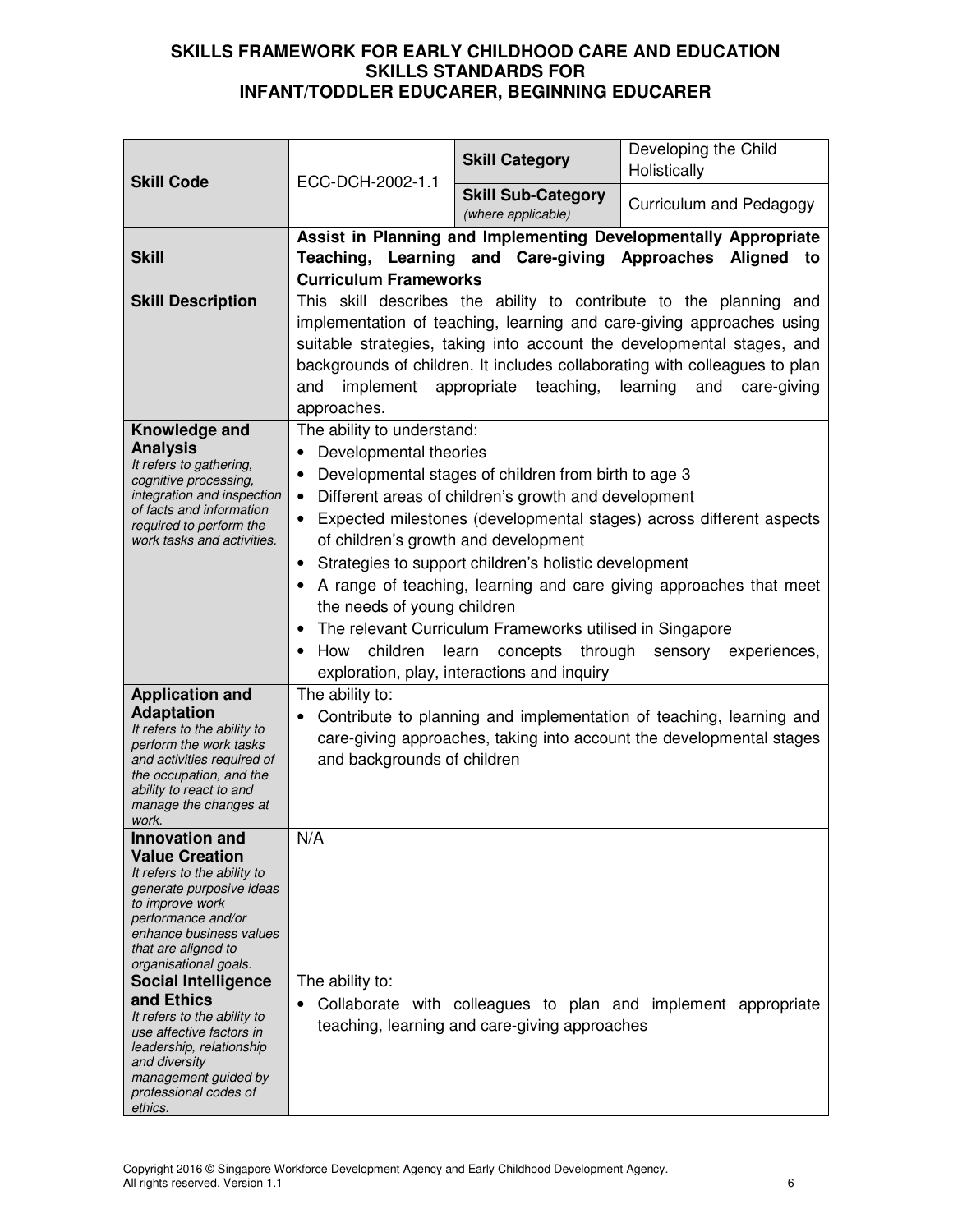| <b>Learning to Learn</b>                                               | N/A                                                                                                                                    |
|------------------------------------------------------------------------|----------------------------------------------------------------------------------------------------------------------------------------|
| It refers to the ability to                                            |                                                                                                                                        |
| develop and improve                                                    |                                                                                                                                        |
| one's self within and                                                  |                                                                                                                                        |
| outside of one's area of<br>work.                                      |                                                                                                                                        |
| Range of                                                               | Different areas of children's growth and development must include:                                                                     |
| <b>Application</b>                                                     | Physical development                                                                                                                   |
| (where applicable)                                                     | Cognitive development                                                                                                                  |
| It refers to the critical                                              |                                                                                                                                        |
| circumstances and<br>contexts that the skill<br>may be demonstrated.   | Social-emotional development                                                                                                           |
|                                                                        | Strategies to support children's holistic development may include, but are<br>not limited to:                                          |
|                                                                        | • Supporting<br>children's emotional security through relating<br>and<br>interacting with them                                         |
|                                                                        | Planning teaching, learning and care-giving approaches, taking into                                                                    |
|                                                                        | account children's interests, abilities, development, age and cultural                                                                 |
|                                                                        | experiences                                                                                                                            |
|                                                                        | • Promoting the development of children's self-help skills                                                                             |
|                                                                        | Strengthening trust with children through transitions and routines                                                                     |
|                                                                        |                                                                                                                                        |
|                                                                        | Teaching, learning and care-giving approaches must include, but are not<br>limited to:                                                 |
|                                                                        | • Child-directed play and learning                                                                                                     |
|                                                                        | • Guided learning                                                                                                                      |
|                                                                        | Teacher-directed learning                                                                                                              |
|                                                                        |                                                                                                                                        |
|                                                                        | A range of teaching, learning and care-giving approaches that meet the<br>needs of young children may include, but are not limited to: |
|                                                                        | Utilising observations and documentation of children to inform                                                                         |
|                                                                        | planning                                                                                                                               |
| Utilising strategies and resources to scaffold children's learning and |                                                                                                                                        |
|                                                                        | development                                                                                                                            |
|                                                                        |                                                                                                                                        |
|                                                                        | Relevant Curriculum Frameworks must include:                                                                                           |
|                                                                        | Early Years Development Framework (EYDF)                                                                                               |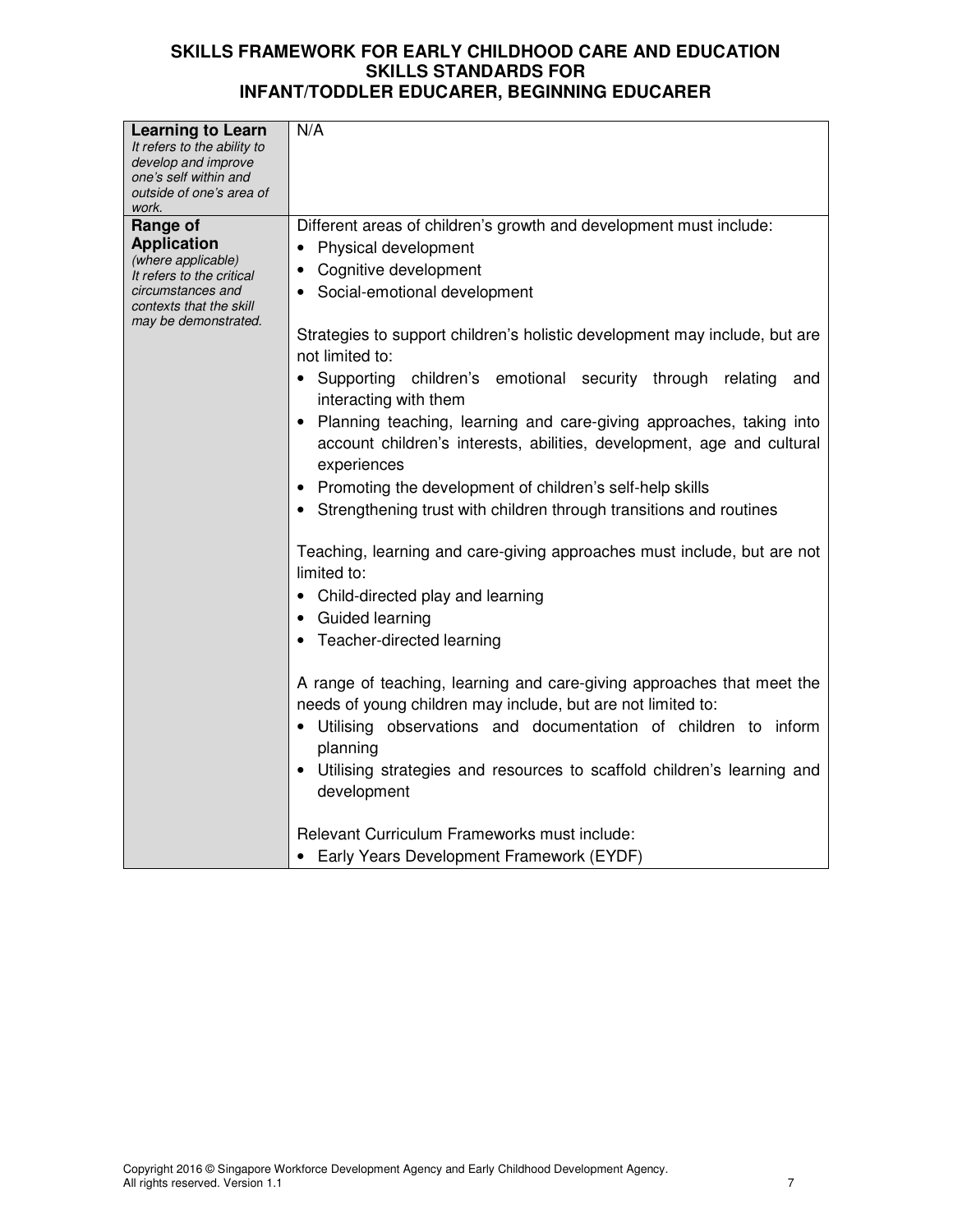| <b>Skill Code</b>                                                                                                                                                                                                                                                                                                                                                                                                                             | ECC-DCH-2003-1.1                                                                                                                                                                                                                                                                                                                                                                                                                                                                                                                                                      | <b>Skill Category</b>                                             | Developing the Child<br>Holistically                                 |
|-----------------------------------------------------------------------------------------------------------------------------------------------------------------------------------------------------------------------------------------------------------------------------------------------------------------------------------------------------------------------------------------------------------------------------------------------|-----------------------------------------------------------------------------------------------------------------------------------------------------------------------------------------------------------------------------------------------------------------------------------------------------------------------------------------------------------------------------------------------------------------------------------------------------------------------------------------------------------------------------------------------------------------------|-------------------------------------------------------------------|----------------------------------------------------------------------|
|                                                                                                                                                                                                                                                                                                                                                                                                                                               |                                                                                                                                                                                                                                                                                                                                                                                                                                                                                                                                                                       | <b>Skill Sub-Category</b><br>(where applicable)                   | Curriculum and Pedagogy                                              |
| <b>Skill</b>                                                                                                                                                                                                                                                                                                                                                                                                                                  |                                                                                                                                                                                                                                                                                                                                                                                                                                                                                                                                                                       |                                                                   | Assist in Observation and Documentation of Children's Learning       |
| <b>Skill Description</b>                                                                                                                                                                                                                                                                                                                                                                                                                      | This skill describes the ability to apply knowledge of observations and<br>documentations of children's learning and development to guide care-<br>giving practice, support the learning and developmental needs of each<br>child and gain an in-depth understanding of each child. It includes<br>evaluating observations and documentation of children's learning, and<br>collaborating with colleagues to refine choices of observation and<br>documentation techniques. It also involves maintaining the confidentiality<br>of young children and their families. |                                                                   |                                                                      |
| Knowledge and<br><b>Analysis</b><br>It refers to gathering,<br>cognitive processing,<br>integration and inspection<br>of facts and information<br>required to perform the<br>work tasks and activities.                                                                                                                                                                                                                                       | The ability to understand:<br>Theories and expected milestones (developmental stages) across<br>different areas of children's growth and development<br>The importance of observing and documenting children's learning<br>$\bullet$<br>Types of observation techniques<br>$\bullet$<br>Types of documentation<br>$\bullet$<br>How to analyse and interpret observations and documentations of<br>$\bullet$<br>children's learning<br>Importance of maintaining the confidentiality of young children and<br>$\bullet$<br>their families                              |                                                                   |                                                                      |
| <b>Application and</b><br><b>Adaptation</b><br>It refers to the ability to<br>perform the work tasks<br>and activities required of<br>the occupation, and the<br>ability to react to and<br>manage the changes at<br>work.                                                                                                                                                                                                                    | The ability to:<br>Apply knowledge of observations and documentations of children's<br>$\bullet$<br>learning and development to guide care-giving practice<br>Conduct observations and documentations of children's learning using<br>$\bullet$<br>appropriate techniques<br>Gain an in-depth understanding of each child<br>٠                                                                                                                                                                                                                                        |                                                                   |                                                                      |
| <b>Innovation and</b><br><b>Value Creation</b><br>It refers to the ability to<br>generate purposive ideas<br>to improve work<br>performance and/or<br>enhance business values<br>that are aligned to<br>organisational goals.<br><b>Social Intelligence</b><br>and Ethics<br>It refers to the ability to<br>use affective factors in<br>leadership, relationship<br>and diversity<br>management guided by<br>professional codes of<br>ethics. | N/A<br>The ability to:<br>documentation techniques<br>٠                                                                                                                                                                                                                                                                                                                                                                                                                                                                                                               | Maintain the confidentiality of young children and their families | Collaborate with colleagues to refine choices of observation and     |
| <b>Learning to Learn</b><br>It refers to the ability to<br>develop and improve<br>one's self within and                                                                                                                                                                                                                                                                                                                                       | The ability to:<br>$\bullet$<br>$\bullet$<br>learning                                                                                                                                                                                                                                                                                                                                                                                                                                                                                                                 |                                                                   | Reflect on and evaluate observations and documentation of children's |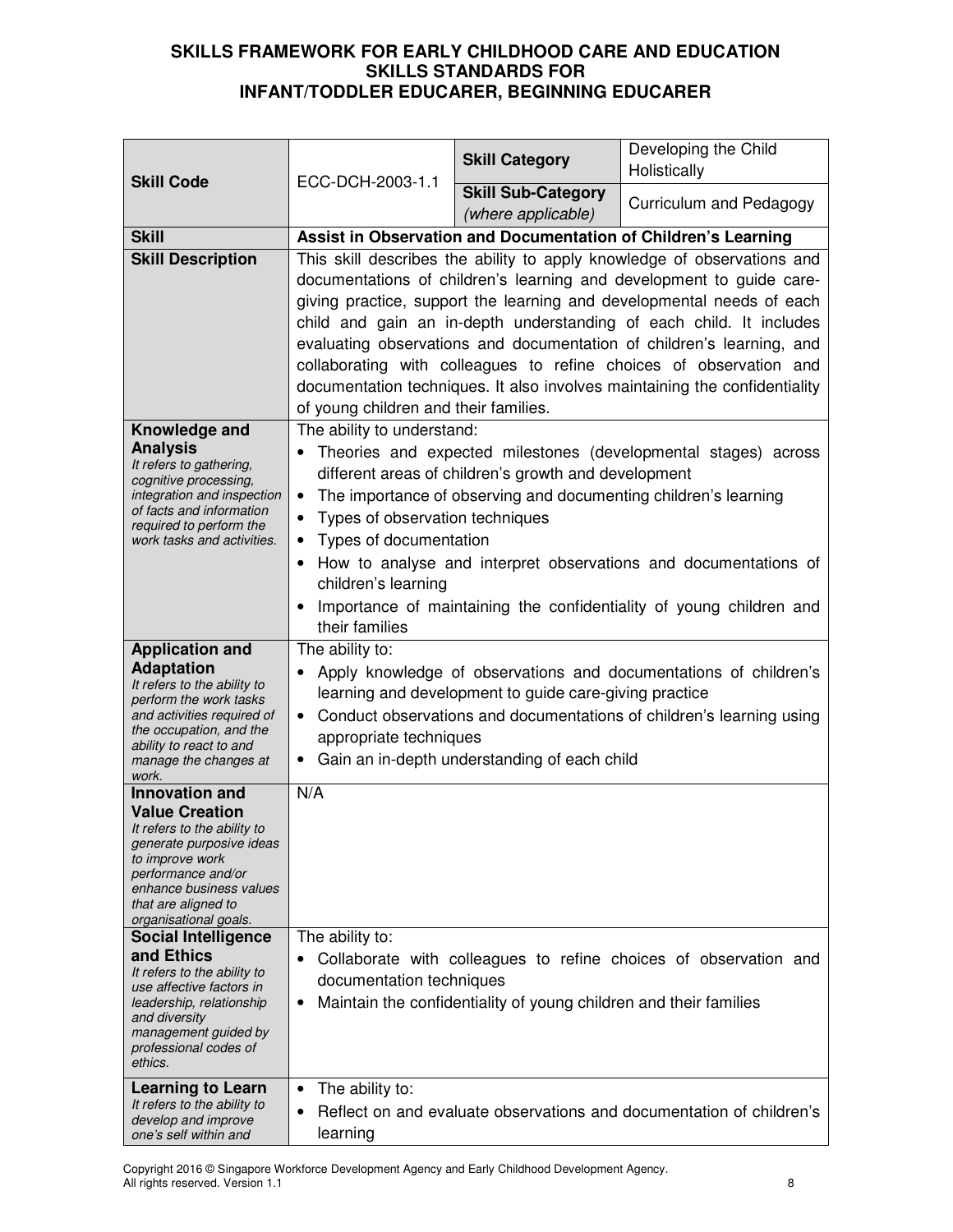| Types of observation techniques may include, but are not limited to:<br>Range of<br><b>Application</b><br>Anecdotal and running records<br>(where applicable)<br>Time and event sampling<br>It refers to the critical<br>circumstances and<br>• Checklists<br>contexts that the skill<br>Observing while participating in an experience with children<br>may be demonstrated.<br>Types of documentation of children's learning may include, but are not<br>limited to:<br>Samples of child's work (e.g. drawings, early writings)<br>Learning stories<br>Photographs<br>Audio or video recording<br>Discussions with family and other caregivers<br>• Portfolios<br>Maintaining the confidentiality of young children and their families may<br>include, but is not limited to:<br>• Ensuring families have provided informed consent for photography or<br>videography of children<br>Utilising discretion when discussing observations with family and other<br>caregivers<br>Ensuring observations and documentations are kept in a secure<br>location, and not removed from the centre | outside of one's area of<br>work. |  |
|--------------------------------------------------------------------------------------------------------------------------------------------------------------------------------------------------------------------------------------------------------------------------------------------------------------------------------------------------------------------------------------------------------------------------------------------------------------------------------------------------------------------------------------------------------------------------------------------------------------------------------------------------------------------------------------------------------------------------------------------------------------------------------------------------------------------------------------------------------------------------------------------------------------------------------------------------------------------------------------------------------------------------------------------------------------------------------------------|-----------------------------------|--|
|                                                                                                                                                                                                                                                                                                                                                                                                                                                                                                                                                                                                                                                                                                                                                                                                                                                                                                                                                                                                                                                                                            |                                   |  |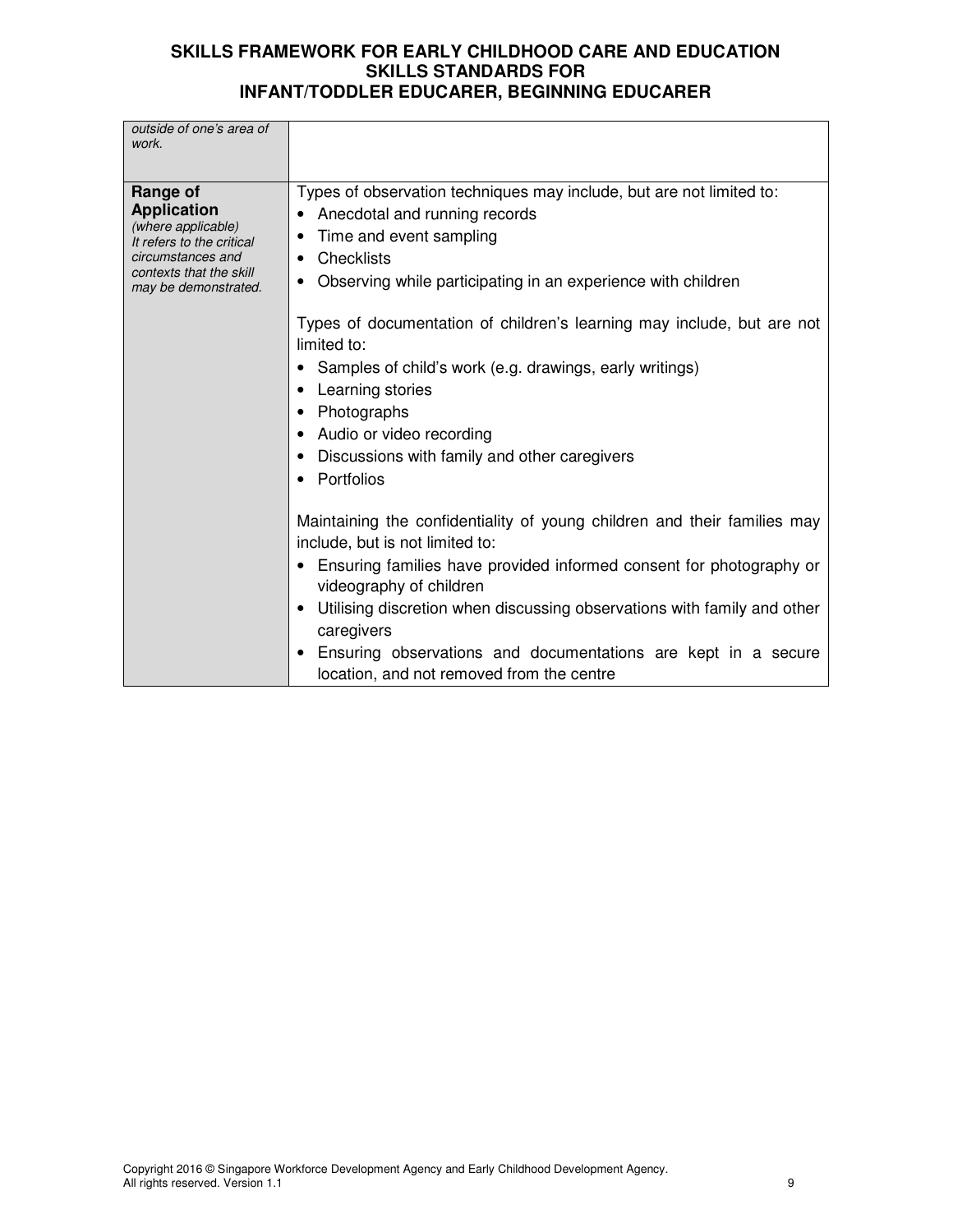| <b>Skill Code</b>                                                                                                                                                                                                             | ECC-DCH-2004-1.1                                                                                                                                                                                                                                                                                                                                                                                                                                                                                                                                        | <b>Skill Category</b>                                                                                                           | Developing the Child<br>Holistically                                                                                                                                                                                                                                                                                              |
|-------------------------------------------------------------------------------------------------------------------------------------------------------------------------------------------------------------------------------|---------------------------------------------------------------------------------------------------------------------------------------------------------------------------------------------------------------------------------------------------------------------------------------------------------------------------------------------------------------------------------------------------------------------------------------------------------------------------------------------------------------------------------------------------------|---------------------------------------------------------------------------------------------------------------------------------|-----------------------------------------------------------------------------------------------------------------------------------------------------------------------------------------------------------------------------------------------------------------------------------------------------------------------------------|
|                                                                                                                                                                                                                               |                                                                                                                                                                                                                                                                                                                                                                                                                                                                                                                                                         | <b>Skill Sub-Category</b><br>(where applicable)                                                                                 | Curriculum and Pedagogy                                                                                                                                                                                                                                                                                                           |
| <b>Skill</b>                                                                                                                                                                                                                  | <b>Assist</b><br>Integrating<br>in<br><b>Reciprocity within the Curriculum</b>                                                                                                                                                                                                                                                                                                                                                                                                                                                                          | Respectfulness,                                                                                                                 | <b>Responsiveness</b><br>and                                                                                                                                                                                                                                                                                                      |
| <b>Skill Description</b>                                                                                                                                                                                                      | This skill describes the ability to apply theories of child development and<br>knowledge of children's abilities, interests, needs and temperaments to<br>assist in developing and conducting activities and learning experiences<br>that integrate respectfulness, responsiveness and reciprocity. It includes<br>demonstrating awareness, sensitivity and respect for cultural diversity<br>among children. It involves reflecting on own practices and seeking to<br>continually develop own knowledge and skills in working with young<br>children. |                                                                                                                                 |                                                                                                                                                                                                                                                                                                                                   |
| Knowledge and<br><b>Analysis</b><br>It refers to gathering,<br>cognitive processing,<br>integration and inspection<br>of facts and information<br>required to perform the<br>work tasks and activities.                       | The ability to understand:<br>of<br>Features<br>a<br>$\bullet$<br>responsiveness and reciprocity                                                                                                                                                                                                                                                                                                                                                                                                                                                        | Developmental stages of children from birth to age 3<br>building secure relationships with young children<br>curriculum<br>that | The importance of respectfulness, responsiveness, and reciprocity in<br>respectfulness,<br>integrates                                                                                                                                                                                                                             |
| <b>Application and</b><br><b>Adaptation</b><br>It refers to the ability to<br>perform the work tasks<br>and activities required of<br>the occupation, and the<br>ability to react to and<br>manage the changes at<br>work.    | The ability to:<br>Assist in developing                                                                                                                                                                                                                                                                                                                                                                                                                                                                                                                 | and conducting<br>experiences that integrate respectfulness, responsiveness<br>into experiences and classroom activities        | activities<br>learning<br>and<br>and<br>reciprocity, based on sound theories of child development and<br>knowledge of children's abilities, interests, needs and temperaments<br>Practise respect for cultural diversity and the uniqueness of each child<br>Assist in integrating respectfulness, responsiveness and reciprocity |
| <b>Innovation and</b><br><b>Value Creation</b><br>It refers to the ability to<br>generate purposive ideas<br>to improve work<br>nerformance and/or<br>enhance business values<br>that are aligned to<br>organisational goals. | N/A                                                                                                                                                                                                                                                                                                                                                                                                                                                                                                                                                     |                                                                                                                                 |                                                                                                                                                                                                                                                                                                                                   |
| <b>Social Intelligence</b><br>and Ethics<br>It refers to the ability to<br>use affective factors in<br>leadership, relationship<br>and diversity<br>management guided by<br>professional codes of<br>ethics.                  | The ability to:                                                                                                                                                                                                                                                                                                                                                                                                                                                                                                                                         | cultural, language, and religious backgrounds                                                                                   | Demonstrate awareness and sensitivity to diversity in children's                                                                                                                                                                                                                                                                  |
| <b>Learning to Learn</b><br>It refers to the ability to<br>develop and improve<br>one's self within and<br>outside of one's area of<br>work.                                                                                  | The ability to:                                                                                                                                                                                                                                                                                                                                                                                                                                                                                                                                         | knowledge and skills in working with young children                                                                             | Reflect on own practices and seek to continually develop own                                                                                                                                                                                                                                                                      |
| Range of<br><b>Application</b>                                                                                                                                                                                                |                                                                                                                                                                                                                                                                                                                                                                                                                                                                                                                                                         |                                                                                                                                 | The importance of respectfulness, responsiveness and reciprocity may                                                                                                                                                                                                                                                              |

Copyright 2016 © Singapore Workforce Development Agency and Early Childhood Development Agency. All rights reserved. Version 1.1 10 and 200 and 200 and 200 and 200 and 200 and 200 and 200 and 200 and 200 and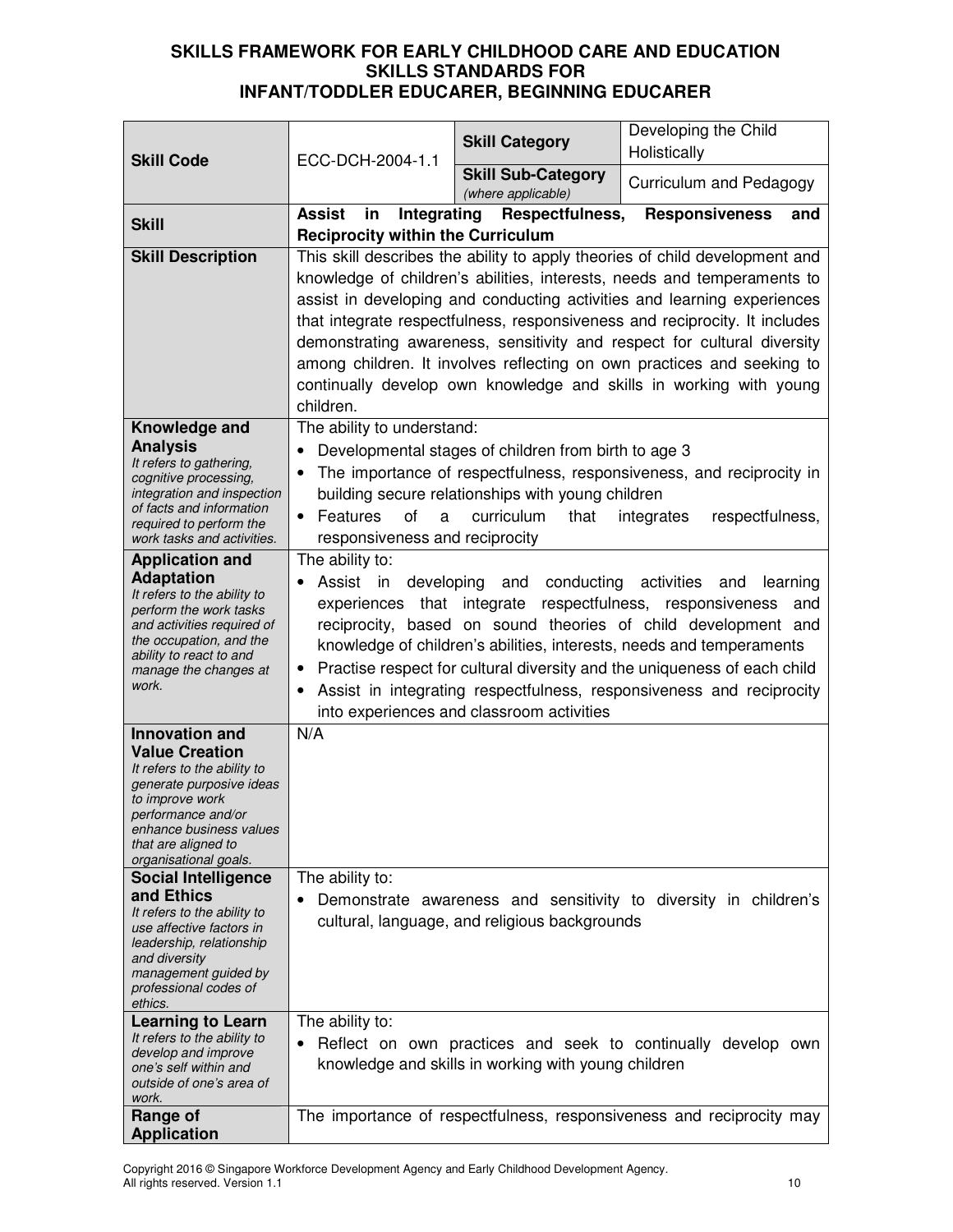| (where applicable)<br>It refers to the critical | include, but are not limited to, development of young children's:  |
|-------------------------------------------------|--------------------------------------------------------------------|
| circumstances and                               | • Sense of security                                                |
| contexts that the skill                         | • Emotional stability and connectedness                            |
| may be demonstrated.                            | Confidence<br>٠                                                    |
|                                                 | Independence                                                       |
|                                                 |                                                                    |
|                                                 |                                                                    |
|                                                 | A curriculum that integrates respectfulness, responsiveness and    |
|                                                 | reciprocity may include, but are not limited to:                   |
|                                                 | • Following daily schedules and understanding the importance of    |
|                                                 | predictability for young children                                  |
|                                                 | Being responsive to each child and building on his/her culture,    |
|                                                 | strengths and knowledge to take their learning and development     |
|                                                 | forward                                                            |
|                                                 | Providing opportunities for children to communicate freely and     |
|                                                 |                                                                    |
|                                                 | meaningfully with other children and adults                        |
|                                                 | Guiding children towards appropriate behaviour in cooperation with |
|                                                 | other children and adults                                          |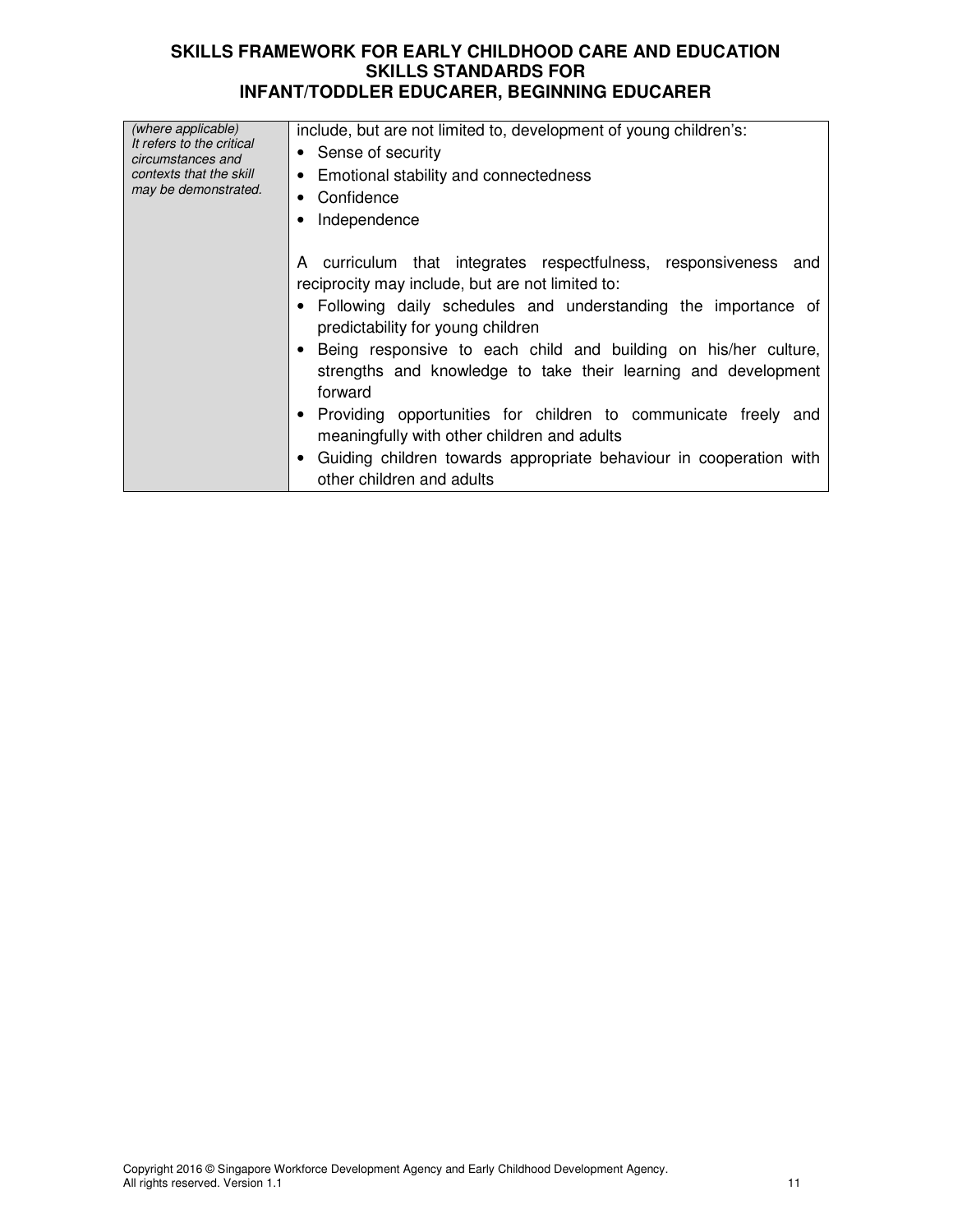| <b>Skill Code</b>                                       | ECC-DCH-2005-1.1                                                                                                                                 | <b>Skill Category</b>                                     | Developing the Child<br>Holistically                                            |
|---------------------------------------------------------|--------------------------------------------------------------------------------------------------------------------------------------------------|-----------------------------------------------------------|---------------------------------------------------------------------------------|
|                                                         |                                                                                                                                                  | <b>Skill Sub-Category</b><br>(where applicable)           | <b>Learning Environment</b>                                                     |
| <b>Skill</b>                                            |                                                                                                                                                  | <b>Assist in Setting Up Quality Learning Environments</b> |                                                                                 |
| <b>Skill Description</b>                                |                                                                                                                                                  |                                                           | The skill describes the ability to contribute to the setting up of flexible and |
|                                                         |                                                                                                                                                  |                                                           | open-ended learning environments to support children's learning and             |
|                                                         |                                                                                                                                                  |                                                           | interests. It includes assisting in the preparation and provision of            |
|                                                         |                                                                                                                                                  |                                                           | materials to support the development of quality learning environments,          |
|                                                         |                                                                                                                                                  |                                                           | the collaboration with colleagues to design and set up learning                 |
|                                                         |                                                                                                                                                  |                                                           | environments, and the review of the learning environment to ensure that         |
|                                                         |                                                                                                                                                  |                                                           | it remains stimulating and engaging to children. It also involves providing     |
|                                                         |                                                                                                                                                  |                                                           | children with frequent and regular access to the outdoors, maintaining          |
|                                                         |                                                                                                                                                  |                                                           | regular routines and programmes that are flexible and adaptable to              |
|                                                         | children's temperaments and interests.                                                                                                           |                                                           |                                                                                 |
| Knowledge and                                           | The ability to understand:                                                                                                                       |                                                           |                                                                                 |
| <b>Analysis</b><br>It refers to gathering,              |                                                                                                                                                  | Developmental stages of children from birth to age 3      |                                                                                 |
| cognitive processing,                                   | Interests of children<br>$\bullet$                                                                                                               |                                                           |                                                                                 |
| integration and inspection<br>of facts and information  |                                                                                                                                                  |                                                           | The importance of providing a safe and secure learning environment              |
| required to perform the                                 | Types of learning environments:                                                                                                                  |                                                           |                                                                                 |
| work tasks and activities.                              |                                                                                                                                                  | Physical environment (both indoor and outdoor)            |                                                                                 |
|                                                         | • Temporal environment                                                                                                                           |                                                           |                                                                                 |
|                                                         | Interactional environment                                                                                                                        |                                                           |                                                                                 |
|                                                         | Features of a quality learning environment                                                                                                       |                                                           |                                                                                 |
|                                                         | Strategies to set up a learning environment that supports the                                                                                    |                                                           |                                                                                 |
|                                                         | curriculum                                                                                                                                       |                                                           |                                                                                 |
|                                                         |                                                                                                                                                  |                                                           | Strategies to interpret observations and documentation of children's            |
|                                                         | learning                                                                                                                                         |                                                           |                                                                                 |
|                                                         | The ability to:                                                                                                                                  | A range of developmentally appropriate learning resources |                                                                                 |
| <b>Application and</b><br><b>Adaptation</b>             |                                                                                                                                                  |                                                           |                                                                                 |
| It refers to the ability to                             | Contribute to the setting up of learning environments that are flexible<br>$\bullet$<br>and open-ended to support children's needs and interests |                                                           |                                                                                 |
| perform the work tasks<br>and activities required of    | Provide children with frequent and regular access to the outdoors,                                                                               |                                                           |                                                                                 |
| the occupation, and the                                 | including opportunities to explore the natural environment                                                                                       |                                                           |                                                                                 |
| ability to react to and<br>manage the changes at        | Maintain regular routines and programmes that are flexible to adapt to<br>$\bullet$                                                              |                                                           |                                                                                 |
| work.                                                   | the children's moods and interests                                                                                                               |                                                           |                                                                                 |
|                                                         |                                                                                                                                                  |                                                           | Assist in preparing and providing a range of materials or resources             |
|                                                         |                                                                                                                                                  |                                                           | that reflect children's developing skills and abilities, and encourage          |
|                                                         |                                                                                                                                                  | children to explore, discover, invent and learn           |                                                                                 |
| <b>Innovation and</b>                                   | The ability to:                                                                                                                                  |                                                           |                                                                                 |
| <b>Value Creation</b>                                   |                                                                                                                                                  |                                                           | Contribute to the improvisation and adaptation of learning resources to         |
| It refers to the ability to<br>generate purposive ideas |                                                                                                                                                  | support children's holistic development                   |                                                                                 |
| to improve work                                         |                                                                                                                                                  |                                                           |                                                                                 |
| performance and/or<br>enhance business values           |                                                                                                                                                  |                                                           |                                                                                 |
| that are aligned to                                     |                                                                                                                                                  |                                                           |                                                                                 |
| organisational goals.                                   |                                                                                                                                                  |                                                           |                                                                                 |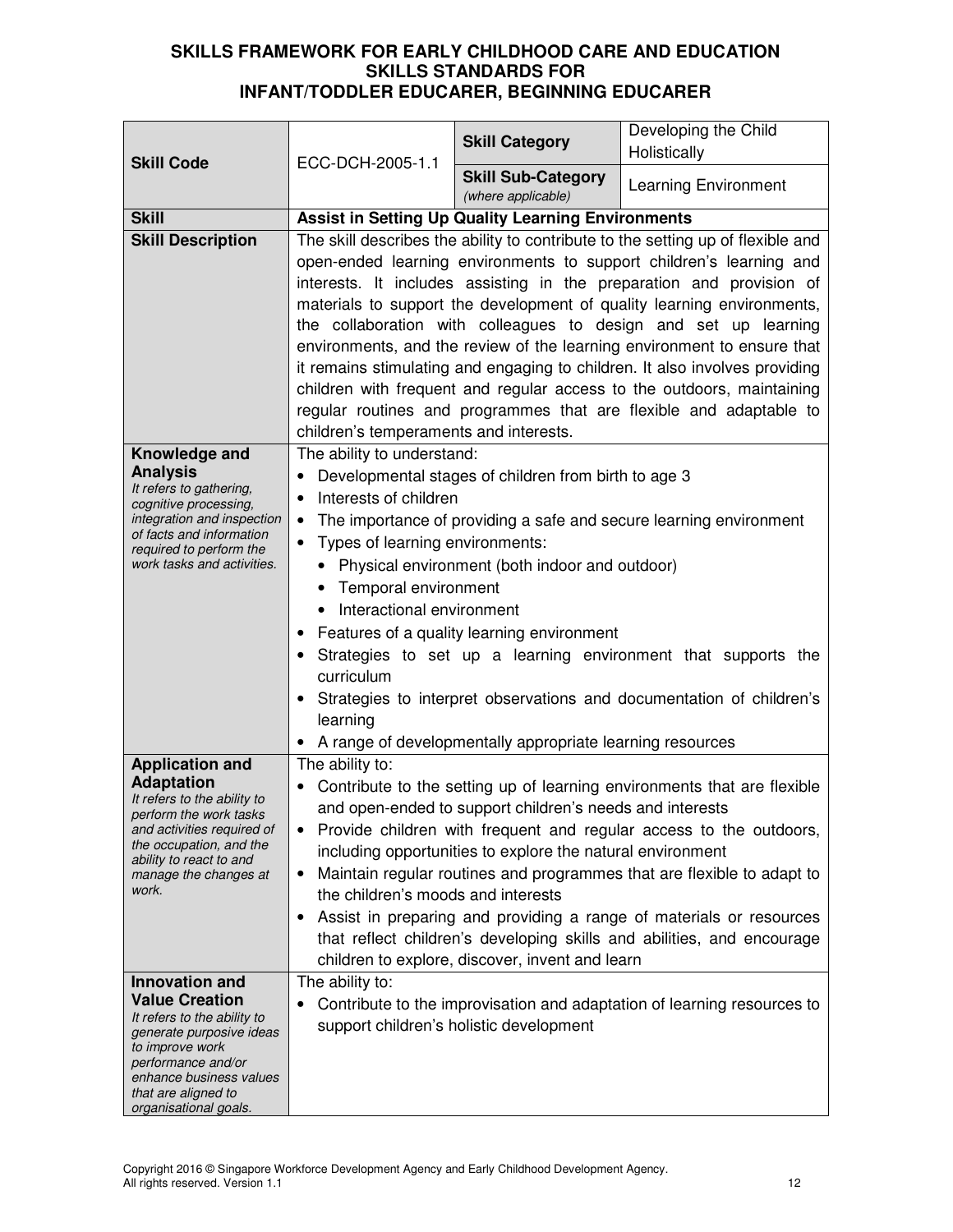| <b>Social Intelligence</b>                              | The ability to:                                                                                       |  |  |
|---------------------------------------------------------|-------------------------------------------------------------------------------------------------------|--|--|
| and Ethics                                              | Collaborate with colleagues in the design and setting up of the                                       |  |  |
| It refers to the ability to                             | learning environments                                                                                 |  |  |
| use affective factors in                                |                                                                                                       |  |  |
| leadership, relationship<br>and diversity               | Assist in reviewing the learning environment to ensure that it remains                                |  |  |
| management guided by                                    | stimulating and engaging to children                                                                  |  |  |
| professional codes of                                   |                                                                                                       |  |  |
| ethics.                                                 | The ability to:                                                                                       |  |  |
| <b>Learning to Learn</b><br>It refers to the ability to |                                                                                                       |  |  |
| develop and improve                                     | Observe learning environments in different contexts                                                   |  |  |
| one's self within and                                   |                                                                                                       |  |  |
| outside of one's area of<br>work.                       |                                                                                                       |  |  |
| Range of                                                | Features of a learning environment (physical) must include but are not                                |  |  |
| <b>Application</b>                                      | limited to:                                                                                           |  |  |
| (where applicable)                                      | Safety<br>$\bullet$                                                                                   |  |  |
| It refers to the critical                               |                                                                                                       |  |  |
| circumstances and<br>contexts that the skill            | Positioning<br>$\bullet$                                                                              |  |  |
| may be demonstrated.                                    | Space and organisation of learning areas                                                              |  |  |
|                                                         | Flexibility<br>$\bullet$                                                                              |  |  |
|                                                         | Developmentally appropriate resources                                                                 |  |  |
|                                                         | Features of a learning environment (temporal) must include but are not<br>limited to:                 |  |  |
|                                                         | A daily schedule that is predictable for young children                                               |  |  |
|                                                         | Elements such as transitions, play, individual exploration, small/large<br>group time                 |  |  |
|                                                         | Flexibility to meet the requirements and interests of individual children                             |  |  |
|                                                         | Features of a learning environment (interactional) must include, but are<br>not limited to:           |  |  |
|                                                         | Responsiveness to the needs of each child                                                             |  |  |
|                                                         | Sufficient time and space for children to explore and interact with                                   |  |  |
|                                                         | teachers and peers                                                                                    |  |  |
|                                                         | Provision of thoughtfully-selected resources                                                          |  |  |
|                                                         | Appropriate and positive guidance techniques                                                          |  |  |
|                                                         |                                                                                                       |  |  |
|                                                         | Observing learning environments in different contexts may include, but is                             |  |  |
|                                                         | not limited to:                                                                                       |  |  |
|                                                         |                                                                                                       |  |  |
|                                                         | Observing learning environments in a different classroom within the                                   |  |  |
|                                                         | centre                                                                                                |  |  |
|                                                         | Visiting<br>kindergartens<br>other<br>child<br>care centres<br>locally<br>or<br>or<br>internationally |  |  |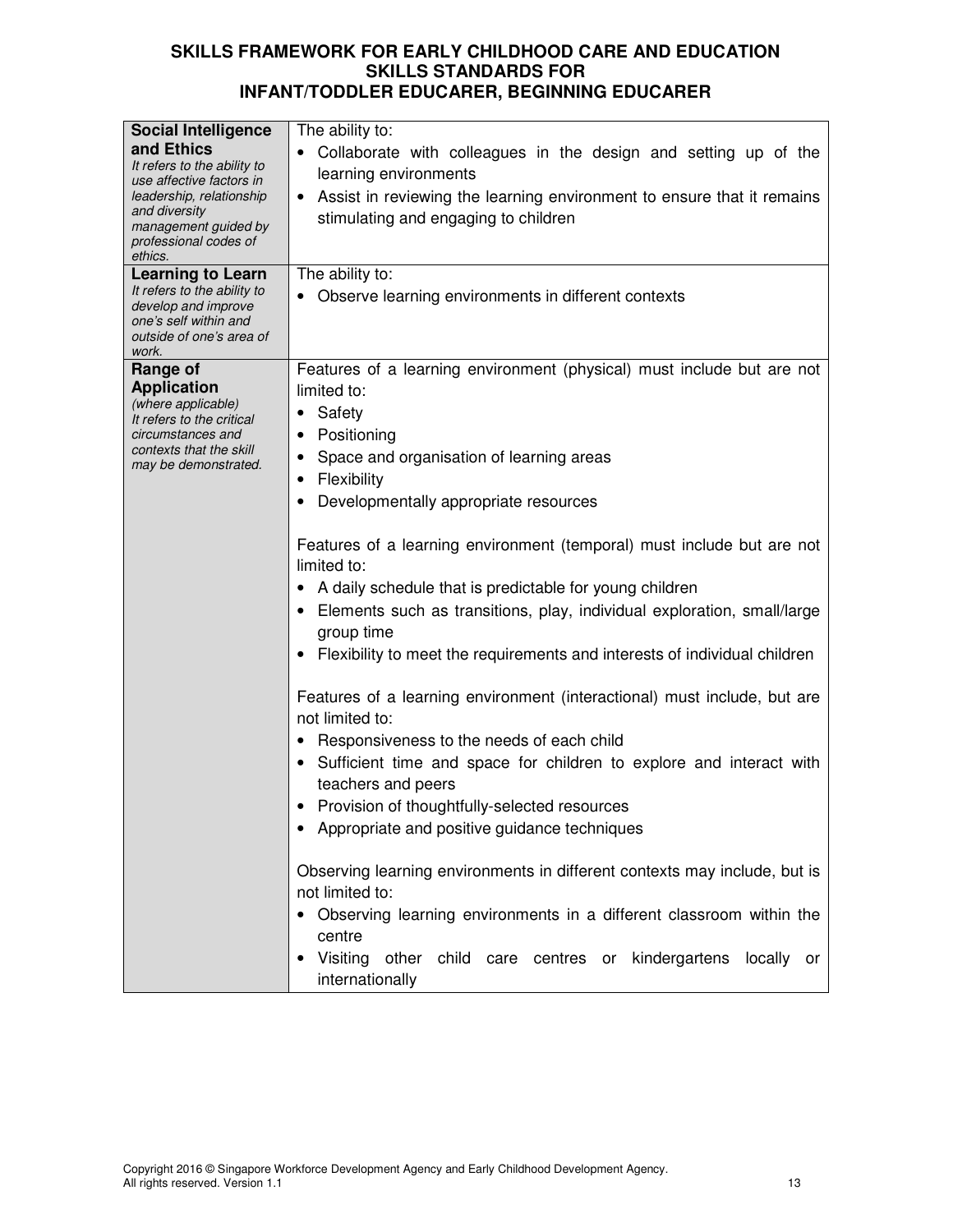|                                                       |                                                                                    | <b>Skill Category</b>                                            | Developing the Child<br>Holistically                                                                                                             |
|-------------------------------------------------------|------------------------------------------------------------------------------------|------------------------------------------------------------------|--------------------------------------------------------------------------------------------------------------------------------------------------|
| <b>Skill Code</b>                                     | ECC-DCH-2006-1.1                                                                   | <b>Skill Sub-Category</b>                                        | Interactions and                                                                                                                                 |
|                                                       |                                                                                    | (where applicable)                                               | Relationships                                                                                                                                    |
|                                                       | Display Sensitivity to Each Child's Needs (within a group setting)                 |                                                                  |                                                                                                                                                  |
| <b>Skill</b>                                          | through Respectful, Responsive and Reciprocal Interactions and                     |                                                                  |                                                                                                                                                  |
|                                                       | <b>Relationships with Children</b>                                                 |                                                                  |                                                                                                                                                  |
| <b>Skill Description</b>                              |                                                                                    |                                                                  | This skill describes the ability to demonstrate sensitivity to each child's                                                                      |
|                                                       | needs through respectful, responsive and reciprocal interactions and               |                                                                  |                                                                                                                                                  |
|                                                       |                                                                                    |                                                                  | relationships with children. It includes supporting children's needs by                                                                          |
|                                                       |                                                                                    |                                                                  | responding sensitively to their verbal and non-verbal communication,                                                                             |
|                                                       |                                                                                    |                                                                  | feelings, ideas and behaviours, creating a nurturing environment, giving                                                                         |
|                                                       |                                                                                    |                                                                  | attention to and demonstrating familiarity with each child and using                                                                             |
|                                                       |                                                                                    |                                                                  | positive guidance techniques to acknowledge and affirm each child's<br>personal efforts. It also involves practising regular open communication, |
|                                                       |                                                                                    |                                                                  | managing own emotional responses towards children, and reflecting on                                                                             |
|                                                       |                                                                                    |                                                                  | own effectiveness in identifying and applying the appropriate positive                                                                           |
|                                                       |                                                                                    | guidance techniques to support children's emotional development. |                                                                                                                                                  |
| Knowledge and                                         | The ability to understand:                                                         |                                                                  |                                                                                                                                                  |
| <b>Analysis</b>                                       |                                                                                    | Developmental stages of children from birth to age 3             |                                                                                                                                                  |
| It refers to gathering,<br>cognitive processing,      |                                                                                    |                                                                  | The importance of establishing respectful, responsive, and reciprocal                                                                            |
| integration and inspection                            |                                                                                    | interactions and relationships with children                     |                                                                                                                                                  |
| of facts and information<br>required to perform the   | The importance of nurturing children who feel safe, secure and valued<br>$\bullet$ |                                                                  |                                                                                                                                                  |
| work tasks and activities.                            |                                                                                    | The basic needs, abilities and interests of children             |                                                                                                                                                  |
|                                                       |                                                                                    | Features of a learning environment (interactional)               |                                                                                                                                                  |
|                                                       | Different patterns of attachment                                                   |                                                                  |                                                                                                                                                  |
|                                                       | relationships                                                                      |                                                                  | Factors that support the development of healthy attachment                                                                                       |
|                                                       |                                                                                    |                                                                  | Dimensions of temperaments and individual differences of children                                                                                |
|                                                       | Strategies to develop                                                              | respectful, responsive                                           | reciprocal<br>and                                                                                                                                |
|                                                       | relationships with children                                                        |                                                                  |                                                                                                                                                  |
|                                                       |                                                                                    | A variety of positive guidance techniques                        |                                                                                                                                                  |
|                                                       |                                                                                    | Impact of own emotional responses on children                    |                                                                                                                                                  |
|                                                       | Ways children communicate                                                          |                                                                  |                                                                                                                                                  |
| <b>Application and</b>                                | The ability to:                                                                    |                                                                  |                                                                                                                                                  |
| <b>Adaptation</b><br>It refers to the ability to      |                                                                                    |                                                                  | Demonstrate understanding and respect for diversity of children's                                                                                |
| perform the work tasks                                |                                                                                    | culture, language, personalities and religion                    |                                                                                                                                                  |
| and activities required of<br>the occupation, and the | ٠                                                                                  |                                                                  | Respond sensitively to children's attempts to initiate interactions and                                                                          |
| ability to react to and                               |                                                                                    |                                                                  | conversations, including the non-verbal cues of infants and toddlers<br>Create a nurturing emotional and interactional environment that          |
| manage the changes at<br>work.                        | ٠<br>provides security for children.                                               |                                                                  |                                                                                                                                                  |
|                                                       |                                                                                    |                                                                  | Respond and give attention to each child, while remaining mindful of                                                                             |
|                                                       | other children in the setting                                                      |                                                                  |                                                                                                                                                  |
|                                                       |                                                                                    |                                                                  | Demonstrate familiarity with each child's likes, dislikes, routines,                                                                             |
|                                                       | rituals and schedules                                                              |                                                                  |                                                                                                                                                  |
|                                                       |                                                                                    |                                                                  | Utilise positive guidance techniques to acknowledge and affirm each                                                                              |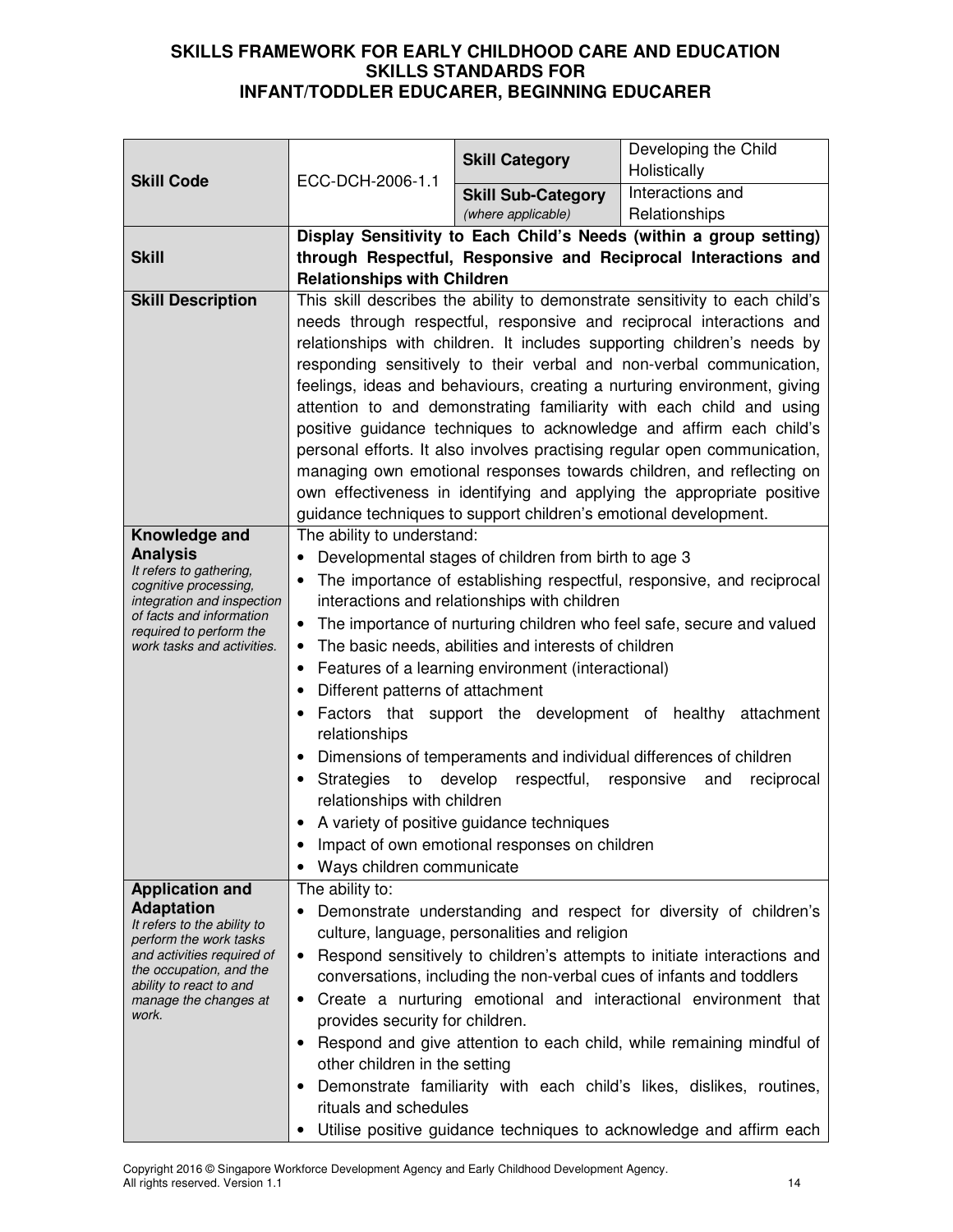|                                                                                                                                                                                                      | child's personal efforts                                                                                                                                                                                                                                                                                                                                                                                                                                                                                                                                                                                                                                                                                                                                                                                                                                                                                                                                                     |
|------------------------------------------------------------------------------------------------------------------------------------------------------------------------------------------------------|------------------------------------------------------------------------------------------------------------------------------------------------------------------------------------------------------------------------------------------------------------------------------------------------------------------------------------------------------------------------------------------------------------------------------------------------------------------------------------------------------------------------------------------------------------------------------------------------------------------------------------------------------------------------------------------------------------------------------------------------------------------------------------------------------------------------------------------------------------------------------------------------------------------------------------------------------------------------------|
| <b>Innovation and</b>                                                                                                                                                                                | N/A                                                                                                                                                                                                                                                                                                                                                                                                                                                                                                                                                                                                                                                                                                                                                                                                                                                                                                                                                                          |
| <b>Value Creation</b><br>It refers to the ability to<br>generate purposive ideas<br>to improve work<br>performance and/or<br>enhance business values<br>that are aligned to<br>organisational goals. |                                                                                                                                                                                                                                                                                                                                                                                                                                                                                                                                                                                                                                                                                                                                                                                                                                                                                                                                                                              |
| <b>Social Intelligence</b>                                                                                                                                                                           | The ability to:                                                                                                                                                                                                                                                                                                                                                                                                                                                                                                                                                                                                                                                                                                                                                                                                                                                                                                                                                              |
| and Ethics<br>It refers to the ability to<br>use affective factors in<br>leadership, relationship<br>and diversity<br>management guided by<br>professional codes of<br>ethics.                       | Manage own emotional responses towards children to provide<br>respectful and responsive care-giving<br>Support children's needs by attending sensitively to each child's<br>feelings, ideas and behaviour, where appropriate<br>• Practise open communication regularly to develop<br>respectful,<br>responsive, and reciprocal relationships with children                                                                                                                                                                                                                                                                                                                                                                                                                                                                                                                                                                                                                  |
| <b>Learning to Learn</b><br>It refers to the ability to<br>develop and improve<br>one's self within and<br>outside of one's area of<br>work.                                                         | The ability to:<br>Reflect on own effectiveness in identifying and<br>applying<br>the<br>$\bullet$<br>positive guidance techniques to support children's<br>appropriate<br>emotional development                                                                                                                                                                                                                                                                                                                                                                                                                                                                                                                                                                                                                                                                                                                                                                             |
| Range of<br><b>Application</b><br>(where applicable)<br>It refers to the critical<br>circumstances and<br>contexts that the skill<br>may be demonstrated.                                            | Features of a learning environment (interactional) must include, but are<br>not limited to:<br>Responsiveness to the needs of each child<br>Sufficient time and space for children to explore and interact with<br>$\bullet$<br>teachers and peers<br>Provision of thoughtfully-selected resources<br>٠<br>Appropriate and positive guidance techniques<br>Different patterns of attachment may include:<br>Secure attachment<br>$\bullet$<br>Ambivalent attachment<br>Avoidant attachment<br>Disorganised attachment<br>Dimensions of temperaments in children must include, but are not limited<br>to:<br>Emotionality<br>Inhibition<br>Activity<br>Sociability<br>Strategies to develop respectful, responsive, and reciprocal relationships<br>with children include:<br>Ensuring that children experience continuity in their relationships and<br>experiences<br>Listening and responding to children with full attention<br>Providing children with a caring presence |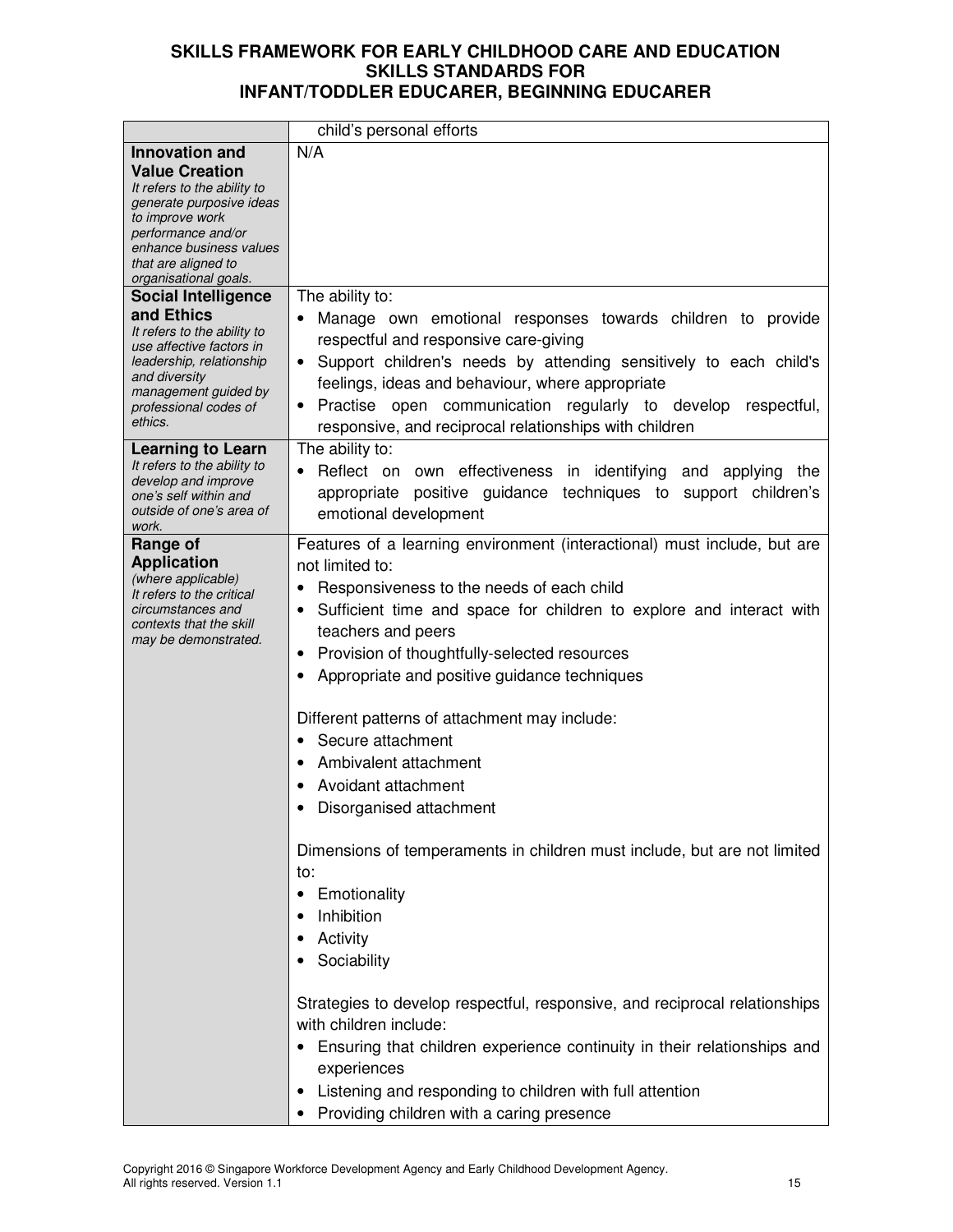| Observing and knowing the needs of each child through attuned<br>engagement and awareness                                                                                                                                                                                                                                                                                                                                                                                             |
|---------------------------------------------------------------------------------------------------------------------------------------------------------------------------------------------------------------------------------------------------------------------------------------------------------------------------------------------------------------------------------------------------------------------------------------------------------------------------------------|
| Positive guidance techniques must include, but are not limited to:<br>• Positive verbal and non-verbal communication, such as:<br>• Encouragement, praise and acknowledgement, where appropriate<br>Listening attentively to children, trying to understand what they<br>want to communicate<br>Offering appropriate choices<br><b>Facilitating problem-solving with children</b><br>Modelling appropriate behaviour<br>Maintaining consistency in actions, boundaries and behaviours |
| Ways children communicate include:                                                                                                                                                                                                                                                                                                                                                                                                                                                    |
| Verbal cues                                                                                                                                                                                                                                                                                                                                                                                                                                                                           |
| Non-verbal cues                                                                                                                                                                                                                                                                                                                                                                                                                                                                       |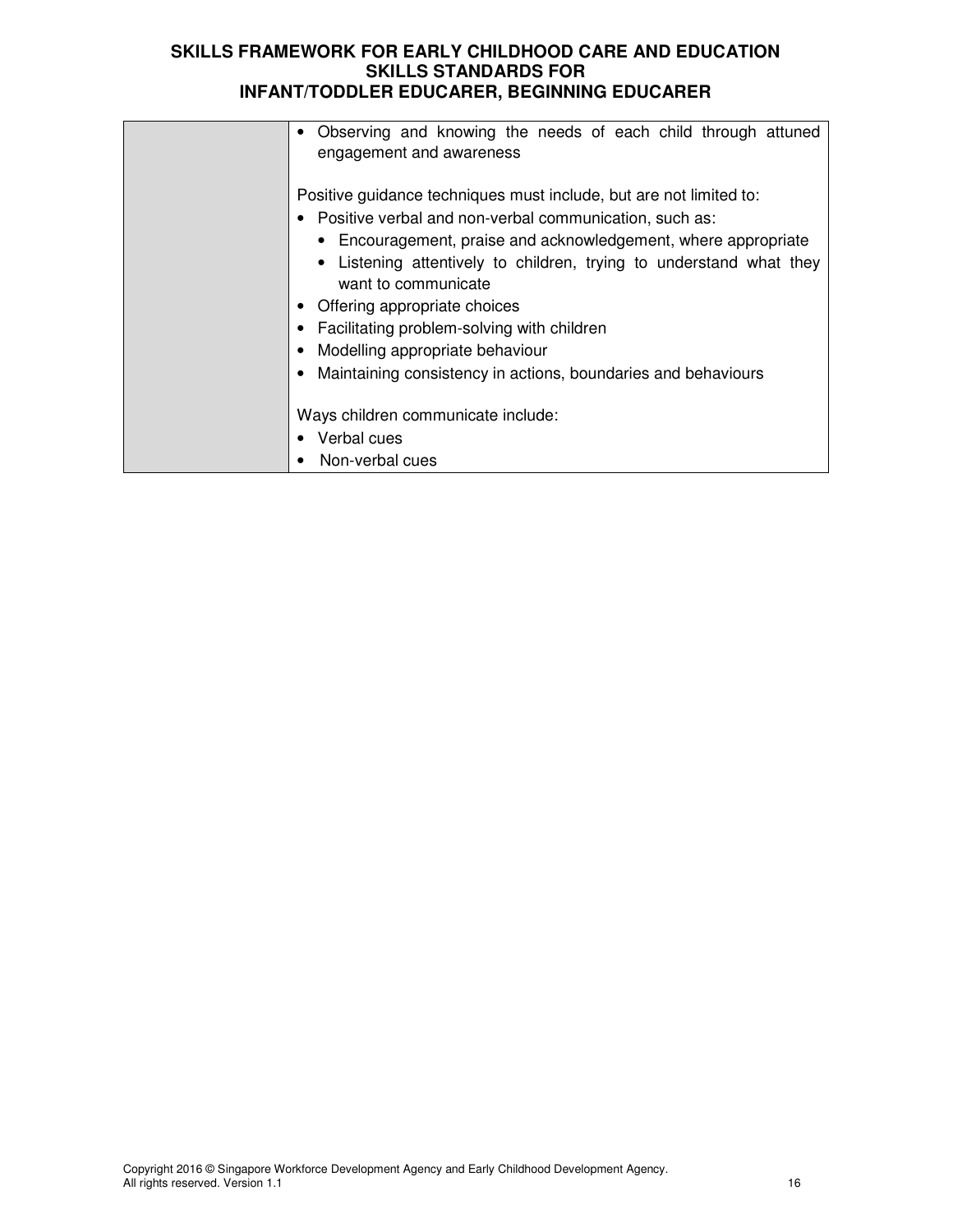| <b>Skill Code</b>                                                                                                                                                                                                             | ECC-DCH-2007-1.1                                                                                                                                                                | <b>Skill Category</b>                                                                                                                        | Developing the Child<br>Holistically                                                                                                                                                                                                                                                                                                                                                                                                                                                                                                                                                                                                |
|-------------------------------------------------------------------------------------------------------------------------------------------------------------------------------------------------------------------------------|---------------------------------------------------------------------------------------------------------------------------------------------------------------------------------|----------------------------------------------------------------------------------------------------------------------------------------------|-------------------------------------------------------------------------------------------------------------------------------------------------------------------------------------------------------------------------------------------------------------------------------------------------------------------------------------------------------------------------------------------------------------------------------------------------------------------------------------------------------------------------------------------------------------------------------------------------------------------------------------|
|                                                                                                                                                                                                                               |                                                                                                                                                                                 | <b>Skill Sub-Category</b><br>(where applicable)                                                                                              | Interactions and<br>Relationships                                                                                                                                                                                                                                                                                                                                                                                                                                                                                                                                                                                                   |
| <b>Skill</b>                                                                                                                                                                                                                  | <b>Educarer, Beginning Educarer)</b>                                                                                                                                            |                                                                                                                                              | Support Children's Development of Secure Attachments through<br>Warm, Consistent and Nurturing Care-giving (Infant/Toddler                                                                                                                                                                                                                                                                                                                                                                                                                                                                                                          |
| <b>Skill Description</b>                                                                                                                                                                                                      |                                                                                                                                                                                 | maintaining regular and predictable yet flexible routines                                                                                    | This skill describes the ability to support children's development of secure<br>attachments by responding promptly, appropriately and consistently to<br>children's needs and demonstrating positive interactions with children. It<br>includes creating daily opportunities for interactions with each child, using<br>care-giving activities to foster healthy development of secure attachment,<br>and<br>programmes. It involves collaborating with colleagues to ensure the<br>provision of continuity of care for children, and reflecting on own<br>effectiveness in supporting children's development of secure attachment. |
| Knowledge and<br><b>Analysis</b><br>It refers to gathering,<br>cognitive processing,<br>integration and inspection<br>of facts and information<br>required to perform the<br>work tasks and activities.                       | The ability to understand:<br>Different patterns of attachment<br>$\bullet$<br>relationships<br>$\bullet$<br>experiences for young children<br>How to manage separation anxiety | Developmental stages of children from birth to age 3<br>Theories of social and emotional development                                         | Factors that support the development of healthy attachment<br>The importance of predictability and care routines as learning                                                                                                                                                                                                                                                                                                                                                                                                                                                                                                        |
| <b>Application and</b><br><b>Adaptation</b><br>It refers to the ability to<br>perform the work tasks<br>and activities required of<br>the occupation, and the<br>ability to react to and<br>manage the changes at<br>work.    | The ability to:<br>cues and signals<br>personal care routines<br>Use<br>care-giving<br>$\bullet$<br>Provide continuity of care for children<br>interactions                     | activities as<br>development of secure attachment between adult and child<br>are flexible to accommodate the moods and interests of children | Respond promptly, appropriately and consistently to children's needs,<br>• Create daily opportunities for interactions with each child during<br>opportunities to foster<br>healthy<br>Maintain regular and predictable daily routines and programmes that<br>Manage separation anxiety through ensuring frequent and meaningful                                                                                                                                                                                                                                                                                                    |
| <b>Innovation and</b><br><b>Value Creation</b><br>It refers to the ability to<br>generate purposive ideas<br>to improve work<br>performance and/or<br>enhance business values<br>that are aligned to<br>organisational goals. | The ability to:<br>child's needs and requirements                                                                                                                               |                                                                                                                                              | Identify ways to modify the daily schedule according to individual                                                                                                                                                                                                                                                                                                                                                                                                                                                                                                                                                                  |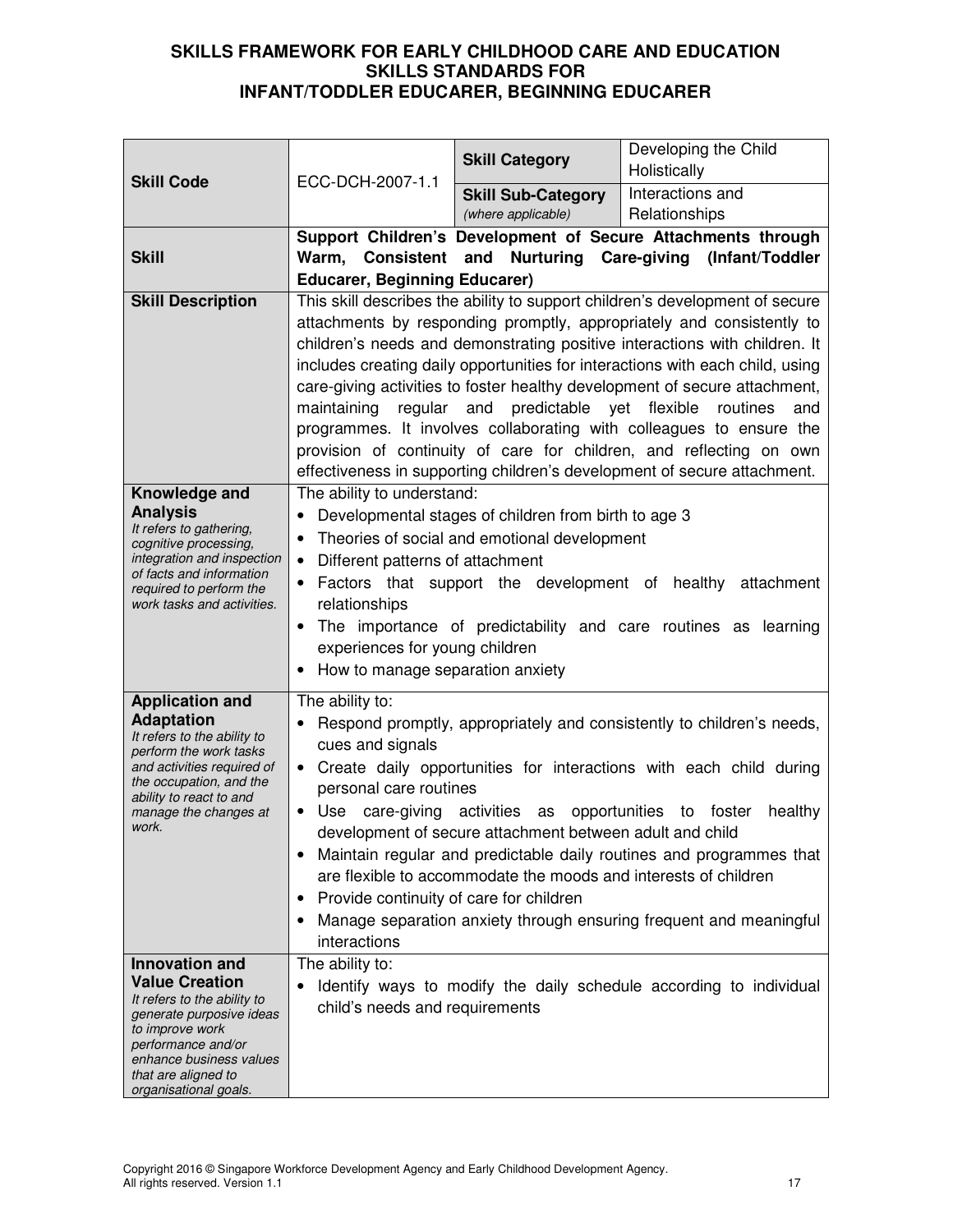| <b>Social Intelligence</b><br>and Ethics<br>It refers to the ability to<br>use affective factors in<br>leadership, relationship<br>and diversity<br>management guided by<br>professional codes of<br>ethics. | The ability to:<br>Demonstrate warm, positive, nurturing, and respectful interactions with<br>children<br>Collaborate with colleagues to ensure continuity of care-giving<br>٠                                                                                       |
|--------------------------------------------------------------------------------------------------------------------------------------------------------------------------------------------------------------|----------------------------------------------------------------------------------------------------------------------------------------------------------------------------------------------------------------------------------------------------------------------|
| <b>Learning to Learn</b><br>It refers to the ability to<br>develop and improve<br>one's self within and<br>outside of one's area of<br>work.                                                                 | The ability to:<br>Reflect on own effectiveness in supporting children's development of<br>secure attachment                                                                                                                                                         |
| Range of<br><b>Application</b><br>(where applicable)<br>It refers to the critical<br>circumstances and<br>contexts that the skill<br>may be demonstrated.                                                    | Different patterns of attachment may include:<br>Secure attachment<br>Ambivalent attachment<br>Avoidant attachment<br>Disorganised attachment                                                                                                                        |
|                                                                                                                                                                                                              | Factors that support the development of healthy attachment relationships<br>may include, but are not limited to:<br>Predictable daily routines and programmes<br>Frequent and consistent meaningful adult-child interactions<br>Safe and secure learning environment |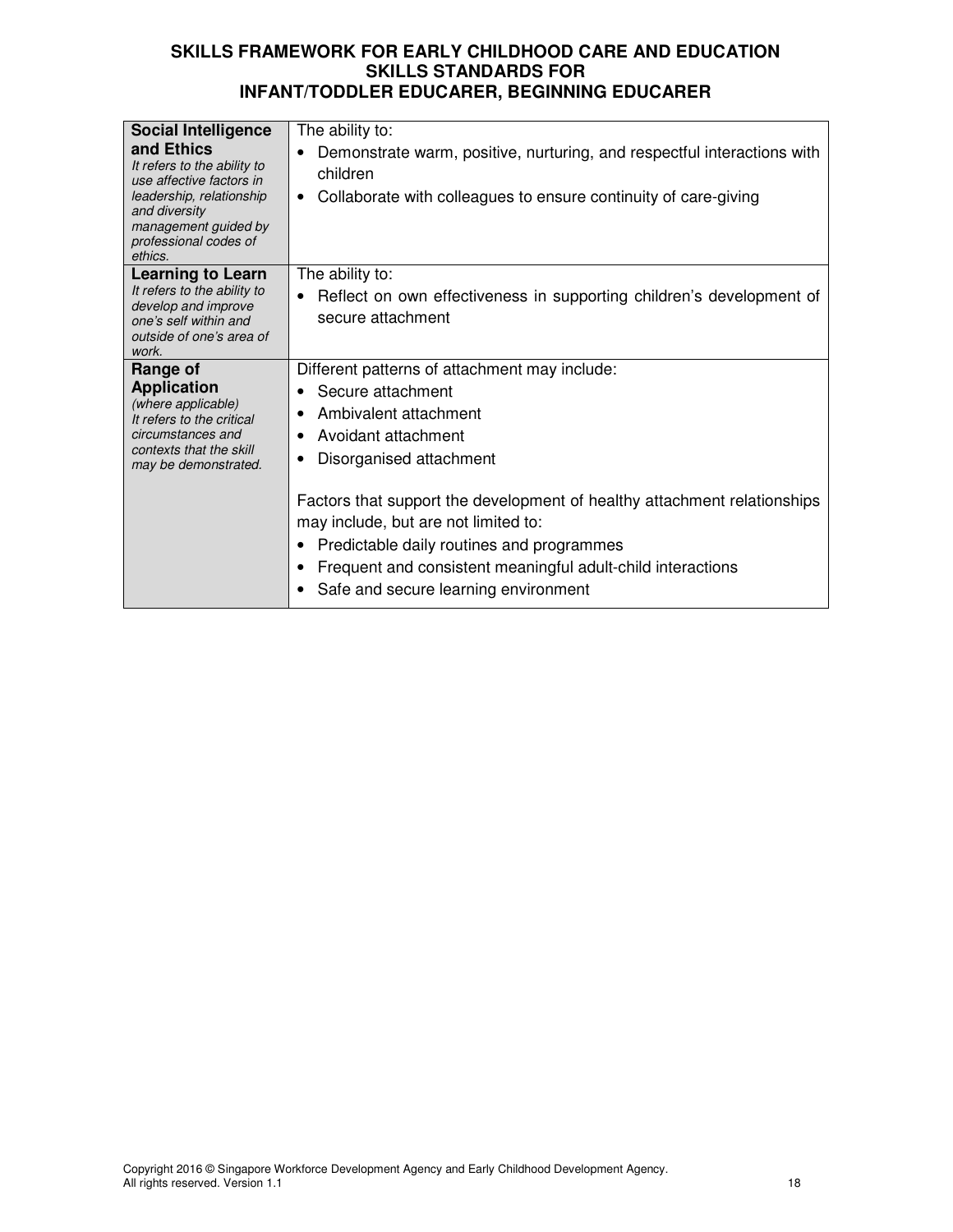|                                                                                                                                                                                                                            |                                                                                                                                                                                                                                                                                                                                                                                                                                                                                                                                                                                                                                                                                                       | <b>Skill Category</b>                                    | Developing the Child<br>Holistically                            |
|----------------------------------------------------------------------------------------------------------------------------------------------------------------------------------------------------------------------------|-------------------------------------------------------------------------------------------------------------------------------------------------------------------------------------------------------------------------------------------------------------------------------------------------------------------------------------------------------------------------------------------------------------------------------------------------------------------------------------------------------------------------------------------------------------------------------------------------------------------------------------------------------------------------------------------------------|----------------------------------------------------------|-----------------------------------------------------------------|
| <b>Skill Code</b>                                                                                                                                                                                                          | ECC-DCH-2008-1.1                                                                                                                                                                                                                                                                                                                                                                                                                                                                                                                                                                                                                                                                                      | <b>Skill Sub-Category</b><br>(where applicable)          | Health, Safety and<br>Nutrition                                 |
| <b>Skill</b>                                                                                                                                                                                                               |                                                                                                                                                                                                                                                                                                                                                                                                                                                                                                                                                                                                                                                                                                       | Procedures (Infant/Toddler Educarer, Beginning Educarer) | Adhere to Health, Safety, Nutritional and Hygiene Standards and |
| <b>Skill Description</b>                                                                                                                                                                                                   | This skill describes the ability to adhere to procedures for illnesses,<br>accidents and emergencies, as well as health, nutrition, hygiene, and<br>safety standards to ensure a safe and healthy physical environment for<br>children. It includes ensuring quality and timely care-giving practices to<br>meet the needs of each child, promoting healthy eating habits of children,<br>as well as identifying and reporting suspected emotional distress, abuse<br>and neglect of children in appropriate ways. It involves teaching and<br>modelling good nutrition, hygiene and safety practices, as well as<br>communicating with families and colleagues the importance of these<br>practices. |                                                          |                                                                 |
| Knowledge and<br><b>Analysis</b><br>It refers to gathering,<br>cognitive processing,<br>integration and inspection<br>of facts and information<br>required to perform the<br>work tasks and activities.                    | The ability to understand:<br>Rationale for ensuring<br>health, safety, nutritional and<br>hygiene<br>standards<br>Rationale for procedures for illnesses, accidents and emergencies<br>$\bullet$<br>Basic first-aid for infants and young children<br>$\bullet$<br>The identification of signs and symptoms of basic ailments in infants<br>and young children<br>Common ailments in infants and young children<br>٠<br>The identification of signs and symptoms of basic food allergies<br>Common food allergies in infants and young children<br>Basic nutritional needs of children<br>The practices of safe food-handling and general sanitation<br>Appropriate care-giving practices            |                                                          |                                                                 |
| <b>Application and</b><br><b>Adaptation</b><br>It refers to the ability to<br>perform the work tasks<br>and activities required of<br>the occupation, and the<br>ability to react to and<br>manage the changes at<br>work. | The ability to:<br>Ensure a safe and healthy physical environment for children by<br>following regulations regarding basic health, hygiene, and safety,<br>based on an understanding of their impact on children's overall well-<br>being<br>Ensure quality and timely care-giving practices to meet the needs of<br>each child, based on hygiene standards<br>Adhere to procedures for illnesses, accidents and emergencies<br>$\bullet$<br>Promote healthy eating habits of children by ensuring a balanced diet<br>based on nutritional standards<br>Identify and report suspected emotional distress, abuse and neglect of<br>٠<br>children in appropriate ways                                   |                                                          |                                                                 |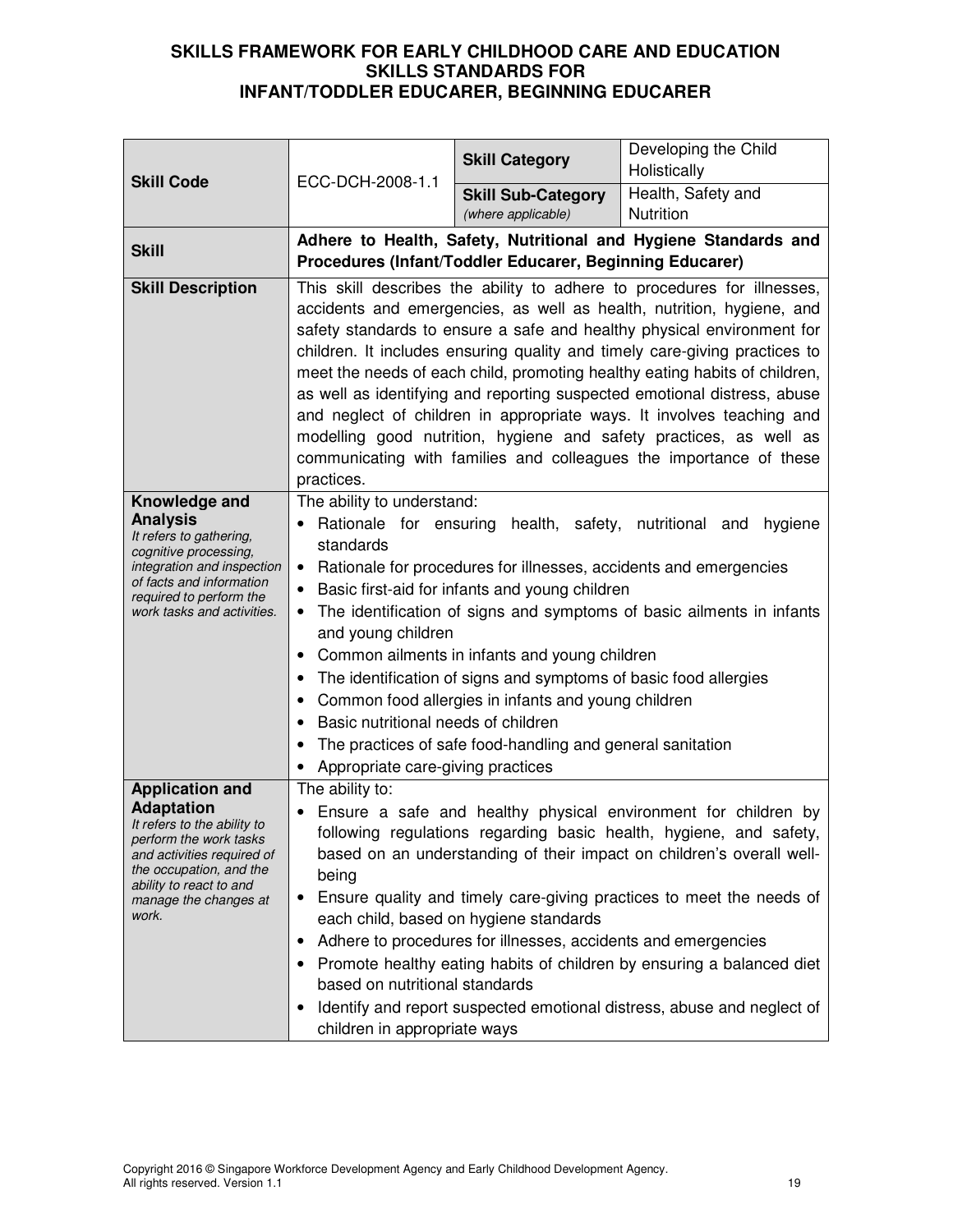| <b>Innovation and</b>                           | N/A                                                                           |
|-------------------------------------------------|-------------------------------------------------------------------------------|
|                                                 |                                                                               |
| <b>Value Creation</b>                           |                                                                               |
| It refers to the ability to                     |                                                                               |
| generate purposive ideas<br>to improve work     |                                                                               |
| performance and/or                              |                                                                               |
| enhance business values                         |                                                                               |
| that are aligned to                             |                                                                               |
| organisational goals.                           |                                                                               |
| <b>Social Intelligence</b>                      | The ability to:                                                               |
| and Ethics                                      |                                                                               |
| It refers to the ability to                     | Communicate openly and appropriately with colleagues and families             |
| use affective factors in                        | with regard to health and safety matters                                      |
| leadership, relationship                        |                                                                               |
| and diversity                                   |                                                                               |
| management guided by                            |                                                                               |
| professional codes of                           |                                                                               |
| ethics.                                         |                                                                               |
| <b>Learning to Learn</b>                        | The ability to:                                                               |
| It refers to the ability to                     | Keep up-to-date with safe care-giving practices through learning from         |
| develop and improve<br>one's self within and    | colleagues and professional readings                                          |
| outside of one's area of                        |                                                                               |
| work.                                           |                                                                               |
| Range of                                        | Health, safety, nutritional and hygiene standards must include, but are       |
| <b>Application</b>                              | not limited to:                                                               |
| (where applicable)                              | Workplace Safety and Health Act                                               |
| It refers to the critical                       |                                                                               |
| circumstances and                               | <b>Child Care Centres Act</b><br>$\bullet$                                    |
| contexts that the skill<br>may be demonstrated. | ECDA Assessment of Licensing Standards in Child Care Centres<br>٠             |
|                                                 | ECDA Guidelines for Centre Based Infant or Toddler Care Services<br>$\bullet$ |
|                                                 | <b>Child Protection Act</b>                                                   |
|                                                 |                                                                               |
|                                                 |                                                                               |
|                                                 | A safe and healthy physical environment for children by following             |
|                                                 | regulations regarding basic health, hygiene, and safety may include, but      |
|                                                 | is not limited to:                                                            |
|                                                 | Monitoring and responding to the infant and young child's cues and            |
|                                                 |                                                                               |
|                                                 | needs                                                                         |
|                                                 | Ensuring a hygienic environment by following procedures (e.g. hand            |
|                                                 | washing, hygiene during toileting and nappy changing)                         |
|                                                 | Ensuring a safe environment by monitoring appropriateness of<br>$\bullet$     |
|                                                 |                                                                               |
|                                                 | equipment, materials and environmental factors                                |
|                                                 |                                                                               |
|                                                 | Quality and timely care-giving practices to meet the needs of each child,     |
|                                                 | based on hygiene standards may include, but are not limited to:               |
|                                                 | Active and alert supervision and guidance of children                         |
|                                                 |                                                                               |
|                                                 | Maintaining a consistent toileting and nappy changing schedule<br>٠           |
|                                                 | Ensuring steps are taken to reduce risks that children may be<br>$\bullet$    |
|                                                 | susceptible to (e.g. Sudden infant death syndrome)                            |
|                                                 |                                                                               |
|                                                 | Common ailments in infants and young children may include, but are not        |
|                                                 | limited to:                                                                   |
|                                                 |                                                                               |
|                                                 | Hand Foot Mouth Disease (HFMD)                                                |
|                                                 | Chicken pox                                                                   |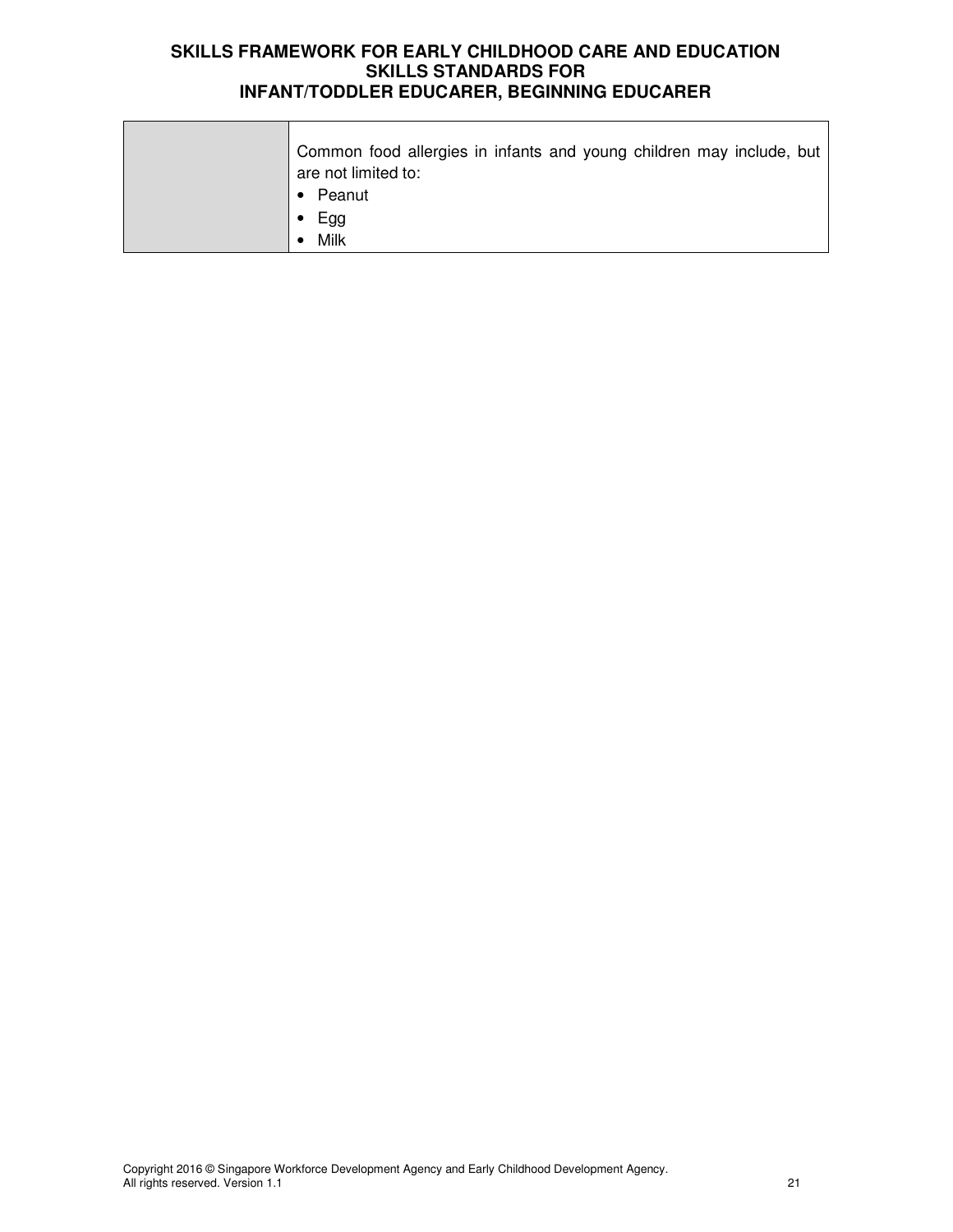| <b>Skill Code</b>                                                                                                                                                                                                             | ECC-CFC-2001-1.1                                                                                                                                                                                                                                                                                                                                                                                                                                                                                | <b>Skill Category</b>                                                                                                                                                                                                                              | Collaborating with<br><b>Families and Community</b>                                                                                     |
|-------------------------------------------------------------------------------------------------------------------------------------------------------------------------------------------------------------------------------|-------------------------------------------------------------------------------------------------------------------------------------------------------------------------------------------------------------------------------------------------------------------------------------------------------------------------------------------------------------------------------------------------------------------------------------------------------------------------------------------------|----------------------------------------------------------------------------------------------------------------------------------------------------------------------------------------------------------------------------------------------------|-----------------------------------------------------------------------------------------------------------------------------------------|
|                                                                                                                                                                                                                               |                                                                                                                                                                                                                                                                                                                                                                                                                                                                                                 | <b>Skill Sub-Category</b><br>(where applicable)                                                                                                                                                                                                    | Family and Community<br>Partnerships                                                                                                    |
| <b>Skill</b>                                                                                                                                                                                                                  | and Centre                                                                                                                                                                                                                                                                                                                                                                                                                                                                                      |                                                                                                                                                                                                                                                    | Facilitate the Continuity of Care and Education between the Home                                                                        |
| <b>Skill Description</b>                                                                                                                                                                                                      | This skill describes the ability to communicate and establish relationships<br>with families in order to facilitate the continuity of care and education<br>between the home and centre. It includes understanding the influence of<br>families and the importance of continuity of care as well as the ability to<br>display sensitivity, maintain confidentiality, and exercise empathy when<br>communicating with families about the child.                                                  |                                                                                                                                                                                                                                                    |                                                                                                                                         |
| Knowledge and<br><b>Analysis</b><br>It refers to gathering,<br>cognitive processing,<br>integration and inspection<br>of facts and information<br>required to perform the<br>work tasks and activities.                       | The ability to understand:<br>Diversity in family systems, dynamics and backgrounds<br>of continuity of care<br>importance<br>The<br>through<br>home-centre<br>partnerships, and influence of families on the care and development of<br>children<br>Strategies to facilitate home-centre partnerships<br>٠<br>Modes of communication that facilitate effective partnerships with<br>$\bullet$<br>families                                                                                      |                                                                                                                                                                                                                                                    |                                                                                                                                         |
| <b>Application and</b><br><b>Adaptation</b><br>It refers to the ability to<br>perform the work tasks<br>and activities required of<br>the occupation, and the<br>ability to react to and<br>manage the changes at<br>work.    | The ability to:<br>Articulate to families the importance of continuity of care for children<br>from birth to age 3<br>Interact with families regularly to establish relationships that<br>$\bullet$<br>encourage mutual exchange of resources and information about<br>children<br>Adopt a consistent procedure, in partnership with families, for<br>$\bullet$<br>continuity of care<br>Utilise modes of communication that are preferred by families and<br>suited for varied families' needs |                                                                                                                                                                                                                                                    |                                                                                                                                         |
| <b>Innovation and</b><br><b>Value Creation</b><br>It refers to the ability to<br>generate purposive ideas<br>to improve work<br>performance and/or<br>enhance business values<br>that are aligned to<br>organisational goals. | The ability to:<br>• Offer ideas to colleagues to facilitate home-centre partnerships,<br>including children's continued care at home                                                                                                                                                                                                                                                                                                                                                           |                                                                                                                                                                                                                                                    |                                                                                                                                         |
| <b>Social Intelligence</b><br>and Ethics<br>It refers to the ability to<br>use affective factors in<br>leadership, relationship<br>and diversity<br>management guided by<br>professional codes of<br>ethics.                  | The ability to:<br>$\bullet$<br>٠<br>٠<br>٠<br>٠                                                                                                                                                                                                                                                                                                                                                                                                                                                | Value families as the first and primary teachers of their children<br>communicate concerns about their child<br>Exercise empathy when addressing concerns relating to children<br>Maintain confidentiality and respect families' rights to privacy | Listen, reflect and respond appropriately when family members<br>Display sensitivity to families' cultural backgrounds and expectations |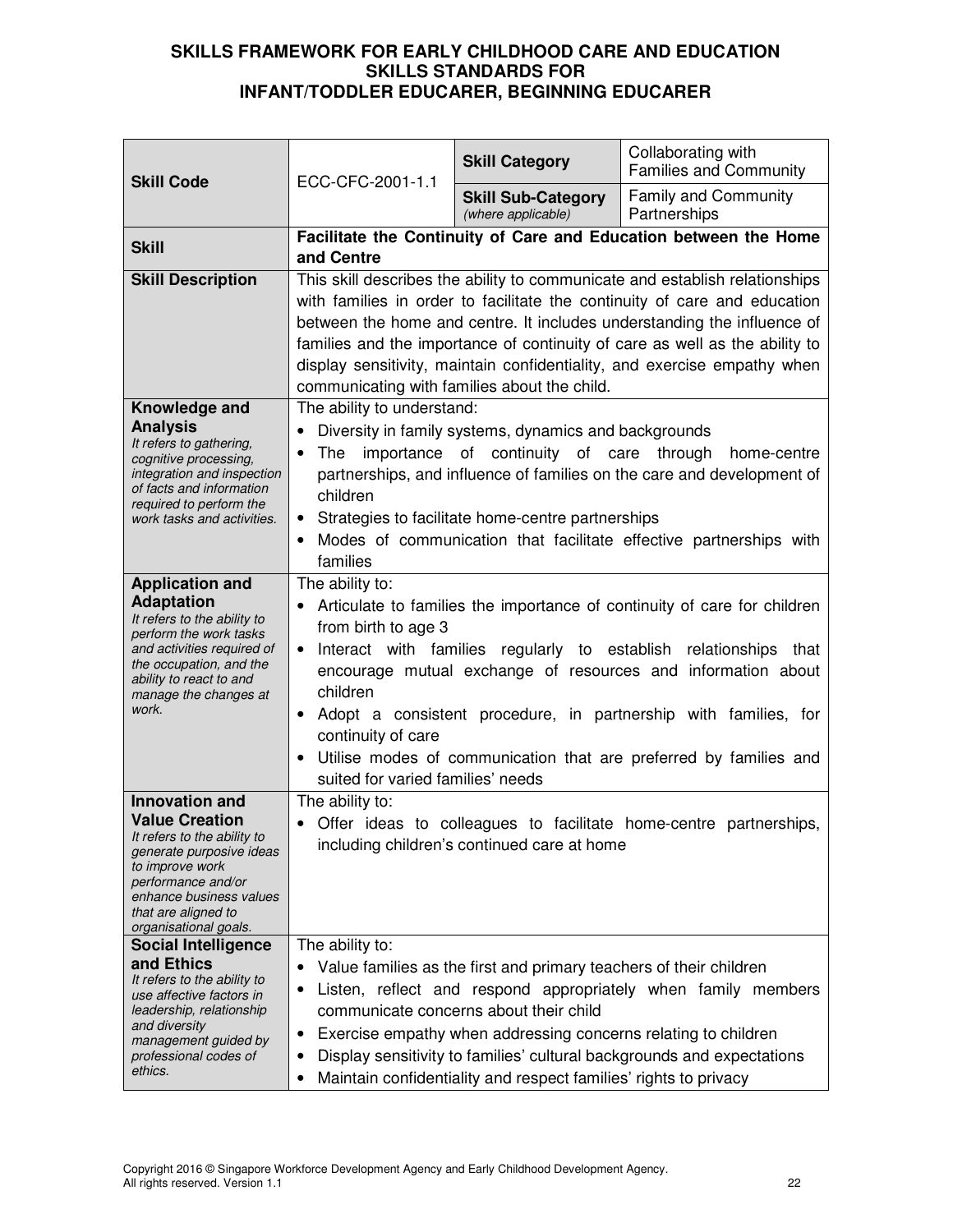| <b>Learning to Learn</b><br>It refers to the ability to<br>develop and improve<br>one's self within and<br>outside of one's area of<br>work.              | N/A                                                                                                                                                                                                                                                                                                                                                                                                                                                                                                                                                                                                                                                                                                            |
|-----------------------------------------------------------------------------------------------------------------------------------------------------------|----------------------------------------------------------------------------------------------------------------------------------------------------------------------------------------------------------------------------------------------------------------------------------------------------------------------------------------------------------------------------------------------------------------------------------------------------------------------------------------------------------------------------------------------------------------------------------------------------------------------------------------------------------------------------------------------------------------|
| Range of<br><b>Application</b><br>(where applicable)<br>It refers to the critical<br>circumstances and<br>contexts that the skill<br>may be demonstrated. | Diversity in family systems, dynamics and backgrounds may include, but<br>are not limited to:<br>$\bullet$ Race<br>Ethnicity<br>Socio-economic status<br>٠<br>Culture<br>Family composition<br>Religion<br>Age<br>Home language                                                                                                                                                                                                                                                                                                                                                                                                                                                                                |
|                                                                                                                                                           | Strategies to promote home-centre partnerships must include, but are not<br>limited to the following:<br>• Responding promptly to families' questions and concerns<br>Requesting for information on children's temperament, interests,<br>health issues and care-giving preferences<br>Encouraging families to update information of any event that may<br>affect the child<br>Sharing with families the highlights of their child's day and keeping<br>$\bullet$<br>them informed of issues or incidents that may have arisen in the<br>course of the day<br>Discussing the child's developmental milestones<br>$\bullet$<br>Encouraging families to provide resources to support programme and<br>curriculum |
|                                                                                                                                                           | Modes of communication that facilitate effective partnerships may<br>include, but are not limited to:<br>Programme handbook<br>Orientation and parent-teacher meetings<br>Bulletin boards and newsletters<br>Social events, forums and parent education programmes<br>Daily communications through journals, emails, text messages, phone<br>calls<br>Videotaping, photographs, e-portfolios<br>Informal dialogue<br>Home visits                                                                                                                                                                                                                                                                               |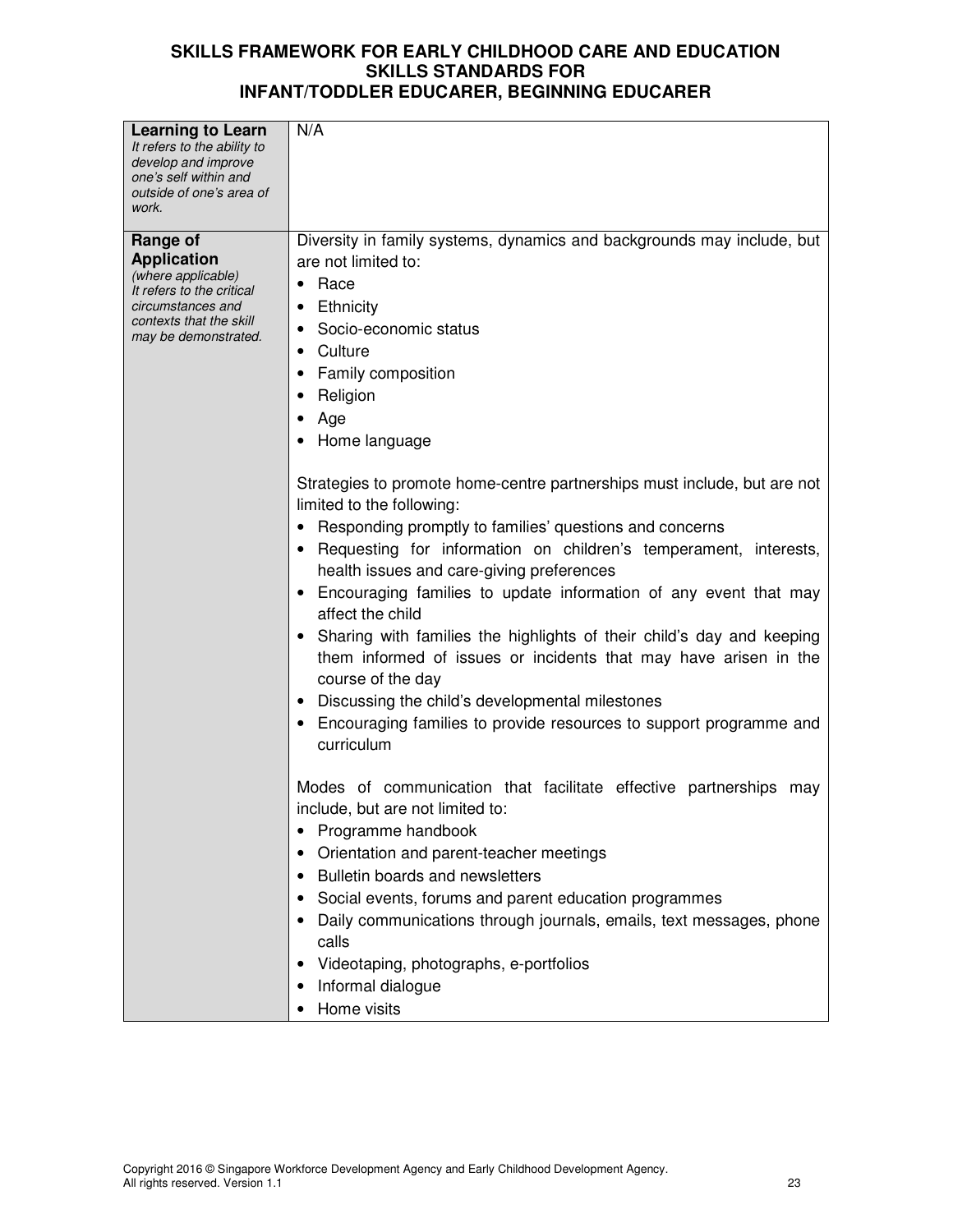|                                                                                                                                                                                                                               |                                                                                                                                                                                                                                                                                                                  | <b>Skill Category</b>                                                                                                   | Collaborating with<br><b>Families and Community</b>                                                                                                                                                                                                                                                                                                                                                                                                                                                               |
|-------------------------------------------------------------------------------------------------------------------------------------------------------------------------------------------------------------------------------|------------------------------------------------------------------------------------------------------------------------------------------------------------------------------------------------------------------------------------------------------------------------------------------------------------------|-------------------------------------------------------------------------------------------------------------------------|-------------------------------------------------------------------------------------------------------------------------------------------------------------------------------------------------------------------------------------------------------------------------------------------------------------------------------------------------------------------------------------------------------------------------------------------------------------------------------------------------------------------|
| <b>Skill Code</b>                                                                                                                                                                                                             | ECC-CFC-2002-1.1                                                                                                                                                                                                                                                                                                 | <b>Skill Sub-Category</b><br>(where applicable)                                                                         | Family and Community<br>Partnerships                                                                                                                                                                                                                                                                                                                                                                                                                                                                              |
| <b>Skill</b>                                                                                                                                                                                                                  | <b>Stakeholders</b>                                                                                                                                                                                                                                                                                              |                                                                                                                         | Engage in Partnerships and Collaborations with Community                                                                                                                                                                                                                                                                                                                                                                                                                                                          |
| <b>Skill Description</b>                                                                                                                                                                                                      |                                                                                                                                                                                                                                                                                                                  |                                                                                                                         | This skill describes the ability to engage in partnerships and<br>collaborations with community stakeholders to benefit children and<br>families. It also includes leveraging community stakeholders and<br>resources, understanding the benefits of such a collaboration, providing<br>opportunities for children to observe and/or participate in community<br>events as well as communicating effectively with stakeholders while<br>maintaining professionalism, confidentiality and positive work attitudes. |
| Knowledge and<br><b>Analysis</b><br>It refers to gathering,<br>cognitive processing,<br>integration and inspection<br>of facts and information<br>required to perform the<br>work tasks and activities.                       | The ability to understand:<br>and resources<br>children and families<br>$\bullet$                                                                                                                                                                                                                                |                                                                                                                         | The importance and benefits of leveraging community stakeholders<br>• Community stakeholders available that can provide assistance to<br>Community resources available that can benefit children and families                                                                                                                                                                                                                                                                                                     |
| <b>Application and</b><br><b>Adaptation</b><br>It refers to the ability to<br>perform the work tasks<br>and activities required of<br>the occupation, and the<br>ability to react to and<br>manage the changes at<br>work.    | The ability to:<br>Identify and tap on community stakeholders and resources to benefit<br>children and families<br>Suggest relevant community resources to support families and<br>$\bullet$<br>children<br>Provide opportunities for children to observe and/or participate in<br>$\bullet$<br>community events |                                                                                                                         |                                                                                                                                                                                                                                                                                                                                                                                                                                                                                                                   |
| <b>Innovation and</b><br><b>Value Creation</b><br>It refers to the ability to<br>generate purposive ideas<br>to improve work<br>performance and/or<br>enhance business values<br>that are aligned to<br>organisational goals. | N/A                                                                                                                                                                                                                                                                                                              |                                                                                                                         |                                                                                                                                                                                                                                                                                                                                                                                                                                                                                                                   |
| <b>Social Intelligence</b><br>and Ethics<br>It refers to the ability to<br>use affective factors in<br>leadership, relationship<br>and diversity<br>management guided by<br>professional codes of<br>ethics.                  | The ability to:<br>Demonstrate<br>$\bullet$<br>$\bullet$<br>٠<br>various stakeholders                                                                                                                                                                                                                            | positive<br>and<br>work<br>collaborating with various stakeholders<br>Communicate effectively with various stakeholders | professional<br>when<br>attitudes<br>Maintain confidentiality and professionalism in communications with                                                                                                                                                                                                                                                                                                                                                                                                          |
| <b>Learning to Learn</b><br>It refers to the ability to<br>develop and improve<br>one's self within and<br>outside of one's area of<br>work.                                                                                  | N/A                                                                                                                                                                                                                                                                                                              |                                                                                                                         |                                                                                                                                                                                                                                                                                                                                                                                                                                                                                                                   |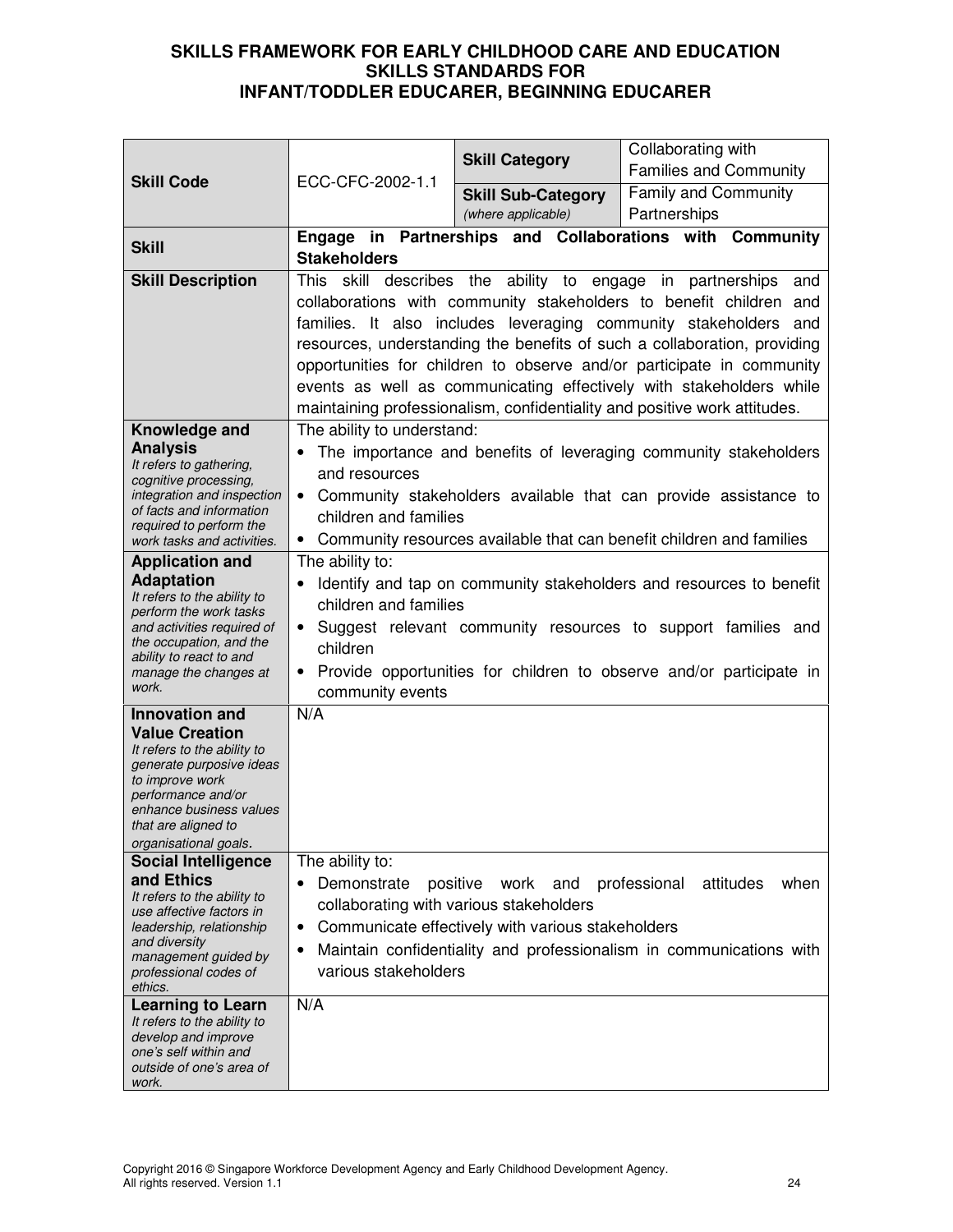| Range of                  | Community stakeholders available that can provide assistance to children |
|---------------------------|--------------------------------------------------------------------------|
| <b>Application</b>        | and families may include, but are not limited to:                        |
| (where applicable)        | Health Promotion Board (HPB)                                             |
| It refers to the critical | • Public Utilities Board (PUB)                                           |
| circumstances and         | National Library Board (NLB)                                             |
| contexts that the skill   | Ministry of Social and Family Development (MSF)                          |
| may be demonstrated.      | <b>Community Development Councils (CDCs)</b>                             |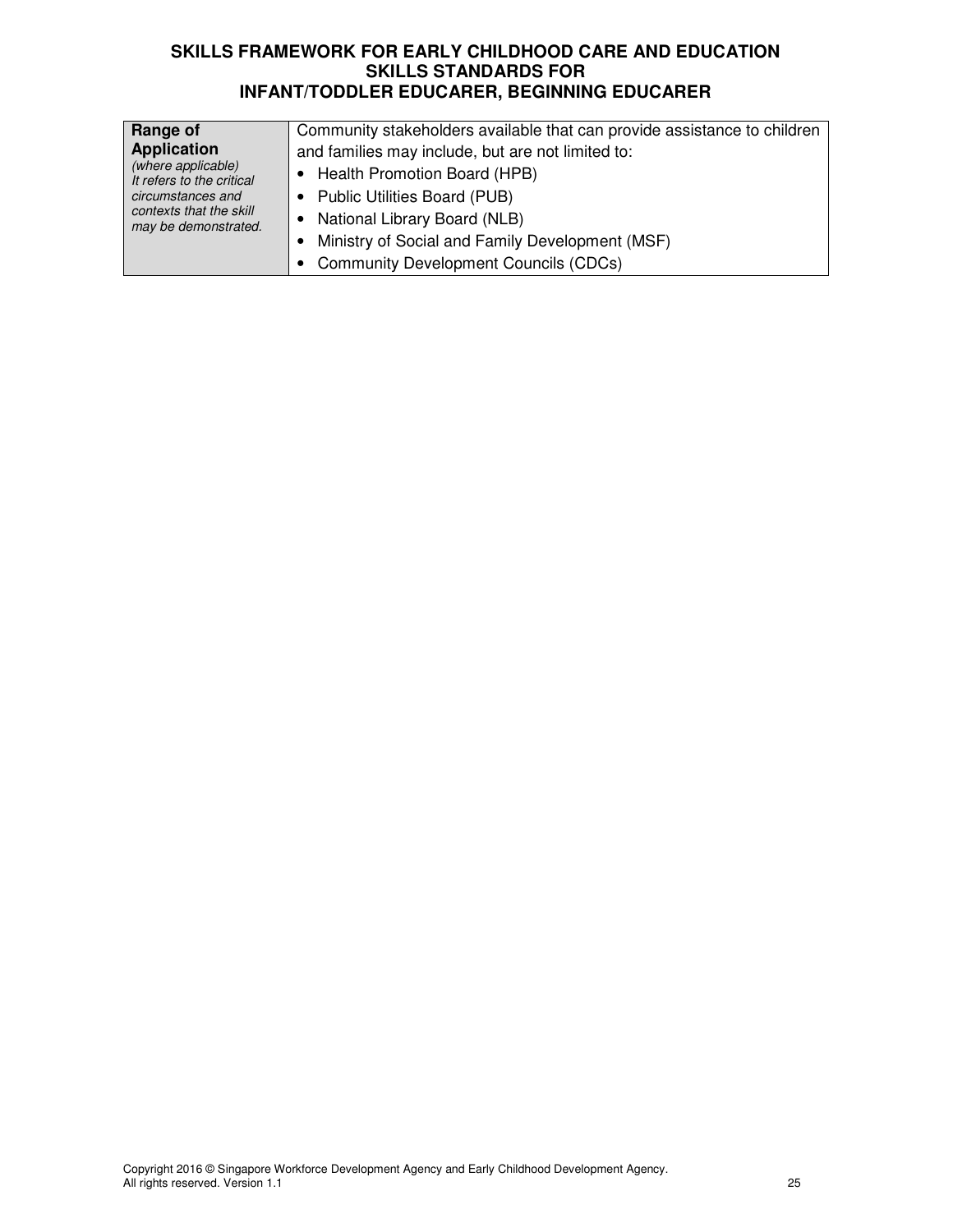| <b>Skill Code</b>                                                                                                                                                                                                             | ECC-BPC-2001-1.1                                                                                                                                                                                                                                                                                                                                                                                                                                                                                                                                           | <b>Skill Category</b>                                                                                            | <b>Building Professional</b><br>Capacity                              |
|-------------------------------------------------------------------------------------------------------------------------------------------------------------------------------------------------------------------------------|------------------------------------------------------------------------------------------------------------------------------------------------------------------------------------------------------------------------------------------------------------------------------------------------------------------------------------------------------------------------------------------------------------------------------------------------------------------------------------------------------------------------------------------------------------|------------------------------------------------------------------------------------------------------------------|-----------------------------------------------------------------------|
|                                                                                                                                                                                                                               |                                                                                                                                                                                                                                                                                                                                                                                                                                                                                                                                                            | <b>Skill Sub-Category</b><br>(where applicable)                                                                  | <b>Professional Mastery</b>                                           |
| <b>Skill</b>                                                                                                                                                                                                                  | <b>Engage</b><br>in                                                                                                                                                                                                                                                                                                                                                                                                                                                                                                                                        | <b>Continuous</b> Learning<br>(Infant/Toddler Educarer, Beginning Educarer)                                      | <b>Reflective</b><br>and<br><b>Practice</b>                           |
| <b>Skill Description</b>                                                                                                                                                                                                      | This skill describes the ability to engage in various modes of continuing<br>professional development to hone competence in teaching and learning<br>and in engaging young children and families. It includes identifying<br>learning needs, demonstrating commitment to acquiring and maintaining<br>professional knowledge and engaging in reflective practice. It also<br>includes seeking constructive feedback, sharing<br>information<br>and<br>knowledge obtained as well as engaging<br>in open<br>and<br>honest<br>communication with colleagues. |                                                                                                                  |                                                                       |
| Knowledge and<br><b>Analysis</b><br>It refers to gathering,<br>cognitive processing,<br>integration and inspection<br>of facts and information<br>required to perform the<br>work tasks and activities.                       | The ability to understand:<br>The importance of continuous learning and reflective practice<br>Modes of continuing professional development<br>٠<br>Methods of reflective practice<br>$\bullet$                                                                                                                                                                                                                                                                                                                                                            |                                                                                                                  |                                                                       |
| <b>Application and</b><br><b>Adaptation</b><br>It refers to the ability to<br>perform the work tasks<br>and activities required of<br>the occupation, and the<br>ability to react to and<br>manage the changes at<br>work.    | The ability to:<br>Identify learning needs to improve care and teaching practice<br>Demonstrate commitment to acquiring and maintaining professional<br>knowledge and to continuing professional development<br>Participate in various modes of continuing professional development<br>٠<br>to hone competence for engaging young children and families<br>Engage in reflective practice to improve care-giving and teaching<br>$\bullet$<br>practice                                                                                                      |                                                                                                                  |                                                                       |
| <b>Innovation and</b><br><b>Value Creation</b><br>It refers to the ability to<br>generate purposive ideas<br>to improve work<br>performance and/or<br>enhance business values<br>that are aligned to<br>organisational goals. | The ability to:                                                                                                                                                                                                                                                                                                                                                                                                                                                                                                                                            | professional development activities with colleagues                                                              | Share information and knowledge obtained from participation in formal |
| <b>Social Intelligence</b><br>and Ethics<br>It refers to the ability to<br>use affective factors in<br>leadership, relationship<br>and diversity<br>management guided by<br>professional codes of<br>ethics.                  | The ability to:<br>$\bullet$                                                                                                                                                                                                                                                                                                                                                                                                                                                                                                                               | Have open and honest communication with colleagues<br>Acknowledge sources in the transfer of knowledge to others |                                                                       |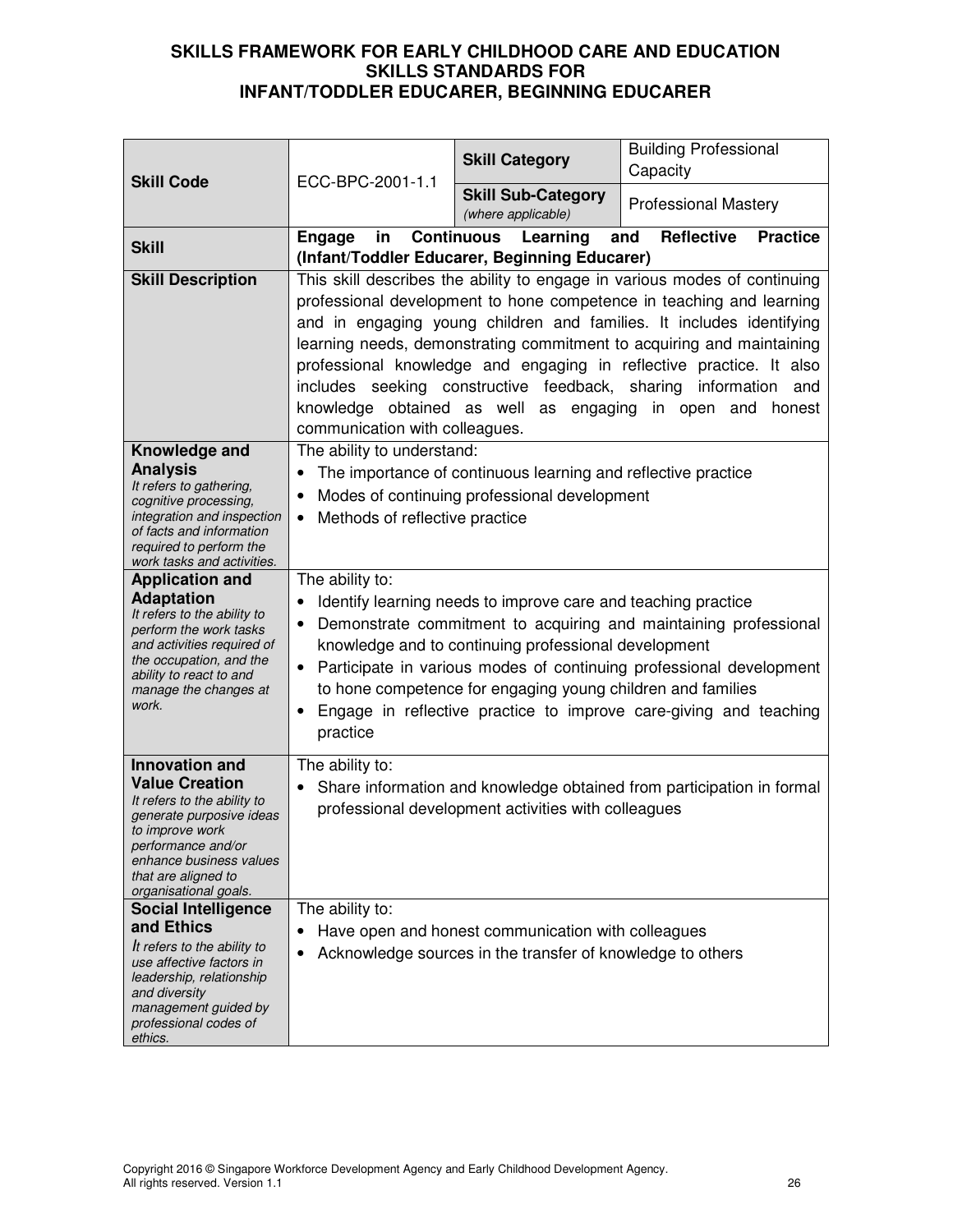| Modes of continuing professional development may include, but are not<br>Range of<br><b>Application</b><br>limited to:<br>(where applicable)<br>Conferences, seminars, courses, workshops (including centre-based<br>It refers to the critical<br>professional development activities)<br>circumstances and<br>contexts that the skill<br>Sharing sessions and briefings<br>$\bullet$<br>may be demonstrated.<br>Structured on-the-job training, e.g. mentoring and observations<br>٠<br>Work attachments<br>٠<br>Study trips and learning journeys<br>Induction programmes<br>• E-learning or web-based learning<br>Professional readings<br>Learning communities<br><b>Action Research</b><br>Methods of reflective practice may include, but are not limited to:<br>Keeping records or journals<br>٠<br>Sharing observations<br>Peer review<br>Evaluating observations of children<br>Reflection on professional practice may include, but is not limited to:<br>Effectiveness of care and teaching practice<br>٠<br>Observation and documentation of children's learning<br>٠<br>Effectiveness of the learning environment in providing<br>learning<br>opportunities that are aligned to learning outcomes<br>Engagement and partnerships with families and community<br>Sources to acknowledge in the transfer of knowledge to others may<br>include, but are not limited to:<br>Websites | Learning to Learn<br>It refers to the ability to<br>develop and improve<br>one's self within and<br>outside of one's area of<br>work. | The ability to:<br>• Reflect on professional practice<br>Seek constructive feedback to improve care-giving and teaching<br>practice<br>Keep up-to-date records of participation in continuing professional<br>development activities |
|------------------------------------------------------------------------------------------------------------------------------------------------------------------------------------------------------------------------------------------------------------------------------------------------------------------------------------------------------------------------------------------------------------------------------------------------------------------------------------------------------------------------------------------------------------------------------------------------------------------------------------------------------------------------------------------------------------------------------------------------------------------------------------------------------------------------------------------------------------------------------------------------------------------------------------------------------------------------------------------------------------------------------------------------------------------------------------------------------------------------------------------------------------------------------------------------------------------------------------------------------------------------------------------------------------------------------------------------------------------------------------------------|---------------------------------------------------------------------------------------------------------------------------------------|--------------------------------------------------------------------------------------------------------------------------------------------------------------------------------------------------------------------------------------|
| Journals<br><b>Books</b>                                                                                                                                                                                                                                                                                                                                                                                                                                                                                                                                                                                                                                                                                                                                                                                                                                                                                                                                                                                                                                                                                                                                                                                                                                                                                                                                                                       |                                                                                                                                       |                                                                                                                                                                                                                                      |

# Remarks:

This Skill Standard should be referenced together with:

• **ES-PMD-103G-1** Apply Emotional Competence to Manage Self at the Workplace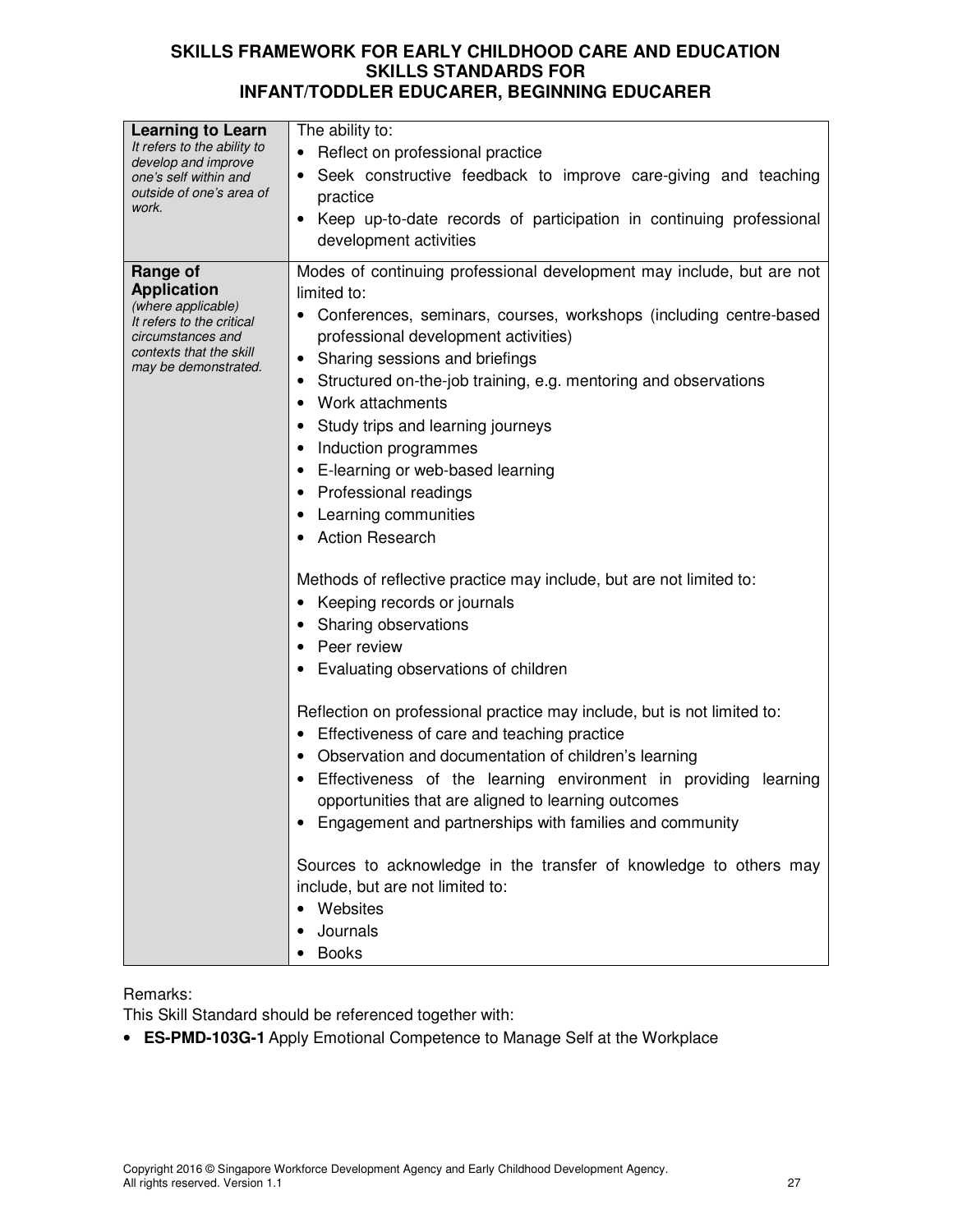| <b>Skill Code</b><br>ES-PMD-103G-1                                                                                                                                                                                            |                                                                                                                                                                                                                                                                                                                                                                                                                                                                                                                                                                                                                                                                                                                                                 | <b>Skill Category</b>                                      | Personal Management<br>and Development Skills                                                                                                                                                                                                                                      |
|-------------------------------------------------------------------------------------------------------------------------------------------------------------------------------------------------------------------------------|-------------------------------------------------------------------------------------------------------------------------------------------------------------------------------------------------------------------------------------------------------------------------------------------------------------------------------------------------------------------------------------------------------------------------------------------------------------------------------------------------------------------------------------------------------------------------------------------------------------------------------------------------------------------------------------------------------------------------------------------------|------------------------------------------------------------|------------------------------------------------------------------------------------------------------------------------------------------------------------------------------------------------------------------------------------------------------------------------------------|
|                                                                                                                                                                                                                               | <b>Sub-Skill Category</b><br>(where applicable)                                                                                                                                                                                                                                                                                                                                                                                                                                                                                                                                                                                                                                                                                                 |                                                            |                                                                                                                                                                                                                                                                                    |
| <b>Skill</b>                                                                                                                                                                                                                  |                                                                                                                                                                                                                                                                                                                                                                                                                                                                                                                                                                                                                                                                                                                                                 | Apply Emotional Competence to Manage Self at the Workplace |                                                                                                                                                                                                                                                                                    |
| <b>Skill Description</b>                                                                                                                                                                                                      | manage oneself at the workplace.                                                                                                                                                                                                                                                                                                                                                                                                                                                                                                                                                                                                                                                                                                                |                                                            | This skill describes the ability to understand and apply self-awareness<br>techniques. It also includes applying Emotional Intelligence principles to                                                                                                                              |
| Knowledge and<br><b>Analysis</b><br>It refers to gathering,<br>cognitive processing,<br>integration and inspection<br>of facts and information<br>required to perform the<br>work tasks and activities.                       | The ability to understand:<br>Definitions of Emotional Intelligence<br>٠<br>Aspects of Emotional Intelligence<br>$\bullet$<br>Domains of Emotional Intelligence and their application<br>$\bullet$<br>Importance of Emotional Intelligence at work<br>$\bullet$<br>Importance of considering cultural differences in the application of<br>٠<br><b>Emotional Intelligence</b><br>Factors in recognising the emotional needs of others at the workplace<br>$\bullet$<br>Traits of low personal confidence<br>٠<br>Characteristics of individuals with high Emotional Intelligence<br>٠<br>Importance of demonstrating initiative and optimism at the workplace<br>٠<br>Methods to develop Emotional Intelligence and their features<br>$\bullet$ |                                                            |                                                                                                                                                                                                                                                                                    |
| <b>Application and</b><br><b>Adaptation</b><br>It refers to the ability to<br>perform the work tasks<br>and activities required of<br>the occupation, and the<br>ability to react to and<br>manage the changes at<br>work.    | The ability to:<br>٠                                                                                                                                                                                                                                                                                                                                                                                                                                                                                                                                                                                                                                                                                                                            | given tasks according to organisational standards          | Demonstrate conscientiousness and trustworthiness to complete                                                                                                                                                                                                                      |
| <b>Innovation and</b><br><b>Value Creation</b><br>It refers to the ability to<br>generate purposive ideas<br>to improve work<br>performance and/or<br>enhance business values<br>that are aligned to<br>organisational goals. | The ability to:<br>$\bullet$<br>changes at the workplace                                                                                                                                                                                                                                                                                                                                                                                                                                                                                                                                                                                                                                                                                        |                                                            | Present self with confidence and show flexibility in responding to                                                                                                                                                                                                                 |
| <b>Social Intelligence</b><br>and Ethics<br>It refers to the ability to<br>use affective factors in<br>leadership, relationship<br>and diversity<br>management guided by<br>professional codes of<br>ethics.                  | The ability to:<br>٠<br>individuals at the workplace<br>$\bullet$<br>appropriately to their needs                                                                                                                                                                                                                                                                                                                                                                                                                                                                                                                                                                                                                                               |                                                            | Manage own emotions and impulses to work effectively with others,<br>taking into consideration the different cultures and background of<br>Recognise the emotional needs of others, empathise and respond                                                                          |
| <b>Learning to Learn</b><br>It refers to the ability to<br>develop and improve<br>one's self within and<br>outside of one's area of<br>work.                                                                                  | The ability to:<br>$\bullet$<br>at the workplace<br>$\bullet$<br>٠                                                                                                                                                                                                                                                                                                                                                                                                                                                                                                                                                                                                                                                                              | needed to develop Emotional Intelligence                   | Recognise own emotional states, the causes of those emotional<br>states and its effects on performance and interpersonal relationships<br>Identify personal strengths and weaknesses and make improvements<br>Demonstrate initiative and optimism in pursuing goals beyond what is |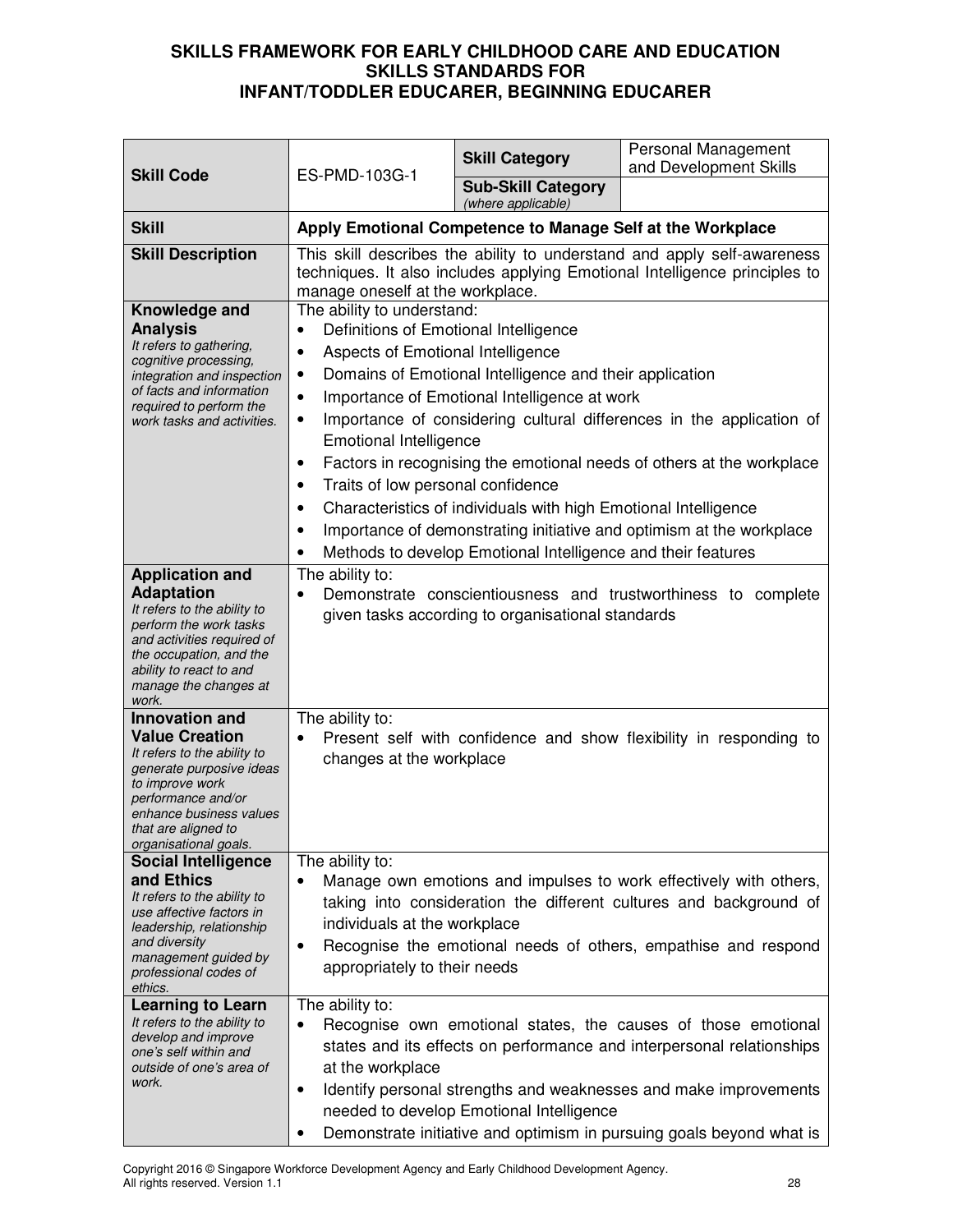|                                                                                                                                                                  | required and expected of self |
|------------------------------------------------------------------------------------------------------------------------------------------------------------------|-------------------------------|
| <b>Range of</b><br><b>Application</b><br>(where applicable)<br>It refers to the critical<br>circumstances and<br>contexts that the skill<br>may be demonstrated. | N/A                           |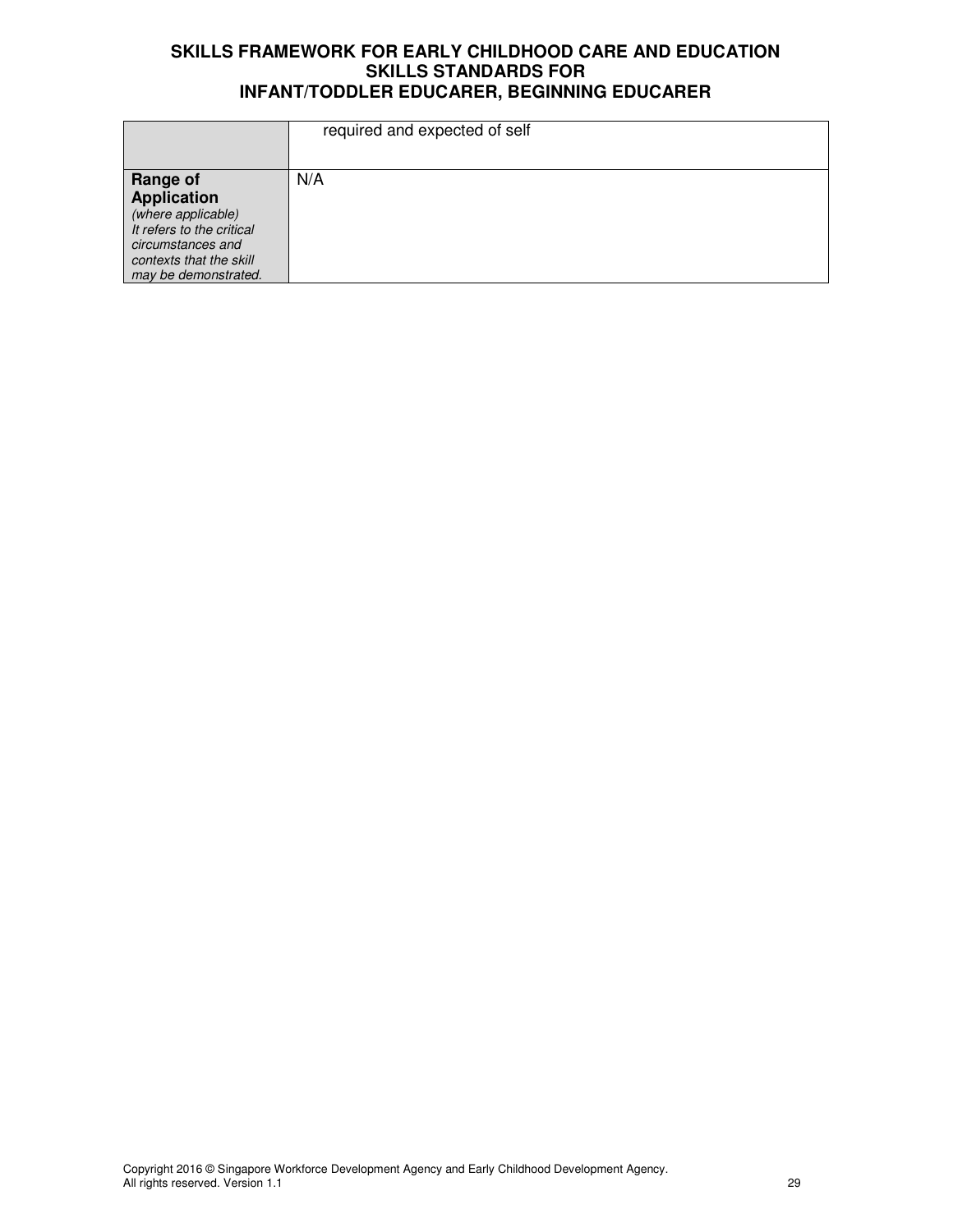|                                                                                                                                                                                                                               | ECC-BPC-2002-1.1                                                                                                                                                                                                                                                                                                                                                                                                                                                          | <b>Skill Category</b>                                                                                 | <b>Building Professional</b><br>Capacity |  |
|-------------------------------------------------------------------------------------------------------------------------------------------------------------------------------------------------------------------------------|---------------------------------------------------------------------------------------------------------------------------------------------------------------------------------------------------------------------------------------------------------------------------------------------------------------------------------------------------------------------------------------------------------------------------------------------------------------------------|-------------------------------------------------------------------------------------------------------|------------------------------------------|--|
| <b>Skill Code</b>                                                                                                                                                                                                             |                                                                                                                                                                                                                                                                                                                                                                                                                                                                           | <b>Skill Sub-Category</b><br>(where applicable)                                                       | Professional Values and<br><b>Ethics</b> |  |
| <b>Skill</b>                                                                                                                                                                                                                  |                                                                                                                                                                                                                                                                                                                                                                                                                                                                           | Commit to Uphold the Professionalism of the ECCE Sector                                               |                                          |  |
| <b>Skill Description</b>                                                                                                                                                                                                      | This skill describes the ability to work professionally and ethically with<br>includes<br>families<br>colleagues. It<br>demonstrating<br>children,<br>and<br>understanding and awareness of the core values central to the AECES<br>Code of Ethics, and accepting responsibility for own actions and<br>decisions. It also includes maintaining professional boundaries in building<br>relationships with children, family, and colleagues.                               |                                                                                                       |                                          |  |
| Knowledge and<br><b>Analysis</b><br>It refers to gathering,<br>cognitive processing,<br>integration and inspection<br>of facts and information<br>required to perform the<br>work tasks and activities.                       | The ability to understand:<br>Ethical standards as outlined by various National and International<br>documents<br>The core values central to the AECES Code of Ethics<br>$\bullet$<br>Expectations for ethical conduct and professional integrity in early<br>childhood settings<br>Ethical dilemmas or issues pertaining to the care of children<br>$\bullet$                                                                                                            |                                                                                                       |                                          |  |
| <b>Application and</b><br><b>Adaptation</b><br>It refers to the ability to<br>perform the work tasks<br>and activities required of<br>the occupation, and the<br>ability to react to and<br>manage the changes at<br>work.    | The ability to:<br>Demonstrate understanding of the core values central to the AECES<br>$\bullet$<br>Code of Ethics through behaviours and actions in the early childhood<br>setting<br>Be accountable for own actions and decisions, and<br>$\bullet$<br>accept<br>responsibility for them<br>Engage children, families and colleagues in a professional manner<br>$\bullet$<br>Maintain professional boundaries in building relationships with children<br>and families |                                                                                                       |                                          |  |
| <b>Innovation and</b><br><b>Value Creation</b><br>It refers to the ability to<br>generate purposive ideas<br>to improve work<br>performance and/or<br>enhance business values<br>that are aligned to<br>organisational goals. | N/A                                                                                                                                                                                                                                                                                                                                                                                                                                                                       |                                                                                                       |                                          |  |
| <b>Social Intelligence</b><br>and Ethics<br>It refers to the ability to<br>use affective factors in<br>leadership, relationship<br>and diversity<br>management guided by<br>professional codes of<br>ethics.                  | The ability to:<br>colleagues<br>$\bullet$                                                                                                                                                                                                                                                                                                                                                                                                                                | Work professionally and ethically with children,<br>Demonstrate awareness of the AECES Code of Ethics | families<br>and                          |  |
| <b>Learning to Learn</b><br>It refers to the ability to<br>develop and improve<br>one's self within and<br>outside of one's area of<br>work.                                                                                  | The ability to:                                                                                                                                                                                                                                                                                                                                                                                                                                                           | Learn the value of ethics and professionalism from a role model                                       |                                          |  |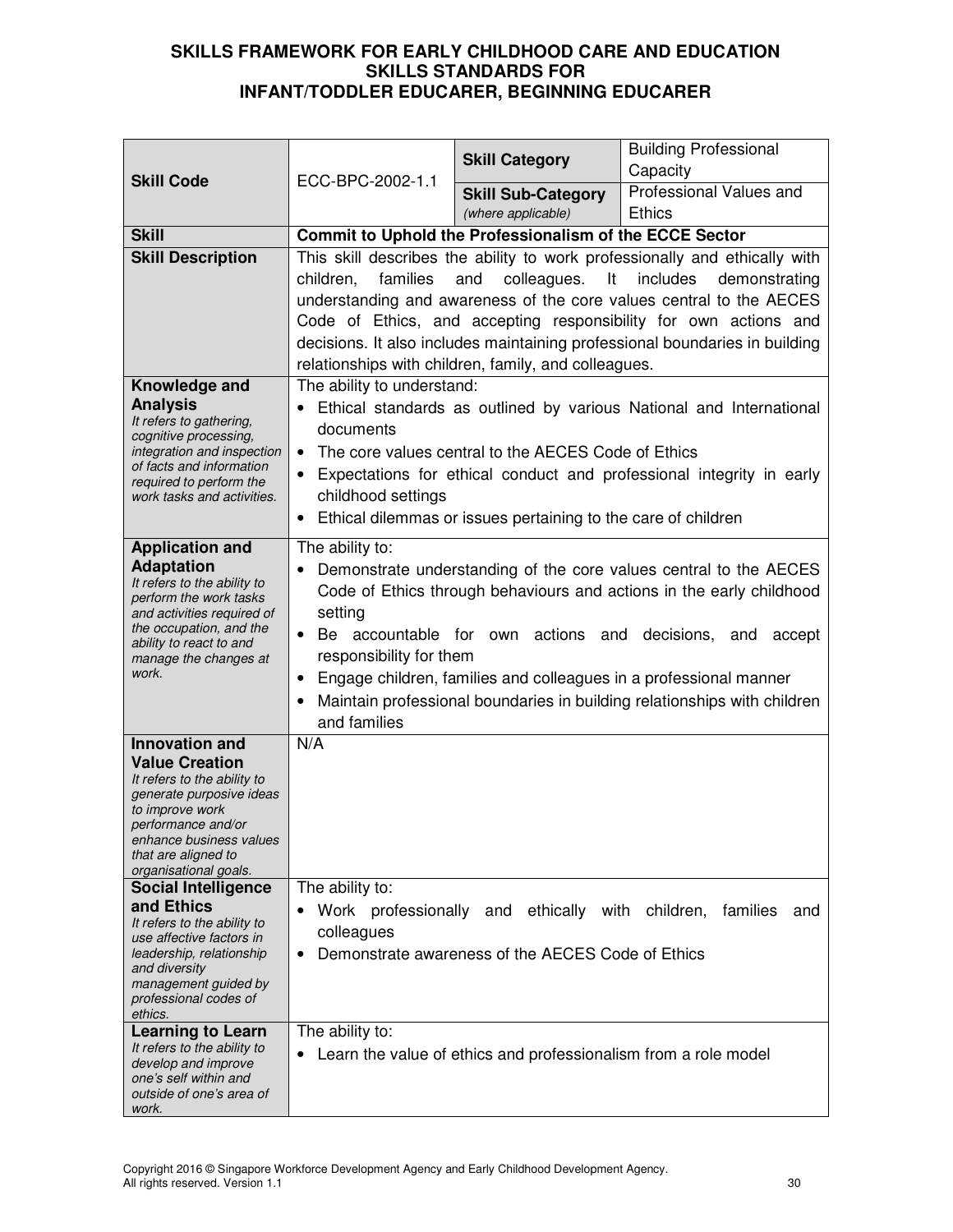| Range of<br><b>Application</b><br>(where applicable)<br>It refers to the critical<br>circumstances and<br>contexts that the skill | National and International documents may include, but are not limited to:<br>AECES Code of Ethics<br>United Nations Convention on the Rights of the Child and General<br>Comment No. 7                             |
|-----------------------------------------------------------------------------------------------------------------------------------|--------------------------------------------------------------------------------------------------------------------------------------------------------------------------------------------------------------------|
| may be demonstrated.                                                                                                              | The core values central to the AECES Code of Ethics are:                                                                                                                                                           |
|                                                                                                                                   | Being responsible in giving every child the best possible start and a<br>happy childhood                                                                                                                           |
|                                                                                                                                   | <b>Caring</b> with a heart and demonstrating sound knowledge of child<br>development                                                                                                                               |
|                                                                                                                                   | <b>Respecting</b> the bond between child and family within the contexts of<br>culture, community and society                                                                                                       |
|                                                                                                                                   | Working with <b>integrity</b> to gain trust and support of the child, family<br>and community                                                                                                                      |
|                                                                                                                                   | Fostering resilience with a strong support system in the face of<br>challenges                                                                                                                                     |
|                                                                                                                                   | Building positive relationships to promote <b>harmony</b> in a multi-racial<br>society based on mutual trust and respect regardless of age, socio-<br>economic status, ability, gender, race, language or religion |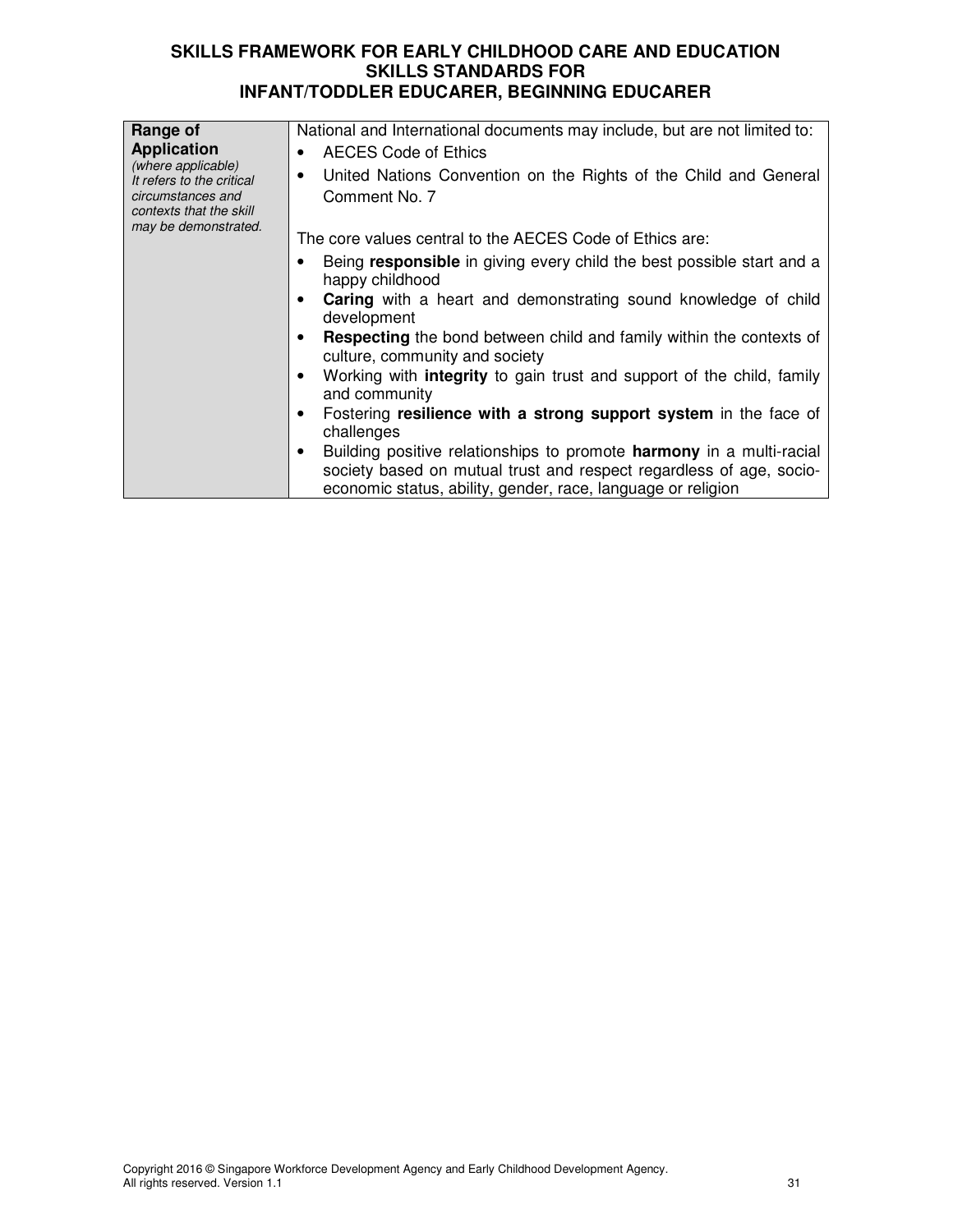| <b>Skill Code</b>                                                                                                                                                                                                             | ECC-BOC-2001-1.1                                                                                                                                                                                                    | <b>Skill Category</b>                                                                                                                                                                                                                                              | <b>Building Organisational</b><br>Capacity                                                                                                                                                                              |
|-------------------------------------------------------------------------------------------------------------------------------------------------------------------------------------------------------------------------------|---------------------------------------------------------------------------------------------------------------------------------------------------------------------------------------------------------------------|--------------------------------------------------------------------------------------------------------------------------------------------------------------------------------------------------------------------------------------------------------------------|-------------------------------------------------------------------------------------------------------------------------------------------------------------------------------------------------------------------------|
|                                                                                                                                                                                                                               |                                                                                                                                                                                                                     | <b>Skill Sub-Category</b><br>(where applicable)                                                                                                                                                                                                                    | Teamwork and<br>Collaboration                                                                                                                                                                                           |
| <b>Skill</b>                                                                                                                                                                                                                  |                                                                                                                                                                                                                     | (Infant/Toddler Educarer, Beginning Educarer)                                                                                                                                                                                                                      | <b>Collaborate with Colleagues to Foster Positive Workplace Relations</b>                                                                                                                                               |
| <b>Skill Description</b>                                                                                                                                                                                                      | communication strategies.                                                                                                                                                                                           |                                                                                                                                                                                                                                                                    | This skill describes the ability to contribute to positive workplace<br>relationships through understanding different working styles, respecting<br>and being open to diverse input and ideas, and applying appropriate |
| Knowledge and<br><b>Analysis</b><br>It refers to gathering,<br>cognitive processing,<br>integration and inspection<br>of facts and information<br>required to perform the<br>work tasks and activities.                       | The ability to understand:<br>organisation<br>$\bullet$<br>$\bullet$<br>How to work together in a team                                                                                                              | The importance of positive workplace relations<br>The importance of building trust within the team<br>Interpersonal communication strategies<br>Characteristics of collaborative working relationships<br>How to build collaborative relationships with colleagues | Roles and responsibilities of self in relation to colleagues within the                                                                                                                                                 |
| <b>Application and</b><br><b>Adaptation</b><br>It refers to the ability to<br>perform the work tasks<br>and activities required of<br>the occupation, and the<br>ability to react to and<br>manage the changes at<br>work.    | The ability to:<br>Be aware of different working styles<br>$\bullet$<br>Establish and maintain collaborative and productive workplace<br>relationships<br>Apply knowledge of interpersonal communication strategies |                                                                                                                                                                                                                                                                    |                                                                                                                                                                                                                         |
| <b>Innovation and</b><br><b>Value Creation</b><br>It refers to the ability to<br>generate purposive ideas<br>to improve work<br>performance and/or<br>enhance business values<br>that are aligned to<br>organisational goals. | N/A                                                                                                                                                                                                                 |                                                                                                                                                                                                                                                                    |                                                                                                                                                                                                                         |
| <b>Social Intelligence</b><br>and Ethics<br>It refers to the ability to<br>use affective factors in<br>leadership, relationship<br>and diversity<br>management guided by<br>professional codes of<br>ethics.                  | The ability to:<br>٠                                                                                                                                                                                                | Respect and welcome diverse input and ideas from colleagues                                                                                                                                                                                                        |                                                                                                                                                                                                                         |
| <b>Learning to Learn</b><br>It refers to the ability to<br>develop and improve<br>one's self within and<br>outside of one's area of<br>work.                                                                                  | N/A                                                                                                                                                                                                                 |                                                                                                                                                                                                                                                                    |                                                                                                                                                                                                                         |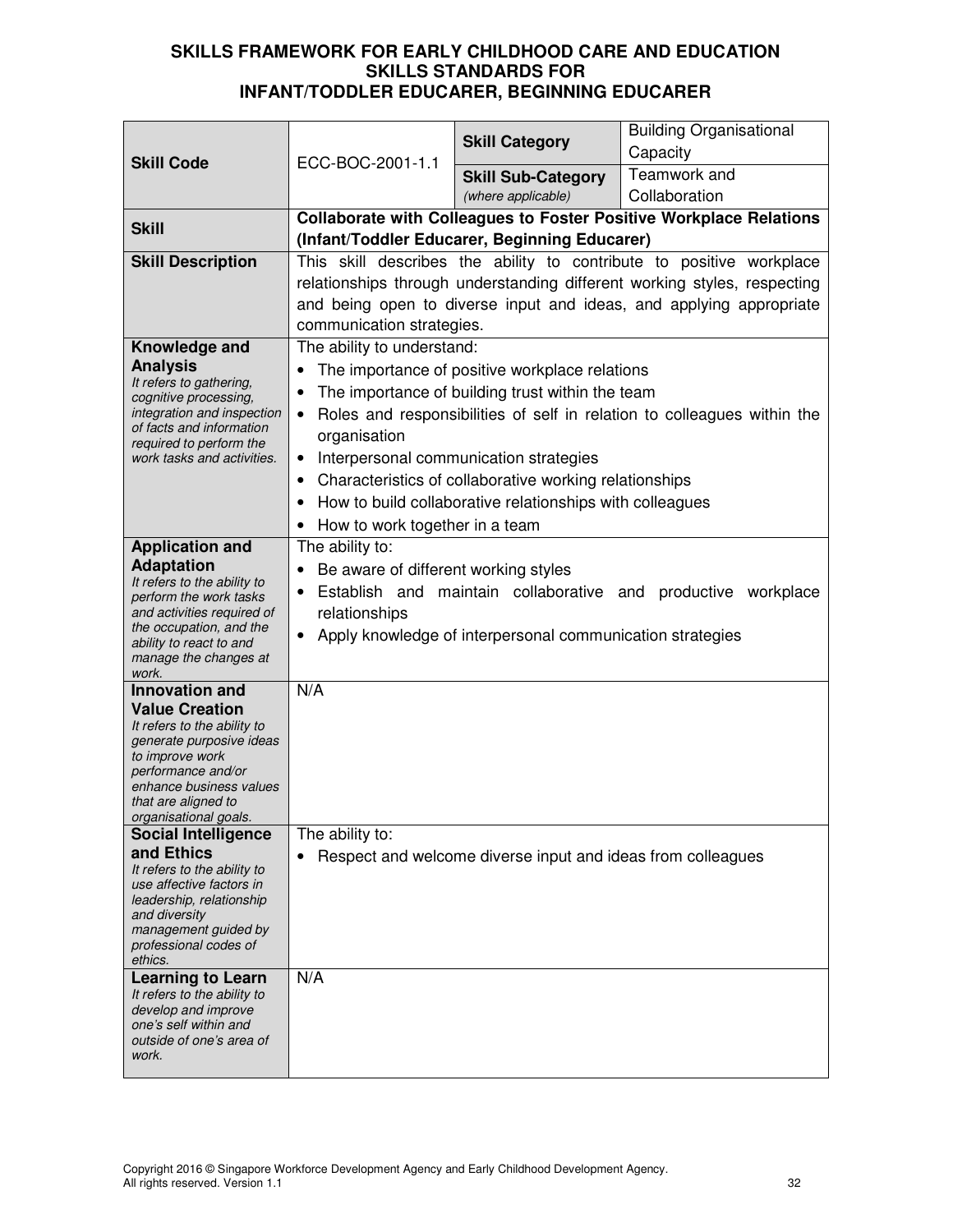| Range of<br><b>Application</b><br>(where applicable)<br>It refers to the critical<br>circumstances and<br>contexts that the skill<br>may be demonstrated. | Interpersonal communication strategies may include, but are not limited<br>to:<br>Awareness of body language<br>٠<br>Reframing, paraphrasing and reflecting<br>٠<br>Active listening<br>Conveying mutual trust and respect                                                                                           |  |  |
|-----------------------------------------------------------------------------------------------------------------------------------------------------------|----------------------------------------------------------------------------------------------------------------------------------------------------------------------------------------------------------------------------------------------------------------------------------------------------------------------|--|--|
|                                                                                                                                                           | Roles and responsibilities of self in relation to colleagues within the<br>organisation may include, but are not limited to:<br>• Understanding of group dynamics<br>Alignment to centre vision, mission and values<br>Understanding how one's role fits into the centre's strategic plans                           |  |  |
|                                                                                                                                                           | How to build collaborative relationships with colleagues may include, but<br>are not limited to:<br>Interpersonal communication skills<br>Intrapersonal communication skills<br>Understanding and respecting different working styles<br>Active participation in meetings, projects and decision-making<br>platforms |  |  |
|                                                                                                                                                           | maintain collaborative and<br>Establish and<br>productive<br>workplace<br>relationships may include, but are not limited to:<br>Treating colleagues with consideration, respect and empathy<br>Providing positive feedback to colleagues<br>Open, honest and effective communication with colleagues                 |  |  |

# Remarks:

This Skill Standard should be referenced together with:

• **ES-IP-101G-1** Communicate and Relate Effectively at the Workplace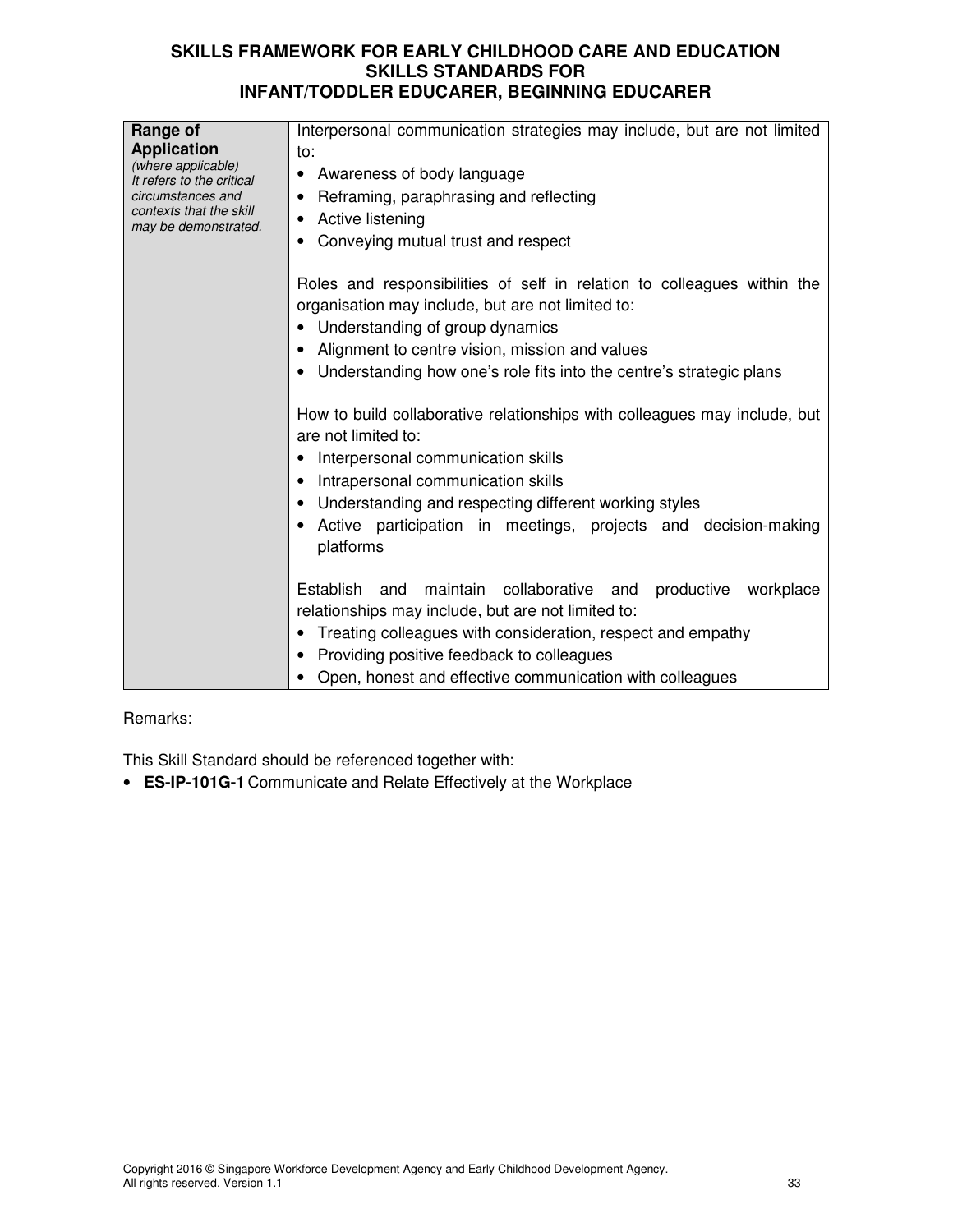| <b>Skill Code</b>                                                                                                                                                                                                                                                                                           | ES-IP-101G-1                                                                                                                                                                                                                                                                                                                                                                                                                                                                                                                                                                                                                                                                                                                                                                                                                                                                                                                                                                                                    | <b>Skill Category</b>                                                                                                | People and Relationship<br>Management                                                                                                                                                                                                                                                                                                                                                                                                         |  |
|-------------------------------------------------------------------------------------------------------------------------------------------------------------------------------------------------------------------------------------------------------------------------------------------------------------|-----------------------------------------------------------------------------------------------------------------------------------------------------------------------------------------------------------------------------------------------------------------------------------------------------------------------------------------------------------------------------------------------------------------------------------------------------------------------------------------------------------------------------------------------------------------------------------------------------------------------------------------------------------------------------------------------------------------------------------------------------------------------------------------------------------------------------------------------------------------------------------------------------------------------------------------------------------------------------------------------------------------|----------------------------------------------------------------------------------------------------------------------|-----------------------------------------------------------------------------------------------------------------------------------------------------------------------------------------------------------------------------------------------------------------------------------------------------------------------------------------------------------------------------------------------------------------------------------------------|--|
|                                                                                                                                                                                                                                                                                                             |                                                                                                                                                                                                                                                                                                                                                                                                                                                                                                                                                                                                                                                                                                                                                                                                                                                                                                                                                                                                                 | <b>Sub-Skill Category</b><br>(where applicable)                                                                      |                                                                                                                                                                                                                                                                                                                                                                                                                                               |  |
| <b>Skill</b>                                                                                                                                                                                                                                                                                                |                                                                                                                                                                                                                                                                                                                                                                                                                                                                                                                                                                                                                                                                                                                                                                                                                                                                                                                                                                                                                 | <b>Communicate and Relate Effectively at the Workplace</b>                                                           |                                                                                                                                                                                                                                                                                                                                                                                                                                               |  |
| <b>Skill Description</b>                                                                                                                                                                                                                                                                                    | This skill describes the ability to use effective communication techniques<br>at the workplace, while taking into consideration social and cultural<br>differences. It also includes being able to interpret, clarify, analyse and<br>respond to information received, as well as use effective negotiation skills<br>to resolve conflicts for a win-win outcome.                                                                                                                                                                                                                                                                                                                                                                                                                                                                                                                                                                                                                                               |                                                                                                                      |                                                                                                                                                                                                                                                                                                                                                                                                                                               |  |
| Knowledge and<br><b>Analysis</b><br>It refers to gathering,<br>cognitive processing,<br>integration and inspection<br>of facts and information<br>required to perform the<br>work tasks and activities.                                                                                                     | The ability to understand:<br>Sources of information within and outside the organisation<br>Types of information to be received, clarified and responded to and<br>$\bullet$<br>their features<br>Different modes of communication and communication tools and their<br>$\bullet$<br>characteristics<br>Principles of effective communication and interpersonal techniques<br>$\bullet$<br>Internal and external barriers to effective communication<br>$\bullet$<br>Strategies for communicating in a courteous and respectful manner<br>that considers social and cultural differences<br>Ways to distinguish between objective facts and subjective<br>interpretation in a conflict<br>Definition of conflict and common types of conflict at the workplace<br>$\bullet$<br>Definition of negotiation and types of negotiation styles and their<br>characteristics<br>Types of reference documents to use during negotiations<br>$\bullet$<br>Types of conflict resolution strategies to achieve outcomes in |                                                                                                                      |                                                                                                                                                                                                                                                                                                                                                                                                                                               |  |
| <b>Application and</b><br><b>Adaptation</b><br>It refers to the ability to<br>perform the work tasks<br>and activities required of<br>the occupation, and the<br>ability to react to and<br>manage the changes at<br>work.<br><b>Innovation and</b><br><b>Value Creation</b><br>It refers to the ability to | The ability to:<br>procedures<br>$\bullet$<br>$\bullet$<br>$\bullet$<br>parties involved<br>The ability to:<br>acceptable solutions                                                                                                                                                                                                                                                                                                                                                                                                                                                                                                                                                                                                                                                                                                                                                                                                                                                                             | and cultural background of the recipient of the information<br>of people based on objective facts and interpretation | Interpret and analyse information received according to workplace<br>Plan response to information received taking into account the social<br>Identify signs, stages and causes of conflict with individuals or groups<br>Define the conflict and highlight points of differences or contention<br>objectively, taking into consideration social and cultural differences of<br>Work towards achieving a win-win outcome in assessing mutually |  |
| generate purposive ideas<br>to improve work<br>performance and/or<br>enhance business values<br>that are aligned to<br>organisational goals.<br><b>Social Intelligence</b><br>and Ethics<br>It refers to the ability to                                                                                     | The ability to:<br>Use appropriate communication techniques that consider social and                                                                                                                                                                                                                                                                                                                                                                                                                                                                                                                                                                                                                                                                                                                                                                                                                                                                                                                            |                                                                                                                      |                                                                                                                                                                                                                                                                                                                                                                                                                                               |  |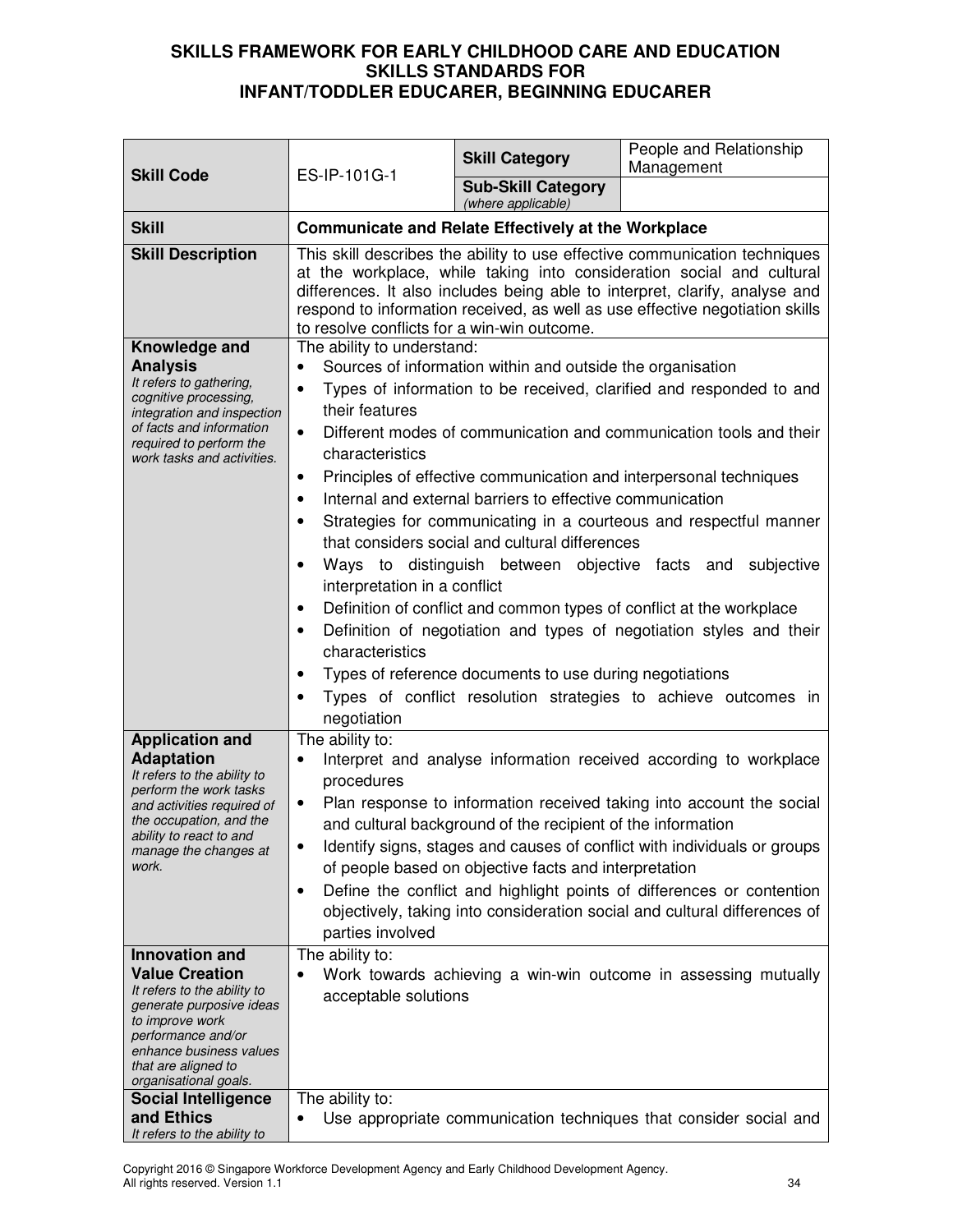| cultural differences to clarify and respond to information received<br>Negotiate for mutually acceptable solutions by all parties using<br>٠<br>effective communication and negotiation skills<br>Communicate outcome of negotiation and<br>relevant<br>propose<br>٠<br>justifications to<br>recommendations with<br>supervisor<br>seek<br>to<br>concurrence and endorsement |
|------------------------------------------------------------------------------------------------------------------------------------------------------------------------------------------------------------------------------------------------------------------------------------------------------------------------------------------------------------------------------|
| The ability to:<br>Reflect on communication techniques to learn from weaknesses<br>$\bullet$                                                                                                                                                                                                                                                                                 |
|                                                                                                                                                                                                                                                                                                                                                                              |
|                                                                                                                                                                                                                                                                                                                                                                              |
| N/A                                                                                                                                                                                                                                                                                                                                                                          |
|                                                                                                                                                                                                                                                                                                                                                                              |
|                                                                                                                                                                                                                                                                                                                                                                              |
|                                                                                                                                                                                                                                                                                                                                                                              |
|                                                                                                                                                                                                                                                                                                                                                                              |
|                                                                                                                                                                                                                                                                                                                                                                              |
|                                                                                                                                                                                                                                                                                                                                                                              |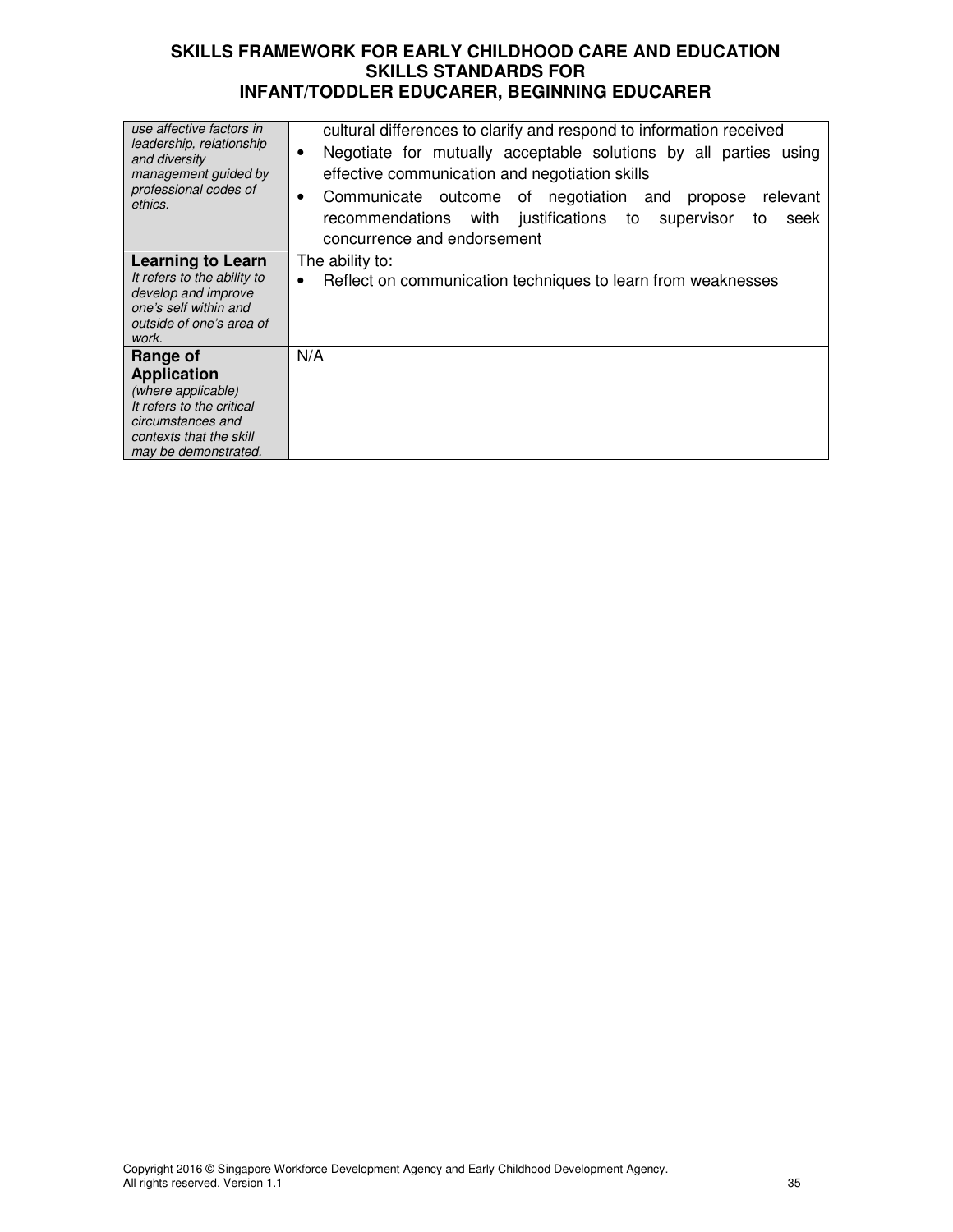| <b>Skill Code</b>                                                                                                                                                                                                          | ECC-BOC-2002-1.1                                                                                                                                                                                                                                                                                                                              | <b>Skill Category</b>                                           | <b>Building Organisational</b><br>Capacity                                                                                                                                                            |
|----------------------------------------------------------------------------------------------------------------------------------------------------------------------------------------------------------------------------|-----------------------------------------------------------------------------------------------------------------------------------------------------------------------------------------------------------------------------------------------------------------------------------------------------------------------------------------------|-----------------------------------------------------------------|-------------------------------------------------------------------------------------------------------------------------------------------------------------------------------------------------------|
|                                                                                                                                                                                                                            |                                                                                                                                                                                                                                                                                                                                               | <b>Skill Sub-Category</b><br>(where applicable)                 | Visioning and Planning                                                                                                                                                                                |
| <b>Skill</b>                                                                                                                                                                                                               |                                                                                                                                                                                                                                                                                                                                               | Values (Infant/Toddler Educarer, Beginning Educarer)            | Demonstrate Understanding of the Centre's Vision, Mission and                                                                                                                                         |
| <b>Skill Description</b>                                                                                                                                                                                                   | This skill describes the ability to articulate and align daily practices to<br>centre's vision, mission and values. It also includes understanding the<br>importance of professional ethics, and developing a core set of beliefs<br>and values as an early childhood educator that is aligned to the<br>centre's vision, mission and values. |                                                                 |                                                                                                                                                                                                       |
| Knowledge and<br><b>Analysis</b><br>It refers to gathering,<br>cognitive processing,<br>integration and inspection of<br>facts and information<br>required to perform the work<br>tasks and activities.                    | The ability to understand:<br>The centre's vision, mission and values<br>The rationale behind centre's vision, mission and values and its long<br>term direction<br>How own actions support the centre's objectives<br>$\bullet$                                                                                                              |                                                                 |                                                                                                                                                                                                       |
| <b>Application and</b><br><b>Adaptation</b><br>It refers to the ability to<br>perform the work tasks and<br>activities required of the<br>occupation, and the ability<br>to react to and manage the<br>changes at work.    | The ability to:<br>centre<br>٠                                                                                                                                                                                                                                                                                                                | Align daily practice to the centre's vision, mission and values | Articulate the rationale behind the vision, mission and values of the                                                                                                                                 |
| <b>Innovation and Value</b><br><b>Creation</b><br>It refers to the ability to<br>generate purposive ideas to<br>improve work performance<br>and/or enhance business<br>values that are aligned to<br>organisational goals. | N/A                                                                                                                                                                                                                                                                                                                                           |                                                                 |                                                                                                                                                                                                       |
| <b>Social Intelligence</b><br>and Ethics<br>It refers to the ability to use<br>affective factors in<br>leadership, relationship and<br>diversity management<br>guided by professional<br>codes of ethics.                  | The ability to:                                                                                                                                                                                                                                                                                                                               | uphold the centre's vision, mission and values                  | Understand the importance of maintaining professional ethics to<br>Begin to develop a core set of beliefs and values as an early<br>childhood educator aligned to centre's vision, mission and values |
| <b>Learning to Learn</b><br>It refers to the ability to<br>develop and improve one's<br>self within and outside of<br>one's area of work.                                                                                  | The ability to:<br>vision, mission and values                                                                                                                                                                                                                                                                                                 |                                                                 | Participate in discussions during periodic review of the centre's                                                                                                                                     |
| <b>Range of Application</b><br>(where applicable)<br>It refers to the critical<br>circumstances and contexts<br>that the skill may be<br>demonstrated.                                                                     | N/A                                                                                                                                                                                                                                                                                                                                           |                                                                 |                                                                                                                                                                                                       |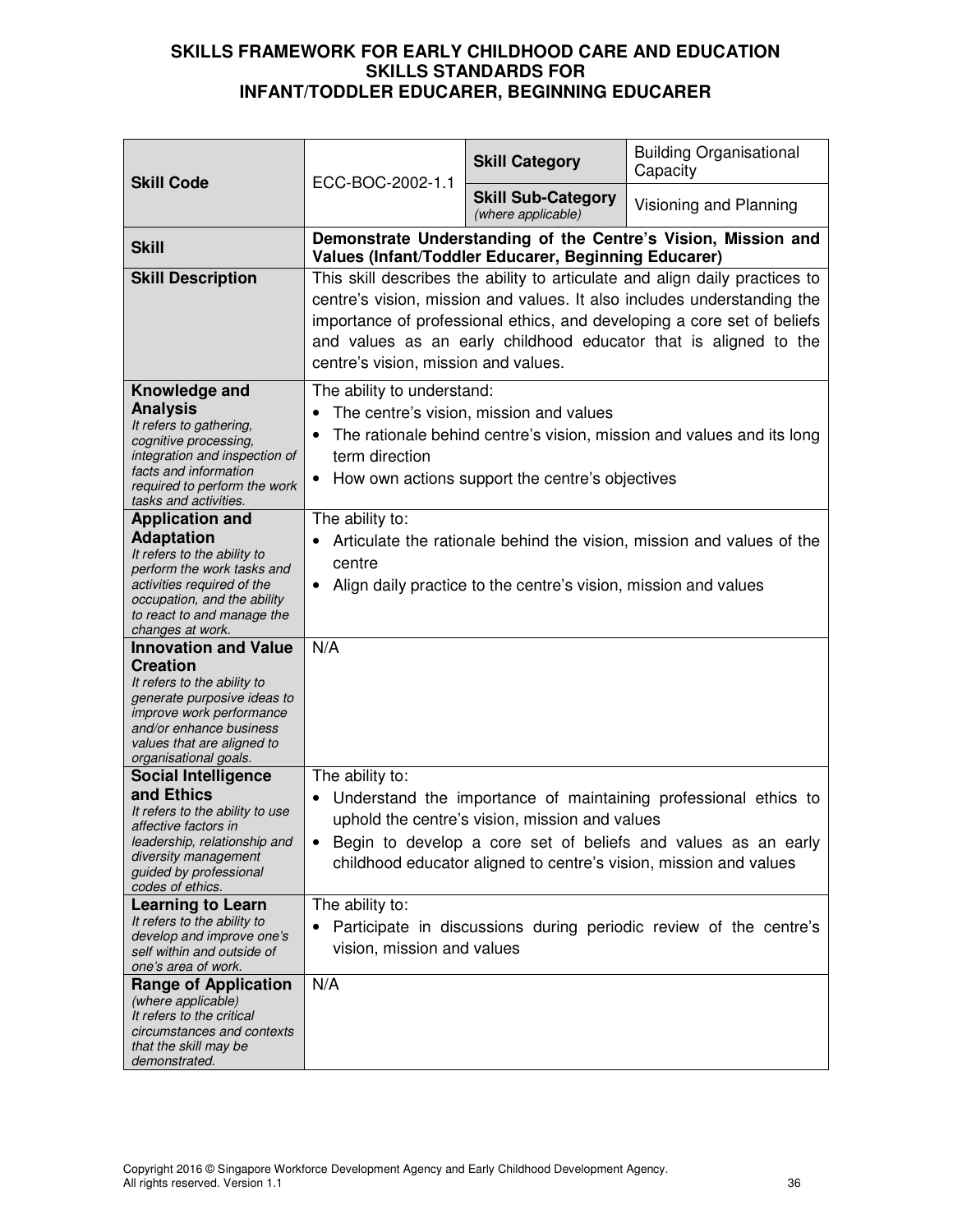# **Version Control**

| <b>Version</b> | <b>Date</b> | <b>Changes Made</b>    | <b>Edited by</b> |
|----------------|-------------|------------------------|------------------|
|                | 1 Oct 2016  | <b>Initial Version</b> | ECDA/WDA         |
|                |             |                        |                  |
|                |             |                        |                  |